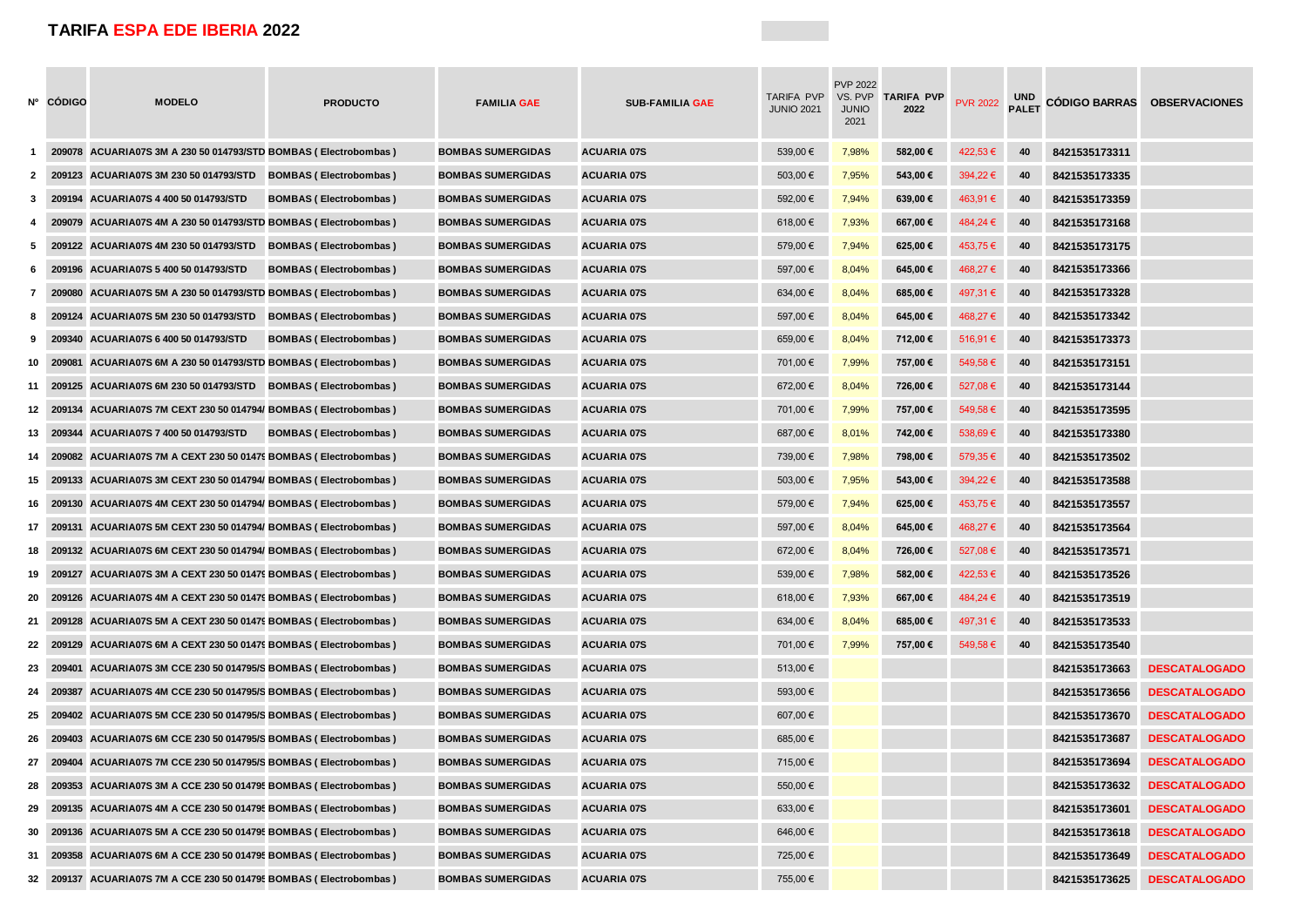| 33 | 96265 | ACUARIA17 5M 230 50 000043/STD                          | <b>BOMBAS (Electrobombas)</b> | <b>BOMBAS SUMERGIDAS</b> | <b>ACUARIA 17</b>  | 804,00€    | 7,96% | 868,00€    | 630,17 € | 36 | 8421535003335 |  |
|----|-------|---------------------------------------------------------|-------------------------------|--------------------------|--------------------|------------|-------|------------|----------|----|---------------|--|
| 34 | 96275 | ACUARIA17 7 400 50 000047/STD                           | <b>BOMBAS (Electrobombas)</b> | <b>BOMBAS SUMERGIDAS</b> | <b>ACUARIA 17</b>  | 917,00€    | 7,96% | 990,00€    | 718,74 € | 36 | 8421535003380 |  |
| 35 | 96282 | ACUARIA17 7M 230 50 000043/STD                          | <b>BOMBAS (Electrobombas)</b> | <b>BOMBAS SUMERGIDAS</b> | <b>ACUARIA 17</b>  | 938,00€    | 8,00% | 1.013,00 € | 735,44 € | 36 | 8421535003427 |  |
| 36 | 96328 | ACUARIA27 4 400 50 000168/STD                           | <b>BOMBAS (Electrobombas)</b> | <b>BOMBAS SUMERGIDAS</b> | <b>ACUARIA 27</b>  | 803,00€    | 7,97% | 867,00€    | 629,44 € | 36 | 8421535003663 |  |
| 37 | 96342 | ACUARIA27 4M 230 50 000169/STD                          | <b>BOMBAS (Electrobombas)</b> | <b>BOMBAS SUMERGIDAS</b> | <b>ACUARIA 27</b>  | 817,00 €   | 7,96% | 882,00 €   | 640,33 € | 36 | 8421535003694 |  |
| 38 | 96352 | ACUARIA27 6 400 50 000168/STD                           | <b>BOMBAS (Electrobombas)</b> | <b>BOMBAS SUMERGIDAS</b> | <b>ACUARIA 27</b>  | 924,00€    | 8,01% | 998,00€    | 724,55€  | 36 | 8421535003755 |  |
| 39 | 96266 | ACUARIA17 5M A 230 50 000043/STD BOMBAS (Electrobombas) |                               | <b>BOMBAS SUMERGIDAS</b> | <b>ACUARIA 17</b>  | 836,00 €   | 8,01% | 903,00€    | 655,58€  | 36 | 8421535003359 |  |
| 40 | 96283 | ACUARIA17 7M A 230 50 000043/STD BOMBAS (Electrobombas) |                               | <b>BOMBAS SUMERGIDAS</b> | <b>ACUARIA 17</b>  | 958,00€    | 8,04% | 1.035,00 € | 751,41 € | 36 | 8421535003441 |  |
| 41 | 96343 | ACUARIA27 4M A 230 50 000169/STD BOMBAS (Electrobombas) |                               | <b>BOMBAS SUMERGIDAS</b> | <b>ACUARIA 27</b>  | 840,00€    | 7,98% | 907,00€    | 658,48€  | 36 | 8421535003717 |  |
| 42 | 96360 | ACUARIA27 6M A 230 50 000169/STD BOMBAS (Electrobombas) |                               | <b>BOMBAS SUMERGIDAS</b> | <b>ACUARIA 27</b>  | 978,00€    | 7,98% | 1.056,00 € | 766,66€  | 36 | 8421535003809 |  |
| 43 | 96359 | ACUARIA27 6M 230 50 000169/STD                          | <b>BOMBAS (Electrobombas)</b> | <b>BOMBAS SUMERGIDAS</b> | <b>ACUARIA 27</b>  | 953,00€    | 7,97% | 1.029,00 € | 747,05 € | 36 | 8421535003786 |  |
| 44 |       | 135379 ACUARIA37 4 400 50 013850/STD                    | <b>BOMBAS (Electrobombas)</b> | <b>BOMBAS SUMERGIDAS</b> | <b>ACUARIA 37</b>  | 928,00€    | 7,97% | 1.002,00 € | 727,45€  | 18 | 8431857403638 |  |
| 45 |       | 135380 ACUARIA37 4M 230 50 013850/STD                   | <b>BOMBAS (Electrobombas)</b> | <b>BOMBAS SUMERGIDAS</b> | <b>ACUARIA 37</b>  | 929,00€    | 7,97% | 1.003,00 € | 728,18€  | 18 | 8431857403645 |  |
| 46 |       | 135381 ACUARIA37 6 400 50 013850/STD                    | <b>BOMBAS (Electrobombas)</b> | <b>BOMBAS SUMERGIDAS</b> | <b>ACUARIA 37</b>  | 1.025,00 € | 8,00% | 1.107,00 € | 803,68€  | 18 | 8431857403652 |  |
| 47 |       | 135382 ACUARIA57 4 400 50 013850/STD                    | <b>BOMBAS (Electrobombas)</b> | <b>BOMBAS SUMERGIDAS</b> | <b>ACUARIA 57</b>  | 1.045,00 € | 8,04% | 1.129,00 € | 819,65€  | 18 | 8431857403669 |  |
| 48 |       | 157698 ES4 01 19 014223/REP                             | BOMBAS (P. Hidráulica)        | <b>BOMBAS SUMERGIDAS</b> | <b>P.H. 4" ES4</b> | 226,00 €   | 2,65% | 232,00€    | 168,43 € |    | 8431857442590 |  |
| 49 |       | 157699 ES4 01 26 014223/REP                             | BOMBAS (P. Hidráulica)        | <b>BOMBAS SUMERGIDAS</b> | <b>P.H. 4" ES4</b> | 310,00 €   | 2,58% | 318,00€    | 230,87 € |    | 8431857442606 |  |
| 50 |       | 157700 ES4 01 38 014223/REP                             | BOMBAS (P. Hidráulica)        | <b>BOMBAS SUMERGIDAS</b> | <b>P.H. 4" ES4</b> | 439,00 €   | 2,51% | 450,00 €   | 326,70 € |    | 8431857442613 |  |
| 51 |       | 157703 ES4 02 10 014223/REP                             | <b>BOMBAS (P. Hidráulica)</b> | <b>BOMBAS SUMERGIDAS</b> | <b>P.H. 4" ES4</b> | 160,00€    | 2,50% | 164,00€    | 119,06€  |    | 8431857442644 |  |
| 52 |       | 157704 ES4 02 14 014223/REP                             | BOMBAS (P. Hidráulica)        | <b>BOMBAS SUMERGIDAS</b> | <b>P.H. 4" ES4</b> | 190,00 €   | 2,63% | 195,00 €   | 141,57 € |    | 8431857442651 |  |
| 53 |       | 157705 ES4 02 20 014223/REP                             | BOMBAS (P. Hidráulica)        | <b>BOMBAS SUMERGIDAS</b> | <b>P.H. 4" ES4</b> | 234,00€    | 2,56% | 240,00 €   | 174,24 € |    | 8431857442668 |  |
| 54 |       | 157708 ES4 03 11 014223/REP                             | <b>BOMBAS (P. Hidráulica)</b> | <b>BOMBAS SUMERGIDAS</b> | <b>P.H. 4" ES4</b> | 165,00€    | 2,42% | 169,00 €   | 122,69€  |    | 8431857442699 |  |
| 55 |       | 157709 ES4 03 16 014223/REP                             | <b>BOMBAS (P. Hidráulica)</b> | <b>BOMBAS SUMERGIDAS</b> | P.H. 4" ES4        | 206,00€    | 2,43% | 211,00€    | 153,19€  |    | 8431857442705 |  |
| 56 |       | 157710 ES4 03 21 014223/REP                             | BOMBAS (P. Hidráulica)        | <b>BOMBAS SUMERGIDAS</b> | <b>P.H. 4" ES4</b> | 239,00 €   | 2,51% | 245,00 €   | 177,87 € |    | 8431857442712 |  |
| 57 |       | 157711 ES4 03 32 014223/REP                             | <b>BOMBAS (P. Hidráulica)</b> | <b>BOMBAS SUMERGIDAS</b> | <b>P.H. 4" ES4</b> | 327,00 €   | 2,45% | 335,00€    | 243,21 € |    | 8431857442729 |  |
| 58 |       | 157714 ES4 04 08 014223/REP                             | <b>BOMBAS (P. Hidráulica)</b> | <b>BOMBAS SUMERGIDAS</b> | <b>P.H. 4" ES4</b> | 155,00 €   | 2,58% | 159,00 €   | 115,43 € |    | 8431857442750 |  |
| 59 |       | 157715 ES4 04 12 014223/REP                             | BOMBAS (P. Hidráulica)        | <b>BOMBAS SUMERGIDAS</b> | <b>P.H. 4" ES4</b> | 194,00 €   | 2,58% | 199,00€    | 144,47 € |    | 8431857442767 |  |
| 60 |       | 157716 ES4 04 16 014223/REP                             | BOMBAS (P. Hidráulica)        | <b>BOMBAS SUMERGIDAS</b> | <b>P.H. 4" ES4</b> | 229,00 €   | 2,62% | 235,00€    | 170,61 € |    | 8431857442774 |  |
| 61 |       | 157717 ES4 04 24 014223/REP                             | BOMBAS (P. Hidráulica)        | <b>BOMBAS SUMERGIDAS</b> | <b>P.H. 4" ES4</b> | 305,00€    | 2,62% | 313,00€    | 227,24 € |    | 8431857442781 |  |
|    |       | 62 157718 ES4 04 32 014223/REP                          | <b>BOMBAS (P. Hidráulica)</b> | <b>BOMBAS SUMERGIDAS</b> | <b>P.H. 4" ES4</b> | 411,00 €   | 2,43% | 421,00 €   | 305,65€  |    | 8431857442798 |  |
| 63 |       | 157720 ES4 04 44 014223/REP                             | <b>BOMBAS (P. Hidráulica)</b> | <b>BOMBAS SUMERGIDAS</b> | <b>P.H. 4" ES4</b> | 521,00€    | 2,50% | 534,00€    | 387,68€  |    | 8431857442811 |  |
| 64 |       | 157721 ES4 06 07 014223/REP                             | BOMBAS (P. Hidráulica)        | <b>BOMBAS SUMERGIDAS</b> | <b>P.H. 4" ES4</b> | 165,00 €   | 2,42% | 169,00 €   | 122,69€  |    | 8431857442828 |  |
| 65 |       | 157722 ES4 06 10 014223/REP                             | <b>BOMBAS (P. Hidráulica)</b> | <b>BOMBAS SUMERGIDAS</b> | P.H. 4" ES4        | 201,00€    | 2,49% | 206,00€    | 149,56€  |    | 8431857442835 |  |
| 66 |       | 157723 ES4 06 14 014223/REP                             | <b>BOMBAS (P. Hidráulica)</b> | <b>BOMBAS SUMERGIDAS</b> | <b>P.H. 4" ES4</b> | 239,00€    | 2,51% | 245,00 €   | 177,87 € |    | 8431857442842 |  |
| 67 |       | 157724 ES4 06 20 014223/REP                             | <b>BOMBAS (P. Hidráulica)</b> | <b>BOMBAS SUMERGIDAS</b> | <b>P.H. 4" ES4</b> | 310,00 €   | 2,58% | 318,00€    | 230,87€  |    | 8431857442859 |  |
| 68 |       | 157725 ES4 06 27 014223/REP                             | <b>BOMBAS (P. Hidráulica)</b> | <b>BOMBAS SUMERGIDAS</b> | <b>P.H. 4" ES4</b> | 379,00 €   | 2,37% | 388,00€    | 281,69€  |    | 8431857442866 |  |
|    |       | 69 157727 ES4 06 36 014223/REP                          | <b>BOMBAS (P. Hidráulica)</b> | <b>BOMBAS SUMERGIDAS</b> | <b>P.H. 4" ES4</b> | 517,00€    | 2,51% | 530,00€    | 384,78€  |    | 8431857442880 |  |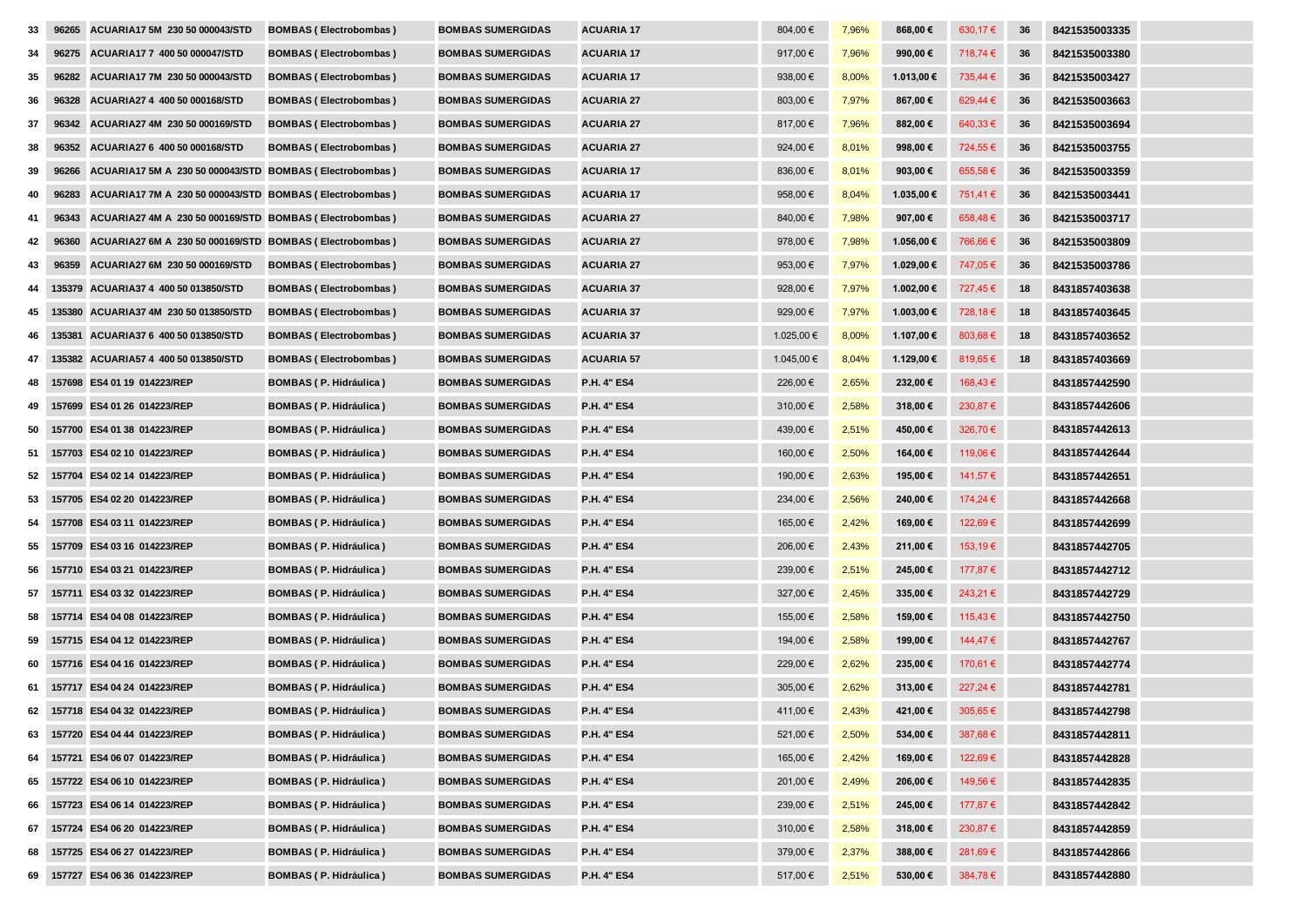| 70  |        | 157730 ES4 08 06 014223/REP            | <b>BOMBAS (P. Hidráulica)</b> | <b>BOMBAS SUMERGIDAS</b> | <b>P.H. 4" ES4</b>   | 160,00€    | 2,50% | 164,00€    | 119,06 € | 8431857442910 |                      |
|-----|--------|----------------------------------------|-------------------------------|--------------------------|----------------------|------------|-------|------------|----------|---------------|----------------------|
| 71  |        | 157731 ES4 08 08 014223/REP            | <b>BOMBAS (P. Hidráulica)</b> | <b>BOMBAS SUMERGIDAS</b> | P.H. 4" ES4          | 180,00€    | 2,78% | 185,00€    | 134,31 € | 8431857442927 |                      |
| 72  |        | 157732 ES4 08 13 014223/REP            | <b>BOMBAS (P. Hidráulica)</b> | <b>BOMBAS SUMERGIDAS</b> | P.H. 4" ES4          | 244,00 €   | 2,46% | 250,00€    | 181,50 € | 8431857442934 |                      |
| 73  |        | 157733 ES4 08 17 014223/REP            | BOMBAS (P. Hidráulica)        | <b>BOMBAS SUMERGIDAS</b> | <b>P.H. 4" ES4</b>   | 287,00 €   | 2,44% | 294,00 €   | 213,44 € | 8431857442941 |                      |
| 74  |        | 157735 ES4 08 23 014223/REP            | <b>BOMBAS (P. Hidráulica)</b> | <b>BOMBAS SUMERGIDAS</b> | P.H. 4" ES4          | 360,00 €   | 2,50% | 369,00€    | 267,89 € | 8431857442965 |                      |
| 75  |        | 157736 ES4 08 32 014223/REP            | <b>BOMBAS (P. Hidráulica)</b> | <b>BOMBAS SUMERGIDAS</b> | <b>P.H. 4" ES4</b>   | 466,00 €   | 2,58% | 478,00€    | 347,03 € | 8431857442972 |                      |
| 76  |        | 157737 ES4 12 07 014223/REP            | <b>BOMBAS (P. Hidráulica)</b> | <b>BOMBAS SUMERGIDAS</b> | <b>P.H. 4" ES4</b>   | 229,00 €   | 2,62% | 235,00€    | 170,61 € | 8431857442989 |                      |
| 77  |        | 157738 ES4 12 10 014223/REP            | <b>BOMBAS (P. Hidráulica)</b> | <b>BOMBAS SUMERGIDAS</b> | <b>P.H. 4" ES4</b>   | 293,00 €   | 2,39% | 300,00€    | 217,80 € | 8431857442996 |                      |
| 78  |        | 157739 ES4 12 14 014223/REP            | <b>BOMBAS (P. Hidráulica)</b> | <b>BOMBAS SUMERGIDAS</b> | <b>P.H. 4" ES4</b>   | 370,00 €   | 2,43% | 379,00€    | 275,15 € | 8431857443009 |                      |
| 79  |        | 157741 ES4 12 19 014223/REP            | <b>BOMBAS (P. Hidráulica)</b> | <b>BOMBAS SUMERGIDAS</b> | <b>P.H. 4" ES4</b>   | 496,00 €   | 2,42% | 508,00€    | 368,81 € | 8431857443023 |                      |
| 80  |        | 157742 ES4 12 26 014223/REP            | <b>BOMBAS (P. Hidráulica)</b> | <b>BOMBAS SUMERGIDAS</b> | <b>P.H. 4" ES4</b>   | 670,00 €   | 2,54% | 687,00€    | 498,76 € | 8431857443030 |                      |
| 81  |        | 157743 ES4 16 08 014223/REP            | BOMBAS (P. Hidráulica)        | <b>BOMBAS SUMERGIDAS</b> | P.H. 4" ES4          | 297,00 €   | 2,36% | 304,00€    | 220,70 € | 8431857443047 |                      |
| 82  |        | 157744 ES4 16 11 014223/REP            | <b>BOMBAS (P. Hidráulica)</b> | <b>BOMBAS SUMERGIDAS</b> | P.H. 4" ES4          | 379,00 €   | 2,37% | 388,00€    | 281,69€  | 8431857443054 |                      |
| 83  |        | 157745 ES4 16 13 014223/REP            | <b>BOMBAS (P. Hidráulica)</b> | <b>BOMBAS SUMERGIDAS</b> | P.H. 4" ES4          | 436,00 €   | 2,52% | 447,00 €   | 324,52 € | 8431857443061 |                      |
| 84  |        | 157746 ES4 16 15 014223/REP            | BOMBAS (P. Hidráulica)        | <b>BOMBAS SUMERGIDAS</b> | <b>P.H. 4" ES4</b>   | 488,00 €   | 2,46% | 500,00€    | 363,00 € | 8431857443078 |                      |
| 85  |        | 157747 ES4 16 20 014223/REP            | <b>BOMBAS (P. Hidráulica)</b> | <b>BOMBAS SUMERGIDAS</b> | <b>P.H. 4" ES4</b>   | 626,00 €   | 2,56% | 642,00€    | 466,09 € | 8431857443085 |                      |
| 86  |        | 189205 O4I 075 B 400 50 013906/REP     | <b>MOTORES (sumergibles)</b>  | <b>BOMBAS SUMERGIDAS</b> | <b>MOTORES 4" 04</b> | 327,00 €   | 2,45% | 335,00€    | 243,21 € | 8421535029939 |                      |
| 87  |        | 189188 O4I 075M B 230 50 013906/REP    | <b>MOTORES (sumergibles)</b>  | <b>BOMBAS SUMERGIDAS</b> | <b>MOTORES 4" O4</b> | 340,00 €   | 2,65% | 349,00€    | 253,37 € | 8421535029793 |                      |
| 88  |        | 189206 O4I 100 B 400 50 013906/REP     | <b>MOTORES (sumergibles)</b>  | <b>BOMBAS SUMERGIDAS</b> | <b>MOTORES 4" O4</b> | 338,00 €   | 2,37% | 346,00€    | 251,20 € | 8421535029953 |                      |
| 89  |        | 189189 O4I 100M B 230 50 013906/REP    | <b>MOTORES (sumergibles)</b>  | <b>BOMBAS SUMERGIDAS</b> | <b>MOTORES 4" 04</b> | 352,00 €   | 2,56% | 361,00€    | 262,09 € | 8421535029809 |                      |
| 90  |        | 189209 O4I 150 B 400 50 013906/REP     | <b>MOTORES (sumergibles)</b>  | <b>BOMBAS SUMERGIDAS</b> | <b>MOTORES 4" O4</b> | 363,00 €   | 2,48% | 372,00€    | 270,07 € | 8421535029977 |                      |
| 91  |        | 189190 O4I 150M B 230 50 013906/REP    | <b>MOTORES (sumergibles)</b>  | <b>BOMBAS SUMERGIDAS</b> | <b>MOTORES 4" O4</b> | 383,00 €   | 2,61% | 393,00€    | 285,32 € | 8421535029816 |                      |
| 92  |        | 189210 O4I 200 B 400 50 013906/REP     | <b>MOTORES (sumergibles)</b>  | <b>BOMBAS SUMERGIDAS</b> | <b>MOTORES 4" 04</b> | 416,00 €   | 2,40% | 426,00€    | 309,28 € | 8421535029991 |                      |
| 93  |        | 189192 O4I 200M B 230 50 013906/REP    | <b>MOTORES (sumergibles)</b>  | <b>BOMBAS SUMERGIDAS</b> | <b>MOTORES 4" O4</b> | 429,00 €   | 2,56% | 440,00 €   | 319,44 € | 8421535029823 |                      |
| 94  |        | 189203 O4I 300 B 400 50 013906/REP     | <b>MOTORES (sumergibles)</b>  | <b>BOMBAS SUMERGIDAS</b> | <b>MOTORES 4" O4</b> | 541,00 €   | 2,59% | 555,00€    | 402,93 € | 8421535030010 |                      |
| 95  | 189191 | O4I 300M B 230 50 013906/REP           | <b>MOTORES (sumergibles)</b>  | <b>BOMBAS SUMERGIDAS</b> | <b>MOTORES 4" O4</b> | 613,00 €   | 2,45% | 628,00€    | 455,93 € | 8421535029830 |                      |
| 96  | 189211 | O4I 400 B 400 50 013906/REP            | <b>MOTORES (sumergibles)</b>  | <b>BOMBAS SUMERGIDAS</b> | <b>MOTORES 4" 04</b> | 774,00 €   | 2,45% | 793,00€    | 575,72€  | 8421535030034 |                      |
| 97  |        | 189212 04I 550 B 400 50 013906/REP     | <b>MOTORES (sumergibles)</b>  | <b>BOMBAS SUMERGIDAS</b> | <b>MOTORES 4" O4</b> | 909,00€    | 2,53% | 932,00€    | 676,63 € | 8421535030058 |                      |
| 98  |        | 189213 O4I 750 B 400 50 013906/REP     | <b>MOTORES (sumergibles)</b>  | <b>BOMBAS SUMERGIDAS</b> | <b>MOTORES 4" O4</b> | 1.067,00 € | 2,53% | 1.094,00 € | 794,24 € | 8421535030072 |                      |
| 99  |        | 189195 O4I 100 B 230 50 013906/REP     | <b>MOTORES (sumergibles)</b>  | <b>BOMBAS SUMERGIDAS</b> | <b>MOTORES 4" O4</b> | 368,00 €   | 2,45% | 377,00€    | 273,70€  | 8421535029960 |                      |
|     |        | 100 189196 04I 150 B 230 50 013906/REP | <b>MOTORES (sumergibles)</b>  | <b>BOMBAS SUMERGIDAS</b> | <b>MOTORES 4" O4</b> | 400,00€    | 2,50% | 410,00€    | 297,66 € | 8421535029984 |                      |
|     |        | 101 189197 04I 200 B 230 50 013906/REP | <b>MOTORES (sumergibles)</b>  | <b>BOMBAS SUMERGIDAS</b> | <b>MOTORES 4" 04</b> | 447,00€    | 2,46% | 458,00€    | 332,51€  | 8421535030003 |                      |
|     |        | 102 189198 04I 300 B 230 50 013906/REP | <b>MOTORES (sumergibles)</b>  | <b>BOMBAS SUMERGIDAS</b> | <b>MOTORES 4" O4</b> | 567,00 €   | 2,47% | 581,00 €   | 421,81 € | 8421535030027 |                      |
|     |        | 103 189199 O4I 400 B 230 50 013906/REP | <b>MOTORES (sumergibles)</b>  | <b>BOMBAS SUMERGIDAS</b> | <b>MOTORES 4" O4</b> | 812,00 €   | 2,46% | 832,00€    | 604,03 € | 8421535030041 |                      |
| 104 |        | 189200 O4I 550 B 230 50 013906/REP     | <b>MOTORES (sumergibles)</b>  | <b>BOMBAS SUMERGIDAS</b> | <b>MOTORES 4" O4</b> | 953,00 €   | 2,52% | 977,00 €   | 709,30 € | 8421535030065 |                      |
|     |        | 105 136413 A4I 075M 230 50 013877/REP  | <b>MOTORES (sumergibles)</b>  | <b>BOMBAS SUMERGIDAS</b> | <b>MOTORES 4" A4</b> | 444,00 €   |       |            |          | 8431857406929 | <b>DESCATALOGADO</b> |
|     |        | 106 136415 A4I 100 400 50 013877/REP   | <b>MOTORES (sumergibles)</b>  | <b>BOMBAS SUMERGIDAS</b> | <b>MOTORES 4" A4</b> | 458,00€    |       |            |          | 8431857406943 | <b>DESCATALOGADO</b> |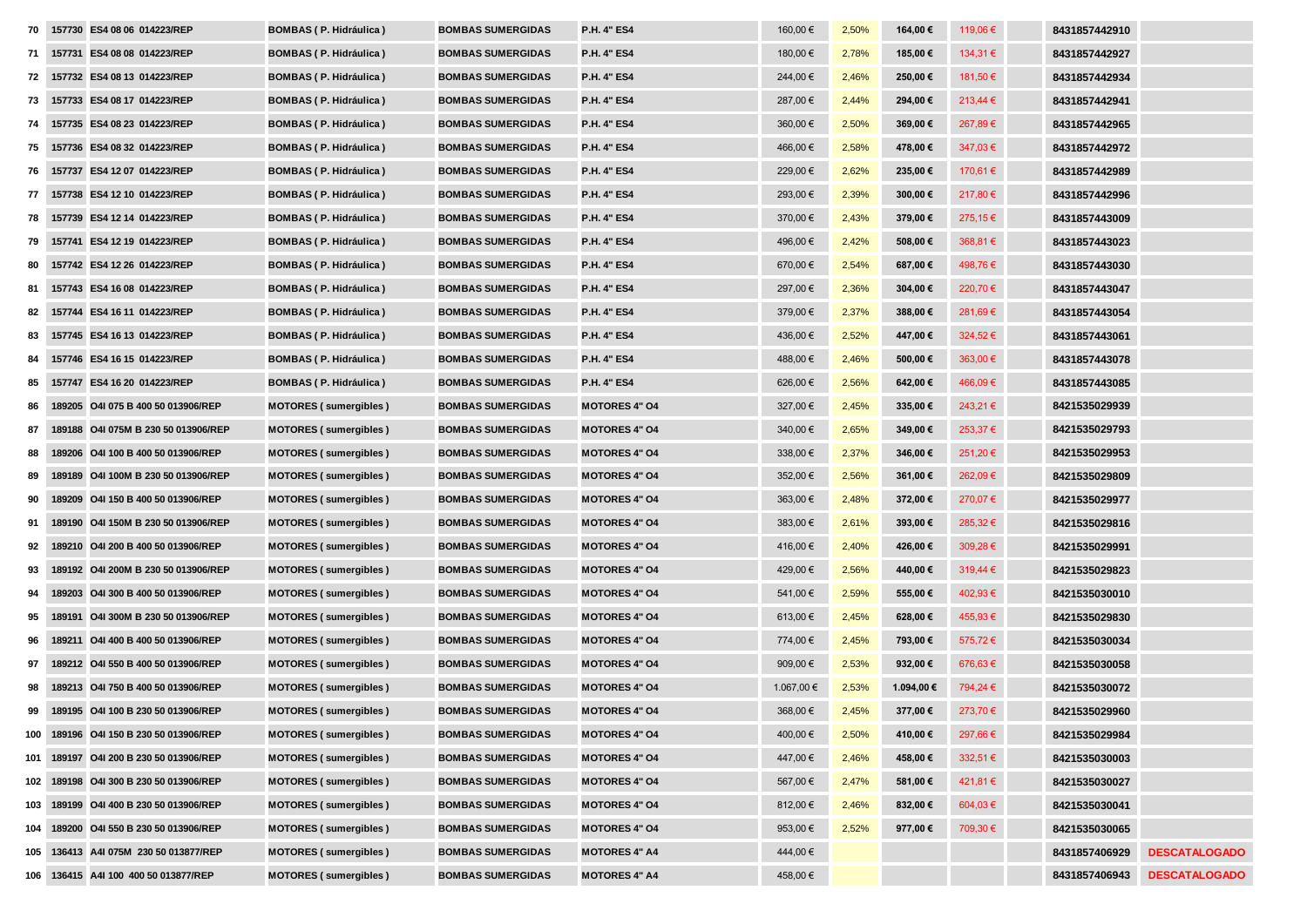| 107 |           | 136414 A4I 100M 230 50 013877/REP                                      | <b>MOTORES (sumergibles)</b>   | <b>BOMBAS SUMERGIDAS</b>  | <b>MOTORES 4" A4</b>              | 476,00 €       |       |          |          |      | 8431857406936 | <b>DESCATALOGADO</b> |
|-----|-----------|------------------------------------------------------------------------|--------------------------------|---------------------------|-----------------------------------|----------------|-------|----------|----------|------|---------------|----------------------|
|     |           | 108 136417 A4I 150 400 50 013877/REP                                   | <b>MOTORES (sumergibles)</b>   | <b>BOMBAS SUMERGIDAS</b>  | <b>MOTORES 4" A4</b>              | 511,00 €       |       |          |          |      | 8431857406967 | <b>DESCATALOGADO</b> |
|     |           | 109 136416 A4I 150M 230 50 013877/REP                                  | <b>MOTORES (sumergibles)</b>   | <b>BOMBAS SUMERGIDAS</b>  | <b>MOTORES 4" A4</b>              | 543,00 €       |       |          |          |      | 8431857406950 | <b>DESCATALOGADO</b> |
|     |           | 110 136421 A4I 200 400 50 013877/REP                                   | <b>MOTORES (sumergibles)</b>   | <b>BOMBAS SUMERGIDAS</b>  | <b>MOTORES 4" A4</b>              | 548,00 €       |       |          |          |      | 8431857407001 | <b>DESCATALOGADO</b> |
|     |           | 111 136419 A4I 200M 230 50 013877/REP                                  | <b>MOTORES (sumergibles)</b>   | <b>BOMBAS SUMERGIDAS</b>  | <b>MOTORES 4" A4</b>              | 606,00 €       |       |          |          |      | 8431857406981 | <b>DESCATALOGADO</b> |
|     |           | 112 136425 A4I 300 400 50 013877/REP                                   | <b>MOTORES (sumergibles)</b>   | <b>BOMBAS SUMERGIDAS</b>  | <b>MOTORES 4" A4</b>              | 694,00 €       |       |          |          |      | 8431857407032 | <b>DESCATALOGADO</b> |
|     |           | 113 136422 A4I 300M 230 50 013877/REP                                  | <b>MOTORES (sumergibles)</b>   | <b>BOMBAS SUMERGIDAS</b>  | <b>MOTORES 4" A4</b>              | 746,00 €       |       |          |          |      | 8431857407018 | <b>DESCATALOGADO</b> |
|     |           | 114 209048 Helios 75                                                   | <b>COMPLEMENTOS &amp; ACC.</b> | <b>CUADROS ELECTRICOS</b> | <b>CUADROS ELECTRICOS SOLARES</b> | 1.313,00 €     |       |          |          |      | 8421535172932 | <b>DESCATALOGADO</b> |
|     |           | 115 209049 Helios 220                                                  | <b>COMPLEMENTOS &amp; ACC.</b> | <b>CUADROS ELECTRICOS</b> | <b>CUADROS ELECTRICOS SOLARES</b> | 1.567,00 €     |       |          |          |      | 8421535172833 | <b>DESCATALOGADO</b> |
|     |           | 116 209050 Helios 400                                                  | <b>COMPLEMENTOS &amp; ACC.</b> | <b>CUADROS ELECTRICOS</b> | <b>CUADROS ELECTRICOS SOLARES</b> | 2.271,00 €     |       |          |          |      | 8421535172949 | <b>DESCATALOGADO</b> |
|     |           | 117 209051 Helios 550                                                  | <b>COMPLEMENTOS &amp; ACC.</b> | <b>CUADROS ELECTRICOS</b> | <b>CUADROS ELECTRICOS SOLARES</b> | 2.543,00 €     |       |          |          |      | 8421535172956 | <b>DESCATALOGADO</b> |
|     |           | 118 208817 Helios 75 H                                                 | <b>COMPLEMENTOS &amp; ACC.</b> | <b>CUADROS ELECTRICOS</b> | <b>CUADROS ELECTRICOS SOLARES</b> | 1.580,00 €     |       |          |          |      | 8421535172093 | <b>DESCATALOGADO</b> |
|     |           | 119 208818 Helios 220 H                                                | <b>COMPLEMENTOS &amp; ACC.</b> | <b>CUADROS ELECTRICOS</b> | <b>CUADROS ELECTRICOS SOLARES</b> | 1.822,00 €     |       |          |          |      | 8421535172086 | <b>DESCATALOGADO</b> |
|     |           | 120 208819 Helios 400 H                                                | <b>COMPLEMENTOS &amp; ACC.</b> | <b>CUADROS ELECTRICOS</b> | <b>CUADROS ELECTRICOS SOLARES</b> | 2.498,00 €     |       |          |          |      | 8421535172109 | <b>DESCATALOGADO</b> |
|     |           | 121 208820 Helios 550 H                                                | <b>COMPLEMENTOS &amp; ACC.</b> | <b>CUADROS ELECTRICOS</b> | <b>CUADROS ELECTRICOS SOLARES</b> | $2.838,00 \in$ |       |          |          |      | 8421535172116 | <b>DESCATALOGADO</b> |
|     |           | 122 97802 VIGILA 100M A 230 50 000042/STD                              | <b>BOMBAS (Electrobombas)</b>  | <b>BOMBAS DRENAJE</b>     | <b>VIGILA</b>                     | 213,00 €       | 7,98% | 230,00€  | 166,98€  | 84   | 8421535098843 |                      |
|     |           | 123 105776 VIGILA 200M A 230 50 011918/REP                             | <b>BOMBAS (Electrobombas)</b>  | <b>BOMBAS DRENAJE</b>     | <b>VIGILA</b>                     | 232,00 €       | 8,19% | 251,00€  | 182,23 € | 30   | 8421535583615 |                      |
|     |           | 124 105781 VIGILA 350M A 230 50 011918/REP                             | <b>BOMBAS (Electrobombas)</b>  | <b>BOMBAS DRENAJE</b>     | <b>VIGILA</b>                     | 292,00 €       | 7,88% | 315,00€  | 228,69€  | 30   | 8421535583653 |                      |
|     |           | 125 105787 VIGILA 500M A 230 50 011918/REP                             | <b>BOMBAS (Electrobombas)</b>  | <b>BOMBAS DRENAJE</b>     | <b>VIGILA</b>                     | 303,00 €       | 7,92% | 327,00€  | 237,40 € | 30   | 8421535583684 |                      |
|     |           | 126 105779 VIGILA 200M H A 230 50                                      | <b>BOMBAS (Electrobombas)</b>  | <b>BOMBAS DRENAJE</b>     | <b>VIGILA</b>                     | 258,00 €       | 8,14% | 279,00 € | 202,55 € | 30   | 8421535591962 |                      |
|     |           | 127 105784 VIGILA 350M H A 230 50                                      | <b>BOMBAS (Electrobombas)</b>  | <b>BOMBAS DRENAJE</b>     | <b>VIGILA</b>                     | 308,00 €       | 8,12% | 333,00€  | 241,76 € | 30   | 8421535591979 |                      |
| 128 |           | 105790 VIGILA 500M H A 230 50                                          | <b>BOMBAS (Electrobombas)</b>  | <b>BOMBAS DRENAJE</b>     | <b>VIGILA</b>                     | 315,00 €       | 7,94% | 340,00€  | 246,84 € | 30   | 8421535591986 |                      |
|     |           | 129 105796 VIGILEX 300M A 230 50 011924/REP                            | <b>BOMBAS (Electrobombas)</b>  | <b>BOMBAS DRENAJE</b>     | <b>VIGILEX</b>                    | 307,00 €       | 8,14% | 332,00€  | 241,03 € | 30   | 8421535583752 |                      |
| 130 |           | 105800 VIGILEX 600M A 230 50 011924/REP                                | <b>BOMBAS (Electrobombas)</b>  | <b>BOMBAS DRENAJE</b>     | <b>VIGILEX</b>                    | 317,00 €       | 7,89% | 342,00€  | 248,29€  | 30   | 8421535583790 |                      |
|     |           | 131  134348  VIGILEX 600M H A 230 50 011921/REP BOMBAS (Electrobombas) |                                | <b>BOMBAS DRENAJE</b>     | <b>VIGILEX</b>                    | 347,00 €       | 8,07% | 375,00€  | 272,25 € | 30   | 8431857401207 |                      |
|     |           | 132 134347 VIGILEX 300M H A 230 50 011921/REP BOMBAS (Electrobombas)   |                                | <b>BOMBAS DRENAJE</b>     | <b>VIGILEX</b>                    | 333,00 €       | 8,11% | 360,00€  | 261,36 € | - 30 | 8431857401191 |                      |
|     | 133 97798 | VIGICOR 150M A 230 50 000441/STD BOMBAS (Electrobombas)                |                                | <b>BOMBAS DRENAJE</b>     | <b>VIGICOR</b>                    | 679,00€        | 7,95% | 733,00€  | 532,16 € | - 30 | 8421535137139 |                      |
| 134 | 96601     | DRAIN 100M A 230 50 000110/STD                                         | <b>BOMBAS (Electrobombas)</b>  | <b>BOMBAS DRENAJE</b>     | <b>DRAIN</b>                      | 533,00 €       | 8,07% | 576,00€  | 418,18€  | - 48 | 8421535014973 |                      |
|     |           | 135 96625 DRAINEX 100M A 230 50 000111/STD BOMBAS (Electrobombas)      |                                | <b>BOMBAS DRENAJE</b>     | DRAINEX 100                       | 580,00 €       | 7,93% | 626,00€  | 454,48€  | 48   | 8421535015192 |                      |
|     |           | 136 96656 DRAINEX 200M A TR 230 50 000436/S' BOMBAS (Electrobombas )   |                                | <b>BOMBAS DRENAJE</b>     | <b>DRAINEX 200</b>                | 803,00 €       | 7,97% | 867,00€  | 629,44 € | 24   | 8421535126041 |                      |
| 137 |           | 96648 DRAINEX 200 400 50 000312/STD                                    | <b>BOMBAS (Electrobombas)</b>  | <b>BOMBAS DRENAJE</b>     | DRAINEX 200                       | 824,00 €       | 8,01% | 890,00€  | 646,14 € | 24   | 8421535108597 |                      |
| 138 |           | 96654 DRAINEX 200M A 230 50 000311/STD BOMBAS (Electrobombas)          |                                | <b>BOMBAS DRENAJE</b>     | DRAINEX 200                       | 853,00 €       | 7,97% | 921,00€  | 668,65€  | 24   | 8421535108610 |                      |
| 139 |           | 96662 DRAINEX 201 400 50 000312/STD                                    | <b>BOMBAS (Electrobombas)</b>  | <b>BOMBAS DRENAJE</b>     | <b>DRAINEX 200</b>                | 824,00 €       | 8,01% | 890,00€  | 646,14 € | 24   | 8421535108634 |                      |
| 140 |           | 96664 DRAINEX 201M 230 50 000311/STD                                   | <b>BOMBAS (Electrobombas)</b>  | <b>BOMBAS DRENAJE</b>     | DRAINEX 200                       | 826,00 €       | 7,99% | 892,00€  | 647,59€  | - 24 | 8421535108641 |                      |
| 141 |           | 96666 DRAINEX 201M A 230 50 000311/STD BOMBAS (Electrobombas)          |                                | <b>BOMBAS DRENAJE</b>     | DRAINEX 200                       | 846,00 €       | 8,04% | 914,00€  | 663,56 € | 24   | 8421535108658 |                      |
| 142 |           | 96672 DRAINEX 202 400 50 000312/STD                                    | <b>BOMBAS (Electrobombas)</b>  | <b>BOMBAS DRENAJE</b>     | DRAINEX 200                       | 824,00 €       | 8,01% | 890,00€  | 646,14 € | 24   | 8421535108672 |                      |
|     |           | 143 96674 DRAINEX 202M 230 50 000311/STD                               | <b>BOMBAS (Electrobombas)</b>  | <b>BOMBAS DRENAJE</b>     | DRAINEX 200                       | 826,00 €       | 7,99% | 892,00€  | 647,59€  | 24   | 8421535108689 |                      |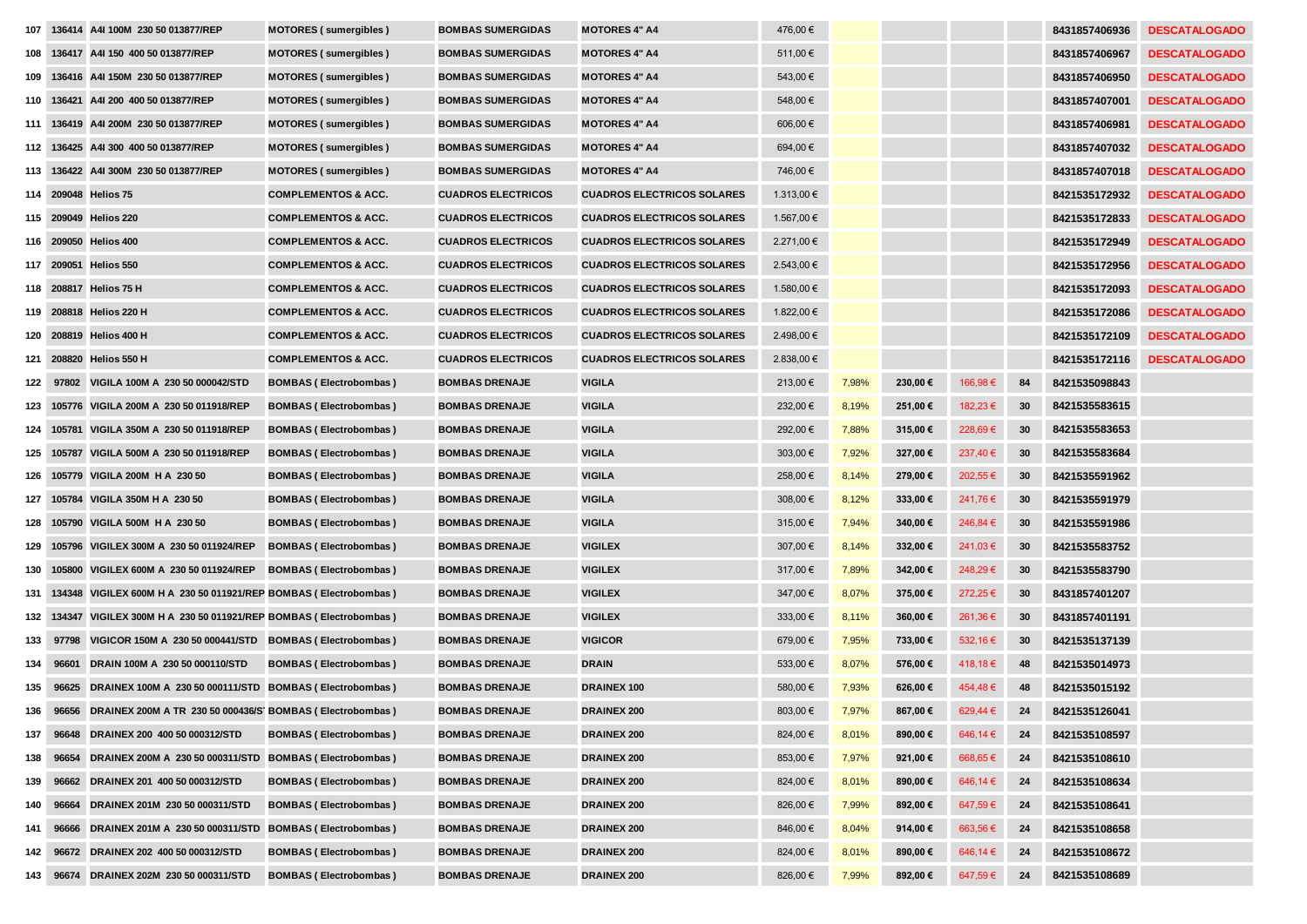| 144 |       | 96676 DRAINEX 202M A 230 50 000311/STD BOMBAS (Electrobombas) |                               | <b>BOMBAS DRENAJE</b>   | DRAINEX 200        | 848,00 €   | 8,02% | 916,00€    | 665,02€    | 24                       | 8421535108696 |                      |
|-----|-------|---------------------------------------------------------------|-------------------------------|-------------------------|--------------------|------------|-------|------------|------------|--------------------------|---------------|----------------------|
| 145 |       | 96682 DRAINEX 300 400 50 000312/STD                           | <b>BOMBAS (Electrobombas)</b> | <b>BOMBAS DRENAJE</b>   | DRAINEX 300        | 907,00 €   | 8,05% | 980,00€    | 711,48€    | 24                       | 8421535108719 |                      |
| 146 | 96684 | DRAINEX 300M 230 50 000311/STD                                | <b>BOMBAS (Electrobombas)</b> | <b>BOMBAS DRENAJE</b>   | DRAINEX 300        | 909,00 €   | 8,03% | 982,00€    | 712,93 €   | 24                       | 8421535108726 |                      |
| 147 | 96686 | DRAINEX 300M A 230 50 000311/STD                              | <b>BOMBAS (Electrobombas)</b> | <b>BOMBAS DRENAJE</b>   | DRAINEX 300        | 931,00 €   | 7,95% | 1.005,00 € | 729,63 €   | 24                       | 8421535108733 |                      |
| 148 |       | 96692 DRAINEX 301 400 50 000312/STD                           | <b>BOMBAS (Electrobombas)</b> | <b>BOMBAS DRENAJE</b>   | DRAINEX 300        | 907,00 €   | 8,05% | 980,00€    | 711,48 €   | 24                       | 8421535108757 |                      |
| 149 | 96694 | DRAINEX 301M 230 50 000311/STD                                | <b>BOMBAS (Electrobombas)</b> | <b>BOMBAS DRENAJE</b>   | DRAINEX 300        | 909,00 €   | 8,03% | 982,00€    | 712,93 €   | 24                       | 8421535108764 |                      |
| 150 |       | 96696 DRAINEX 301M A 230 50 000311/STD                        | <b>BOMBAS (Electrobombas)</b> | <b>BOMBAS DRENAJE</b>   | DRAINEX 300        | 931,00 €   | 7,95% | 1.005,00 € | 729,63 €   | 24                       | 8421535108771 |                      |
| 151 |       | 96702 DRAINEX 302 400 50 000312/STD                           | <b>BOMBAS (Electrobombas)</b> | <b>BOMBAS DRENAJE</b>   | DRAINEX 300        | 907,00 €   | 8,05% | 980,00€    | 711,48€    | 24                       | 8421535108795 |                      |
| 152 |       | 96704 DRAINEX 302M 230 50 000311/STD                          | <b>BOMBAS (Electrobombas)</b> | <b>BOMBAS DRENAJE</b>   | DRAINEX 300        | 909,00 €   | 8,03% | 982,00€    | 712,93 €   | 24                       | 8421535108801 |                      |
| 153 |       | 96706 DRAINEX 302M A 230 50 000311/STD BOMBAS (Electrobombas) |                               | <b>BOMBAS DRENAJE</b>   | <b>DRAINEX 300</b> | 931,00 €   | 7,95% | 1.005,00 € | 729,63 €   | 24                       | 8421535108818 |                      |
| 154 | 96613 | DRAINCOR 180M A 230 50 000313/STI BOMBAS (Electrobombas)      |                               | <b>BOMBAS DRENAJE</b>   | <b>DRAINCOR</b>    | 1.317,00 € | 7,97% | 1.422,00 € | 1.032,37 € | 24                       | 8421535117087 |                      |
| 155 | 96617 | DRAINCOR 200 400 50 000313/STD                                | <b>BOMBAS (Electrobombas)</b> | <b>BOMBAS DRENAJE</b>   | <b>DRAINCOR</b>    | 1.088,00 € | 8,00% | 1.175,00 € | 853,05 €   | 24                       | 8421535115113 |                      |
|     |       | 156 137506 DRAINEX 400 400 50 013681/STD                      | <b>BOMBAS (Electrobombas)</b> | <b>BOMBAS DRENAJE</b>   | DRAINEX 400        | 1.765,00 € | 7,99% | 1.906,00 € | 1.383,76 € | $\overline{\mathbf{1}}$  | 8431857412111 |                      |
|     |       | 157 137503 DRAINEX 401 400 50 013681/STD                      | <b>BOMBAS (Electrobombas)</b> | <b>BOMBAS DRENAJE</b>   | <b>DRAINEX 400</b> | 1.831,00 € | 7,97% | 1.977,00 € | 1.435,30 € | $\blacksquare$           | 8431857412128 |                      |
|     |       | 158 129725 DRAINEX 402 400 50 013681/STD                      | <b>BOMBAS (Electrobombas)</b> | <b>BOMBAS DRENAJE</b>   | DRAINEX 400        | 1.874,00 € | 8,00% | 2.024,00 € | 1.469,42 € | $\overline{\mathbf{1}}$  | 8431857381493 |                      |
| 159 |       | 137507 DRAINEX 500 400 50 013681/STD                          | <b>BOMBAS (Electrobombas)</b> | <b>BOMBAS DRENAJE</b>   | DRAINEX 500        | 2.049,00 € | 8,00% | 2.213,00 € | 1.606,64 € | $\blacksquare$           | 8431857412135 |                      |
|     |       | 160 137504 DRAINEX 501 400 50 013681/STD                      | <b>BOMBAS (Electrobombas)</b> | <b>BOMBAS DRENAJE</b>   | DRAINEX 500        | 2.074,00 € | 8,00% | 2.240,00 € | 1.626,24 € | $\blacksquare$           | 8431857412142 |                      |
| 161 |       | 129726 DRAINEX 502 400 50 013681/STD                          | <b>BOMBAS (Electrobombas)</b> | <b>BOMBAS DRENAJE</b>   | DRAINEX 500        | 2.148,00 € | 8,01% | 2.320,00 € | 1.684,32 € | $\blacksquare$           | 8431857381509 |                      |
|     |       | 162 137508 DRAINEX 600 400 50 013681/STD                      | <b>BOMBAS (Electrobombas)</b> | <b>BOMBAS DRENAJE</b>   | DRAINEX 600        | 2.082,00 € | 8,02% | 2.249,00 € | 1.632,77 € | $\blacksquare$           | 8431857412159 |                      |
| 163 |       | 137505 DRAINEX 601 400 50 013681/STD                          | <b>BOMBAS (Electrobombas)</b> | <b>BOMBAS DRENAJE</b>   | DRAINEX 600        | 2.126,00 € | 8,00% | 2.296,00 € | 1.666,90 € | $\overline{\phantom{0}}$ | 8431857412166 |                      |
|     |       | 164 129730 DRAINEX 602 400 50 013681/STD                      | <b>BOMBAS (Electrobombas)</b> | <b>BOMBAS DRENAJE</b>   | DRAINEX 600        | 2.132,00 € | 8,02% | 2.303,00 € | 1.671,98 € | $\overline{\mathbf{1}}$  | 8431857381547 |                      |
|     |       | 165 148154 DRAINBOX 300 1400M TP KE FL 0137 SISTEMAS          |                               | <b>SISTEMAS DRENAJE</b> | DRAINBOX 300       | 2.429,00 € |       |            |            |                          |               | <b>DESCATALOGADO</b> |
|     |       | 166 210516 MXOV 30MA                                          | <b>BOMBAS (Electrobombas)</b> | <b>BOMBAS DRENAJE</b>   | <b>VIGINOX</b>     | 468,00 €   |       |            |            |                          |               | <b>DESCATALOGADO</b> |
|     |       | 167 210517 MXOV 60MA                                          | <b>BOMBAS (Electrobombas)</b> | <b>BOMBAS DRENAJE</b>   | <b>VIGINOX</b>     | 490,00 €   |       |            |            |                          |               | <b>DESCATALOGADO</b> |
|     |       | 168 210509 DMR 100                                            | <b>BOMBAS (Electrobombas)</b> | <b>BOMBAS DRENAJE</b>   | <b>DMR</b>         | 578,00 €   |       |            |            |                          |               | <b>DESCATALOGADO</b> |
|     |       | 169 210510 DMR 100MA                                          | <b>BOMBAS (Electrobombas)</b> | <b>BOMBAS DRENAJE</b>   | <b>DMR</b>         | 578,00 €   |       |            |            |                          |               | <b>DESCATALOGADO</b> |
|     |       | 170 210511 DMR 140                                            | <b>BOMBAS (Electrobombas)</b> | <b>BOMBAS DRENAJE</b>   | <b>DMR</b>         | 722,00 €   |       |            |            |                          |               | <b>DESCATALOGADO</b> |
|     |       | 171 210512 DMR 140MA                                          | <b>BOMBAS (Electrobombas)</b> | <b>BOMBAS DRENAJE</b>   | <b>DMR</b>         | 722,00 €   |       |            |            |                          |               | <b>DESCATALOGADO</b> |
|     |       | 172 210503 ARX 80MA                                           | <b>BOMBAS (Electrobombas)</b> | <b>BOMBAS DRENAJE</b>   | <b>ARX</b>         | 587,00 €   |       |            |            |                          |               | <b>DESCATALOGADO</b> |
|     |       | 173 210504 ARX 100MA                                          | <b>BOMBAS (Electrobombas)</b> | <b>BOMBAS DRENAJE</b>   | ARX                | 646,00 €   |       |            |            |                          |               | <b>DESCATALOGADO</b> |
|     |       | 174 210505 ARX 100                                            | <b>BOMBAS (Electrobombas)</b> | <b>BOMBAS DRENAJE</b>   | <b>ARX</b>         | 646,00 €   |       |            |            |                          |               | <b>DESCATALOGADO</b> |
|     |       | 175 210506 ARX 150MA                                          | <b>BOMBAS (Electrobombas)</b> | <b>BOMBAS DRENAJE</b>   | <b>ARX</b>         | 835,00 €   |       |            |            |                          |               | <b>DESCATALOGADO</b> |
|     |       | 176 210507 ARX 150                                            | <b>BOMBAS (Electrobombas)</b> | <b>BOMBAS DRENAJE</b>   | <b>ARX</b>         | 835,00 €   |       |            |            |                          |               | <b>DESCATALOGADO</b> |
|     |       | 177 210508 ARX 200                                            | <b>BOMBAS (Electrobombas)</b> | <b>BOMBAS DRENAJE</b>   | <b>ARX</b>         | 855,00 €   |       |            |            |                          |               | <b>DESCATALOGADO</b> |
|     |       | 178 210491 DRX 200MA                                          | <b>BOMBAS (Electrobombas)</b> | <b>BOMBAS DRENAJE</b>   | <b>DRX</b>         | 938,00 €   |       |            |            |                          |               | <b>DESCATALOGADO</b> |
|     |       | 179 210492 DRX 200M                                           | <b>BOMBAS (Electrobombas)</b> | <b>BOMBAS DRENAJE</b>   | <b>DRX</b>         | 866,00 €   |       |            |            |                          |               | <b>DESCATALOGADO</b> |
|     |       | 180 210493 DRX 200                                            | <b>BOMBAS (Electrobombas)</b> | <b>BOMBAS DRENAJE</b>   | <b>DRX</b>         | 866,00 €   |       |            |            |                          |               | <b>DESCATALOGADO</b> |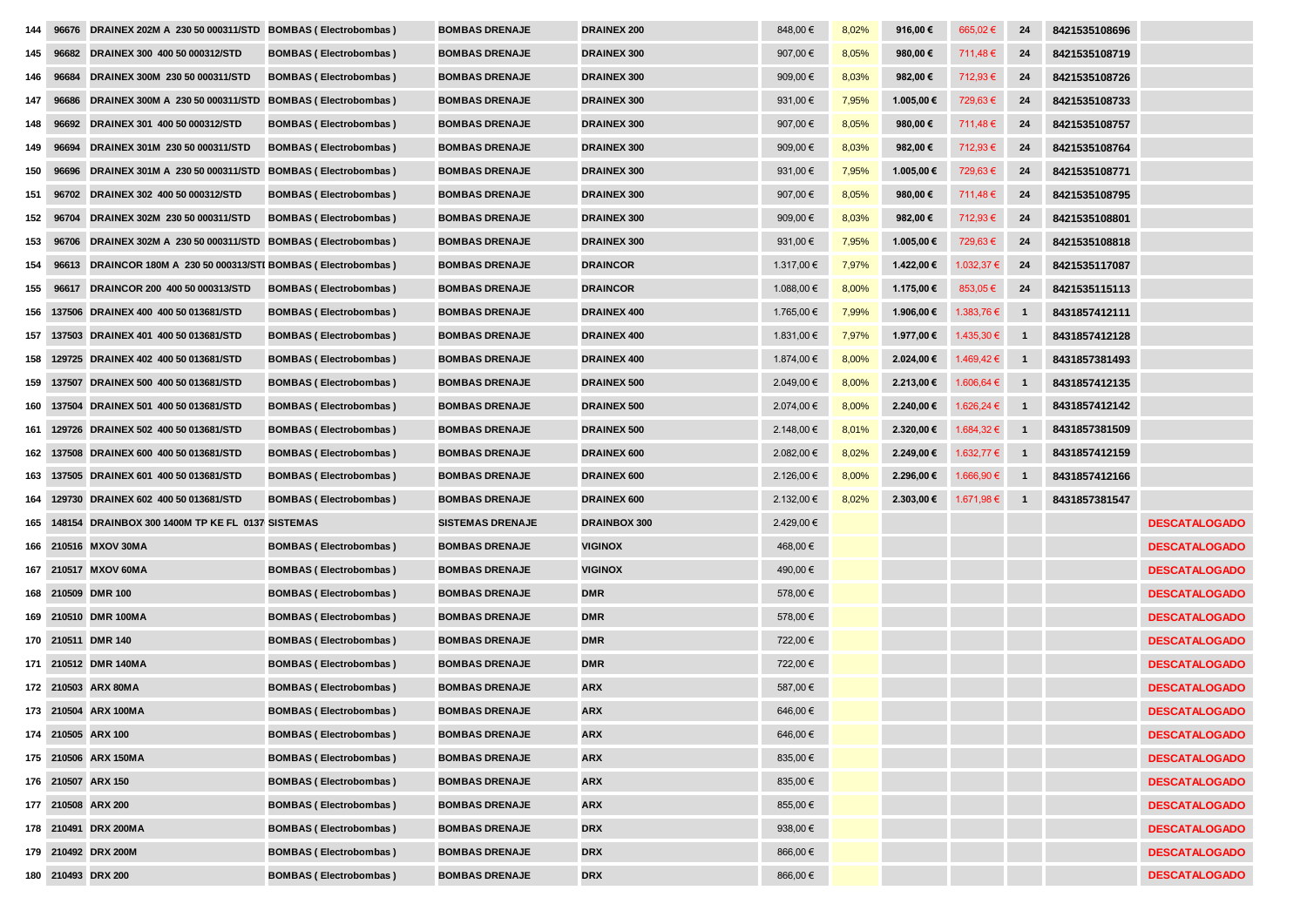|     | 181 210494 DRX 300 |                                                                      | <b>BOMBAS (Electrobombas)</b>  | <b>BOMBAS DRENAJE</b>                    | <b>DRX</b>                       | 898,00 € |       |          |          |     |               | <b>DESCATALOGADO</b> |
|-----|--------------------|----------------------------------------------------------------------|--------------------------------|------------------------------------------|----------------------------------|----------|-------|----------|----------|-----|---------------|----------------------|
|     |                    | 182 100527 KIT DR1 011143/MIC                                        | <b>COMPLEMENTOS &amp; ACC.</b> | <b>ACCESORIOS BOMBAS</b>                 | <b>ACCESORIOS BOMBAS DRENAJE</b> | 153,00 € | 7,84% | 165,00€  | 119,79€  |     | 8421535109105 |                      |
|     |                    | 183 100528 KIT DR2 011143/MIC                                        | <b>COMPLEMENTOS &amp; ACC.</b> | <b>ACCESORIOS BOMBAS</b>                 | <b>ACCESORIOS BOMBAS DRENAJE</b> | 247,00 € | 8,10% | 267,00€  | 193,84 € |     | 8421535109112 |                      |
|     |                    | 184 207381 KIT DR3.2 DN65                                            | <b>COMPLEMENTOS &amp; ACC.</b> | <b>ACCESORIOS BOMBAS</b>                 | <b>ACCESORIOS BOMBAS DRENAJE</b> | 350,00 € | 8,00% | 378,00€  | 274,43 € |     | 8421535169451 |                      |
|     |                    | 185 207379 KIT DR4.2 DN65                                            | <b>COMPLEMENTOS &amp; ACC.</b> | <b>ACCESORIOS BOMBAS</b>                 | <b>ACCESORIOS BOMBAS DRENAJE</b> | 421,00 € | 8,08% | 455,00€  | 330,33 € |     | 8421535169468 |                      |
|     |                    | 186 132139 KIT DR6 2" 013777/MIC                                     | <b>COMPLEMENTOS &amp; ACC.</b> | <b>ACCESORIOS BOMBAS</b>                 | <b>ACCESORIOS BOMBAS DRENAJE</b> | 126,00 € | 7,94% | 136,00€  | 98,74 €  |     | 8431857412951 |                      |
|     |                    | 187 132140 KIT DR7 2 1/2" 013777/MIC                                 | <b>COMPLEMENTOS &amp; ACC.</b> | <b>ACCESORIOS BOMBAS</b>                 | <b>ACCESORIOS BOMBAS DRENAJE</b> | 168,00 € | 7,74% | 181,00 € | 131,41 € |     | 8431857412968 |                      |
| 188 |                    | 97134 PRISMA15 2M 50 000011/STD                                      | <b>BOMBAS (Electrobombas)</b>  | <b>BOMBAS MULTICELULARES   PRISMA 15</b> |                                  | 303,00 € | 7,92% | 327,00€  | 237,40 € | 84  | 8421535047445 |                      |
| 189 |                    | 97138 PRISMA15 3 230/400 50 000012/STD                               | <b>BOMBAS (Electrobombas)</b>  | <b>BOMBAS MULTICELULARES   PRISMA 15</b> |                                  | 337,00 € | 8,01% | 364,00€  | 264,26€  | -84 | 8421535047605 |                      |
| 190 | 97141              | PRISMA15 3M 230 50 000011/STD                                        | <b>BOMBAS (Electrobombas)</b>  | <b>BOMBAS MULTICELULARES   PRISMA 15</b> |                                  | 329,00 € | 7,90% | 355,00€  | 236,25€  | 84  | 8421535047667 |                      |
| 191 | 97148              | PRISMA15 4 230/400 50 000012/STD                                     | <b>BOMBAS (Electrobombas)</b>  | <b>BOMBAS MULTICELULARES   PRISMA 15</b> |                                  | 358,00 € | 8,10% | 387,00€  | 280,96€  | 84  | 8421535047865 |                      |
| 192 | 97150              | PRISMA15 4M 230 50 000011/STD                                        | <b>BOMBAS (Electrobombas)</b>  | <b>BOMBAS MULTICELULARES   PRISMA 15</b> |                                  | 347,00 € | 8,07% | 375,00€  | 249,56€  | -84 | 8421535047889 |                      |
|     |                    | 193 97157 PRISMA15 5 230/400 50 000012/STD                           | <b>BOMBAS (Electrobombas)</b>  | <b>BOMBAS MULTICELULARES   PRISMA 15</b> |                                  | 379,00 € | 7,92% | 409,00 € | 296,93€  | 48  | 8421535048022 |                      |
| 194 |                    | 97159 PRISMA15 5M 230 50 000011/STD                                  | <b>BOMBAS (Electrobombas)</b>  | <b>BOMBAS MULTICELULARES   PRISMA 15</b> |                                  | 376,00 € | 7,98% | 406,00 € | 270,19€  | 48  | 8421535048046 |                      |
|     |                    | 195 97175 PRISMA25 3 230/400 50 000017/STD                           | <b>BOMBAS (Electrobombas)</b>  | <b>BOMBAS MULTICELULARES   PRISMA 25</b> |                                  | 436,00 € | 8,03% | 471,00 € | 341,95€  | -32 | 8421535049098 |                      |
| 196 |                    | 97178 PRISMA25 3M 230 50 000016/STD                                  | <b>BOMBAS (Electrobombas)</b>  | <b>BOMBAS MULTICELULARES   PRISMA 25</b> |                                  | 436,00 € | 8,03% | 471,00 € | 341,95€  | -32 | 8421535049128 |                      |
| 197 |                    | 97185 PRISMA25 4 230/400 50 000017/STD                               | <b>BOMBAS (Electrobombas)</b>  | <b>BOMBAS MULTICELULARES   PRISMA 25</b> |                                  | 461,00 € | 8,03% | 498,00€  | 361,55 € | -32 | 8421535049180 |                      |
| 198 | 97188              | PRISMA25 4M 230 50 000016/STD                                        | <b>BOMBAS (Electrobombas)</b>  | <b>BOMBAS MULTICELULARES   PRISMA 25</b> |                                  | 461,00 € | 8,03% | 498,00€  | 361,55€  | -32 | 8421535049210 |                      |
| 199 |                    | 97194 PRISMA25 5 230/400 50 000017/STD                               | <b>BOMBAS (Electrobombas)</b>  | <b>BOMBAS MULTICELULARES   PRISMA 25</b> |                                  | 563,00 € | 7,99% | 608,00€  | 441,41€  | 28  | 8421535129936 |                      |
| 200 |                    | 97196 PRISMA25 5M 230 50 000016/STD                                  | <b>BOMBAS (Electrobombas)</b>  | <b>BOMBAS MULTICELULARES   PRISMA 25</b> |                                  | 566,00€  | 7,95% | 611,00€  | 443,59€  | -28 | 8421535122517 |                      |
| 201 |                    | 97202 PRISMA25 6 230/400 50 000026/STD                               | <b>BOMBAS (Electrobombas)</b>  | <b>BOMBAS MULTICELULARES   PRISMA 25</b> |                                  | 652,00 € | 7,98% | 704,00 € | 511,10 € | -28 | 8421535049296 |                      |
| 202 | 97203              | PRISMA25 6M 230 50 000038/STD                                        | <b>BOMBAS (Electrobombas)</b>  | <b>BOMBAS MULTICELULARES   PRISMA 25</b> |                                  | 669,00€  | 8,07% | 723,00€  | 524,90€  | -28 | 8421535049302 |                      |
| 203 | 96450              | ASPRI25 3M 230 50 000131/STD                                         | <b>BOMBAS (Electrobombas)</b>  | <b>BOMBAS MULTICELULARES   ASPRI 25</b>  |                                  | 449,00 € | 8,02% | 485,00€  | 352,11 € | -32 | 8421535007272 |                      |
| 204 | 96455              | ASPRI25 4 230/400 50 000129/STD                                      | <b>BOMBAS (Electrobombas)</b>  | <b>BOMBAS MULTICELULARES   ASPRI 25</b>  |                                  | 480,00 € | 7,92% | 518,00€  | 376,07€  | -32 | 8421535007340 |                      |
| 205 | 96458              | ASPRI25 4M 230 50 000131/STD                                         | <b>BOMBAS (Electrobombas)</b>  | <b>BOMBAS MULTICELULARES   ASPRI 25</b>  |                                  | 482,00 € | 8,09% | 521,00€  | 378,25€  | 32  | 8421535007371 |                      |
| 206 | 96464              | ASPRI25 5 230/400 50 000129/STD                                      | <b>BOMBAS (Electrobombas)</b>  | <b>BOMBAS MULTICELULARES   ASPRI 25</b>  |                                  | 575,00 € | 8,00% | 621,00 € | 450,85€  | -28 | 8421535122579 |                      |
| 207 | 96466              | ASPRI25 5M 230 50 000131/STD                                         | <b>BOMBAS (Electrobombas)</b>  | <b>BOMBAS MULTICELULARES   ASPRI 25</b>  |                                  | 579,00€  | 7,94% | 625,00€  | 453,75€  | 28  | 8421535122524 |                      |
|     |                    | 208 129346 PRISMA35 3 N 230/400 50 013677/STD BOMBAS (Electrobombas) |                                | <b>BOMBAS MULTICELULARES   PRISMA 35</b> |                                  | 553,00 € | 7,96% | 597,00€  | 433,42€  | 28  | 8431857379056 |                      |
|     |                    | 209 129343 PRISMA35 3M N 230 50 013677/STD                           | <b>BOMBAS (Electrobombas)</b>  | <b>BOMBAS MULTICELULARES   PRISMA 35</b> |                                  | 557,00 € | 8,08% | 602,00€  | 437,05€  | -28 | 8431857379025 |                      |
|     |                    | 210 129347 PRISMA35 4 N 230/400 50 013677/STD BOMBAS (Electrobombas) |                                | <b>BOMBAS MULTICELULARES   PRISMA 35</b> |                                  | 574,00 € | 8,01% | 620,00€  | 450,12 € | 28  | 8431857379063 |                      |
|     |                    | 211 129344 PRISMA35 4M N 230 50 013677/STD                           | <b>BOMBAS (Electrobombas)</b>  | <b>BOMBAS MULTICELULARES   PRISMA 35</b> |                                  | 603,00€  | 7,96% | 651,00€  | 472,63 € | 28  | 8431857379032 |                      |
|     |                    | 212 129348 PRISMA35 5 N 230/400 50 013677/STD BOMBAS (Electrobombas) |                                | <b>BOMBAS MULTICELULARES   PRISMA 35</b> |                                  | 633,00 € | 8,06% | 684,00 € | 496,58€  | -28 | 8431857379070 |                      |
|     |                    | 213 129345 PRISMA35 5M N 230 50 013677/STD BOMBAS (Electrobombas)    |                                | <b>BOMBAS MULTICELULARES   PRISMA 35</b> |                                  | 675,00€  | 8,00% | 729,00€  | 529,25 € | 28  | 8431857379049 |                      |
|     |                    | 214 129349 PRISMA35 6 N 230/400 50 013677/STD BOMBAS (Electrobombas) |                                | <b>BOMBAS MULTICELULARES   PRISMA 35</b> |                                  | 690,00€  | 7,97% | 745,00 € | 540,87 € | 24  | 8431857379087 |                      |
|     |                    | 215 132084 PRISMA45 3 N 230/400 50 013753/STD BOMBAS (Electrobombas) |                                | <b>BOMBAS MULTICELULARES   PRISMA 45</b> |                                  | 570,00 € | 8,07% | 616,00€  | 447,22 € | -28 | 8431857392727 |                      |
|     |                    | 216 132082 PRISMA45 3M N 230 50 013753/STD BOMBAS (Electrobombas)    |                                | <b>BOMBAS MULTICELULARES   PRISMA 45</b> |                                  | 603,00€  | 7,96% | 651,00 € | 472,63 € | -28 | 8431857392703 |                      |
|     |                    | 217 132085 PRISMA45 4 N 230/400 50 013753/STD BOMBAS (Electrobombas) |                                | <b>BOMBAS MULTICELULARES   PRISMA 45</b> |                                  | 646,00 € | 8,05% | 698,00€  | 506,75 € | 24  | 8431857392734 |                      |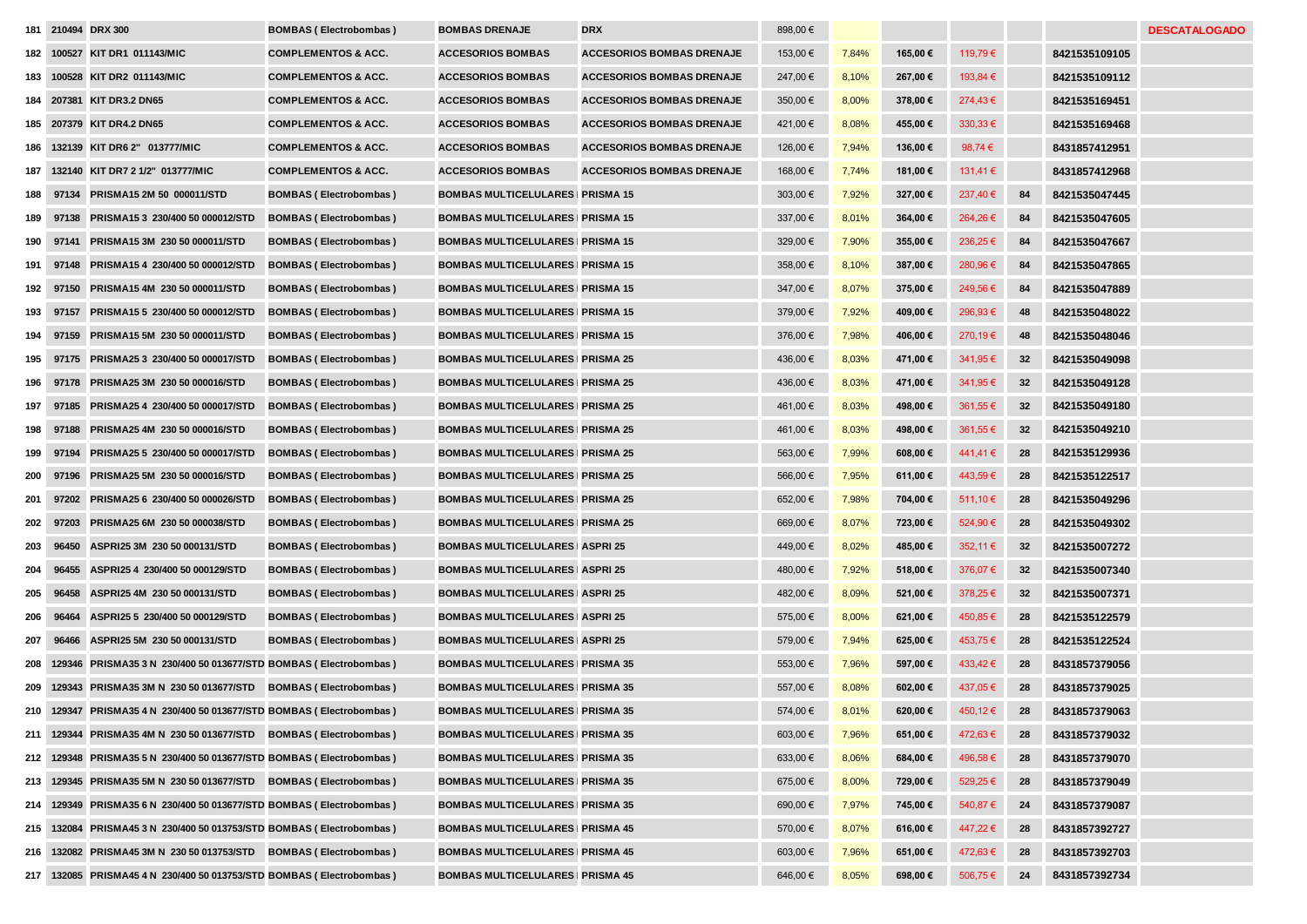|     |            | 218 132083 PRISMA45 4M N 230 50 013753/STD                           | BOMBAS (Electrobombas)        | <b>BOMBAS MULTICELULARES   PRISMA 45</b> | 669,00€    | 8,07% | 723,00 €   | 524,90€        | 24                      | 8431857392710 |  |
|-----|------------|----------------------------------------------------------------------|-------------------------------|------------------------------------------|------------|-------|------------|----------------|-------------------------|---------------|--|
|     |            | 219 132086 PRISMA45 5 N 230/400 50 013753/STD BOMBAS (Electrobombas) |                               | <b>BOMBAS MULTICELULARES   PRISMA 45</b> | 700,00 €   | 8,00% | 756,00€    | 548,86€        | 24                      | 8431857392741 |  |
| 220 |            | 97502 TECNO05 2M 230 50 000410/STD                                   | <b>BOMBAS (Electrobombas)</b> | <b>BOMBAS MULTICELULARES   TECNO 05</b>  | 319,00 €   | 8,15% | 345,00 €   | 250,47€        | 48                      | 8421535128991 |  |
| 221 | 97505      | TECNO05 3M 230 50 000410/STD                                         | <b>BOMBAS (Electrobombas)</b> | <b>BOMBAS MULTICELULARES   TECNO 05</b>  | 354,00 €   | 7,91% | 382,00€    | 277,33 €       | 48                      | 8421535129004 |  |
| 222 | 97508      | TECNO05 4M 230 50 000410/STD                                         | <b>BOMBAS (Electrobombas)</b> | <b>BOMBAS MULTICELULARES   TECNO 05</b>  | 373,00 €   | 8,04% | 403,00€    | 292,58€        | 48                      | 8421535129011 |  |
| 223 | 97518      | TECNO15 3M 230 50 000411/STD                                         | <b>BOMBAS (Electrobombas)</b> | <b>BOMBAS MULTICELULARES   TECNO 15</b>  | 414,00 €   | 7,97% | 447,00 €   | 324,52€        | 32                      | 8421535135401 |  |
| 224 | 97520      | TECNO15 4M 230 50 000411/STD                                         | <b>BOMBAS (Electrobombas)</b> | <b>BOMBAS MULTICELULARES   TECNO 15</b>  | 434,00 €   | 8,06% | 469,00 €   | 340,49€        | 32                      | 8421535135418 |  |
| 225 | 97522      | TECNO15 5M 230 50 000411/STD                                         | <b>BOMBAS (Electrobombas)</b> | <b>BOMBAS MULTICELULARES   TECNO 15</b>  | 470,00 €   | 8,09% | 508,00€    | 368,81€        | 32                      | 8421535135814 |  |
| 226 | 97526      | TECNO25 3M 230 50 000412/STD                                         | <b>BOMBAS (Electrobombas)</b> | <b>BOMBAS MULTICELULARES   TECNO 25</b>  | 523,00€    | 8,03% | 565,00€    | 410,19€        | 28                      | 8421535135876 |  |
| 227 | 97528      | TECNO25 4M 230 50 000412/STD                                         | <b>BOMBAS (Electrobombas)</b> | <b>BOMBAS MULTICELULARES   TECNO 25</b>  | 564,00 €   | 7,98% | 609,00€    | 442,13€        | 28                      | 8421535135883 |  |
| 228 | 97530      | TECNO25 5M 230 50 000412/STD                                         | <b>BOMBAS (Electrobombas)</b> | <b>BOMBAS MULTICELULARES   TECNO 25</b>  | 684,00€    | 8,04% | 739,00€    | 536,51€        | 28                      | 8421535135890 |  |
| 229 |            | 134927 MULTI25 4M 230 50 000090/STD                                  | <b>BOMBAS (Electrobombas)</b> | <b>BOMBAS MULTICELULARES   MULTI 25</b>  | 548,00 €   | 8,03% | 592,00€    | 429,79€        | 32                      | 8431857402334 |  |
|     |            | 230 134928 MULTI25 5M 230 50 000090/STD                              | <b>BOMBAS (Electrobombas)</b> | <b>BOMBAS MULTICELULARES   MULTI 25</b>  | 586,00€    | 8,02% | 633,00€    | 459,56€        | 28                      | 8431857402327 |  |
| 231 |            | 134930 MULTI25 4 230/400 50 000133/STD                               | <b>BOMBAS (Electrobombas)</b> | <b>BOMBAS MULTICELULARES   MULTI 25</b>  | 541,00 €   | 7,95% | 584,00 €   | 423,98€        | 32                      | 8431857402310 |  |
|     | 232 134931 | MULTI25 5 230/400 50 000133/STD                                      | <b>BOMBAS (Electrobombas)</b> | <b>BOMBAS MULTICELULARES   MULTI 25</b>  | 571,00 €   | 8,06% | 617,00 €   | 447,94 €       | 28                      | 8431857402303 |  |
| 233 |            | 129334 MULTI35 3M N 230 50 013676/STD                                | <b>BOMBAS (Electrobombas)</b> | <b>BOMBAS MULTICELULARES   MULTI 35</b>  | 609,00 €   | 8,05% | 658,00€    | 477,71€        | 28                      | 8431857378936 |  |
| 234 |            | 129335 MULTI35 4M N 230 50 013676/STD                                | <b>BOMBAS (Electrobombas)</b> | <b>BOMBAS MULTICELULARES   MULTI 35</b>  | 651,00 €   | 7,99% | 703,00€    | 510,38€        | 28                      | 8431857378943 |  |
| 235 |            | 129336 MULTI35 5M N 230 50 013676/STD                                | <b>BOMBAS (Electrobombas)</b> | <b>BOMBAS MULTICELULARES   MULTI 35</b>  | 716,00 €   | 7,96% | 773,00 €   | 561,20€        | 28                      | 8431857378950 |  |
| 236 |            | 129339 MULTI35 4 N 230/400 50 013676/STD                             | <b>BOMBAS (Electrobombas)</b> | <b>BOMBAS MULTICELULARES   MULTI 35</b>  | 633,00€    | 8,06% | 684,00€    | 496,58€        | 28                      | 8431857378981 |  |
| 237 |            | 129340 MULTI35 5 N 230/400 50 013676/STD                             | <b>BOMBAS (Electrobombas)</b> | <b>BOMBAS MULTICELULARES   MULTI 35</b>  | 681,00 €   | 7,93% | 735,00€    | 533,61 €       | 28                      | 8431857378998 |  |
| 238 |            | 129341 MULTI35 6 N 230/400 50 013676/STD                             | <b>BOMBAS (Electrobombas)</b> | <b>BOMBAS MULTICELULARES   MULTI 35</b>  | 750,00 €   | 8,00% | 810,00€    | 588,06€        | 24                      | 8431857379001 |  |
| 239 |            | 129342 MULTI35 8 N 230/400 50 013676/STD                             | <b>BOMBAS (Electrobombas)</b> | <b>BOMBAS MULTICELULARES   MULTI 35</b>  | 1.032,00 € | 8,04% | 1.115,00 € | 809,49€        | 15                      | 8431857379018 |  |
| 240 |            | 129337 MULTI35 10 N 230/400 50 013676/STD BOMBAS (Electrobombas)     |                               | <b>BOMBAS MULTICELULARES   MULTI 35</b>  | 1.152,00 € | 7,99% | 1.244,00 € | 903,14€        | 15                      | 8431857378967 |  |
|     |            | 241 131484 MULTI55 3 N 230/400 50 013760/STD                         | <b>BOMBAS (Electrobombas)</b> | <b>BOMBAS MULTICELULARES   MULTI 55</b>  | 688,00 €   | 7,99% | 743,00 €   | 539,42€        | 28                      | 8431857391300 |  |
|     |            | 242 131485 MULTI55 4 N 230/400 50 013760/STD                         | <b>BOMBAS (Electrobombas)</b> | <b>BOMBAS MULTICELULARES   MULTI 55</b>  | 750,00 €   | 8,00% | 810,00€    | 588,06€        | 24                      | 8431857391317 |  |
|     |            | 243 131486 MULTI55 6 N 230/400 50 013760/STD                         | <b>BOMBAS (Electrobombas)</b> | <b>BOMBAS MULTICELULARES   MULTI 55</b>  | 1.089,00 € | 7,99% | 1.176,00 € | 853,78€        | 15                      | 8431857391324 |  |
|     |            | 244 131487 MULTI55 7 N 230/400 50 013760/STD                         | <b>BOMBAS (Electrobombas)</b> | <b>BOMBAS MULTICELULARES   MULTI 55</b>  | 1.199,00 € | 8,01% | 1.295,00 € | 940,17€        | 15                      | 8431857391331 |  |
|     |            | 245 97746 VE94 6 230/400 50 000093/STD                               | <b>BOMBAS (Electrobombas)</b> | <b>BOMBAS MULTICELULARES 'VE 94</b>      | 1.434,00 € | 8,02% | 1.549,00 € | 1.124,57 €     | 15                      | 8421535098447 |  |
| 246 |            | 97759 VE94 8 230/400 50 000093/STD                                   | <b>BOMBAS (Electrobombas)</b> | <b>BOMBAS MULTICELULARES 'VE 94</b>      | 1.678,00 € | 7,99% | 1.812,00 € | 1.315,51 €     | $\overline{1}$          | 8421535098645 |  |
|     |            | 247 97710 VE94 10 230/400 50 000093/STD                              | <b>BOMBAS (Electrobombas)</b> | <b>BOMBAS MULTICELULARES ' VE 94</b>     | 1.979,00 € | 7,98% | 2.137,00 € | $1.551,46 \in$ | $\overline{\mathbf{1}}$ | 8421535097983 |  |
|     |            | 248 97717 VE94 11 230/400 50 000093/STD                              | <b>BOMBAS (Electrobombas)</b> | <b>BOMBAS MULTICELULARES ' VE 94</b>     | 2.038,00 € | 8,00% | 2.201,00 € | 1.597,93 €     | $\blacksquare$          | 8421535098072 |  |
|     |            | 249 97726 VE94 13 400/692 50 000093/STD                              | <b>BOMBAS (Electrobombas)</b> | <b>BOMBAS MULTICELULARES   VE 94</b>     | 2.197,00 € | 8,01% | 2.373,00 € | 1.722,80 €     | $\overline{1}$          | 8421535098195 |  |
|     |            | 250 97729 VE94 14 400/692 50 000093/STD                              | <b>BOMBAS (Electrobombas)</b> | <b>BOMBAS MULTICELULARES   VE 94</b>     | 2.495,00 € | 8,02% | 2.695,00 € | 1.956,57 €     | $\blacksquare$          | 8421535098225 |  |
|     |            | 251 203425 Multi VE121 2 N                                           | <b>BOMBAS (Electrobombas)</b> | <b>BOMBAS MULTICELULARES   VE 121</b>    | 1.665,00 € | 7,99% | 1.798,00 € | 1.305,35 €     | $\blacksquare$          | 8421535164289 |  |
|     |            | 252 203427 Multi VE121 3 N                                           | <b>BOMBAS (Electrobombas)</b> | <b>BOMBAS MULTICELULARES   VE 121</b>    | 1.781,00 € | 7,97% | 1.923,00 € | 1.396,10 €     | $\blacksquare$          | 8421535164296 |  |
|     |            | 253 203429 Multi VE121 4 N                                           | <b>BOMBAS (Electrobombas)</b> | <b>BOMBAS MULTICELULARES   VE 121</b>    | 2.360,00 € | 8,01% | 2.549,00 € | 1.850,57 €     | $\blacksquare$          | 8421535164302 |  |
|     |            | 254 203431 Multi VE121 5 N                                           | <b>BOMBAS (Electrobombas)</b> | <b>BOMBAS MULTICELULARES   VE 121</b>    | 2.520,00 € | 8,02% | 2.722,00 € | 1.976,17 €     | $\blacksquare$          | 8421535163572 |  |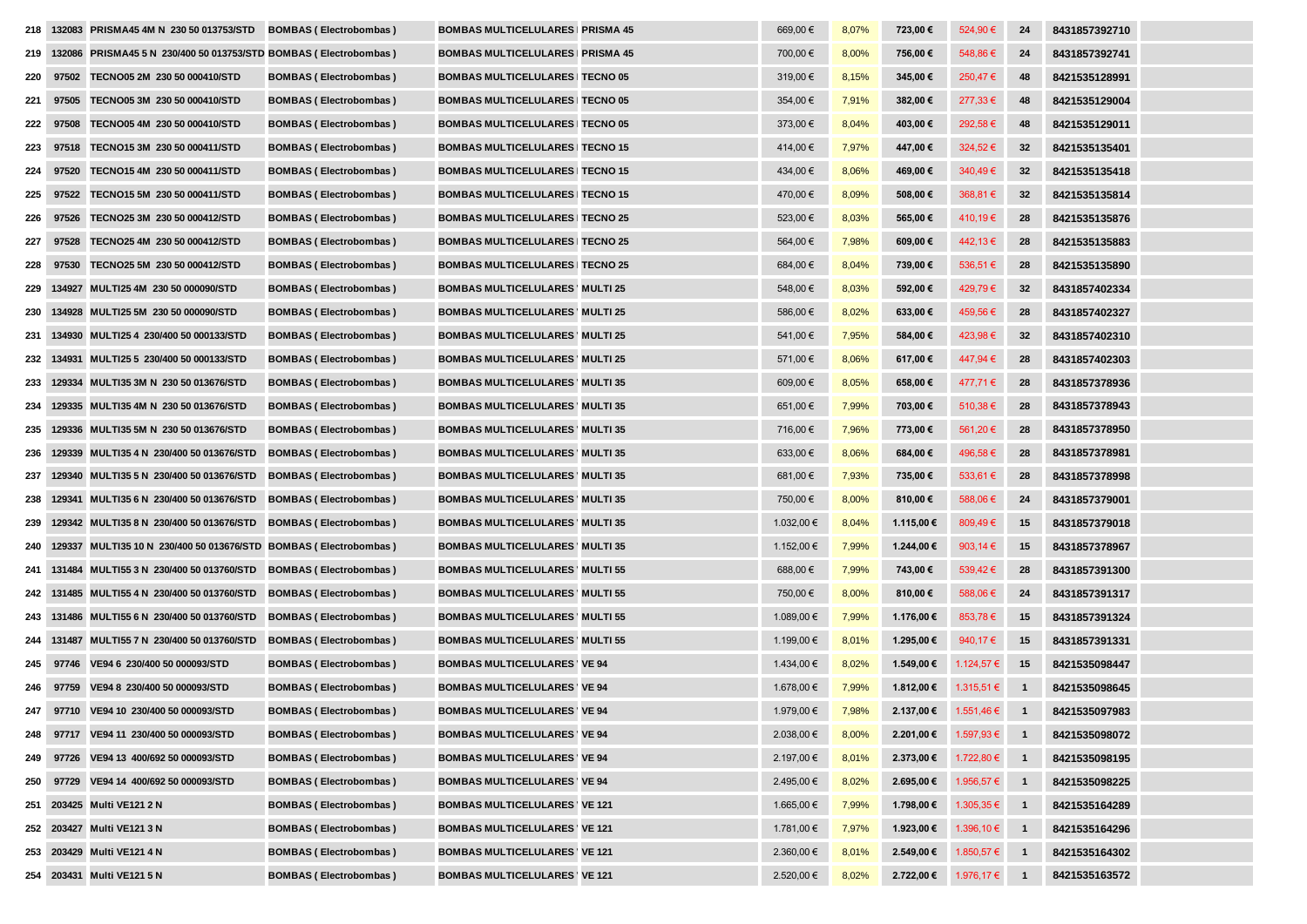|  | 255 203433 Multi VE121 6 N                                              | <b>BOMBAS (Electrobombas)</b> | <b>BOMBAS MULTICELULARES   VE 121</b>     | 2.706,00 €     | 7,98% | 2.922,00 €            | $2.121,37 \in$                 | $\blacksquare$ | 8421535163589 |  |
|--|-------------------------------------------------------------------------|-------------------------------|-------------------------------------------|----------------|-------|-----------------------|--------------------------------|----------------|---------------|--|
|  | 256 203434 Multi VE121 7 N                                              | <b>BOMBAS (Electrobombas)</b> | <b>BOMBAS MULTICELULARES VE 121</b>       | 2.909,00 €     | 8,01% | 3.142,00 €            | 2.281,09 €                     | $\blacksquare$ | 8421535164319 |  |
|  | 257 203435 Multi VE121 8 N                                              | <b>BOMBAS (Electrobombas)</b> | <b>BOMBAS MULTICELULARES   VE 121</b>     | 3.150,00 €     | 8,00% |                       | 3.402,00 € 2.469,85 $\in$      | $\blacksquare$ | 8421535164326 |  |
|  | 258 203436 Multi VE121 9 N                                              | <b>BOMBAS (Electrobombas)</b> | <b>BOMBAS MULTICELULARES   VE 121</b>     | 4.515,00 €     | 8,00% | 4.876,00 €            | $3.539,98 \in$                 | $\blacksquare$ | 8421535164333 |  |
|  | 259 203437 Multi VE121 10 N                                             | <b>BOMBAS (Electrobombas)</b> | <b>BOMBAS MULTICELULARES   VE 121</b>     | 4.725,00 €     | 8,00% |                       | 5.103,00 € 3.704,78 $\epsilon$ | $\blacksquare$ | 8421535164340 |  |
|  | 260 200123 MULTI VS4 05 F07 230/400 50 014658/\$ BOMBAS (Electrobombas) |                               | <b>BOMBAS MULTICELULARES ' MULTI VS2</b>  | 1.527,00 €     | 7,99% | 1.649,00 €            | 1.197,17 €                     | $\blacksquare$ | 8421535172994 |  |
|  | 261 200124 MULTI VS4 07 F11 230/400 50 014658/\$ BOMBAS (Electrobombas) |                               | <b>BOMBAS MULTICELULARES ' MULTI VS4</b>  | 1.638,00 €     | 8,00% | 1.769,00 €            | 1.284,29 €                     |                | 8421535166597 |  |
|  | 262 200125 MULTI VS4 10 F15 230/400 50 014658/\$ BOMBAS (Electrobombas) |                               | <b>BOMBAS MULTICELULARES ' MULTI VS4</b>  | 1.901,00 €     | 8,00% | 2.053,00 €            | 1.490,48 €                     |                | 8421535167853 |  |
|  | 263 200126 MULTI VS4 14 F22 230/400 50 014658/ BOMBAS (Electrobombas)   |                               | <b>BOMBAS MULTICELULARES ' MULTI VS4</b>  | 2.129,00 €     | 7,98% | 2.299,00 €            | 1.669,07 €                     |                | 8421535147664 |  |
|  | 264 200127 MULTI VS4 20 F30 230/400 50 014658/\$ BOMBAS (Electrobombas) |                               | <b>BOMBAS MULTICELULARES MULTI VS4</b>    | 2.625,00 €     | 8,00% | 2.835,00 €            | 2.058,21 €                     |                | 8421535163596 |  |
|  | 265 200128 MULTI VS6 03 F07 230/400 50 014658/\$ BOMBAS (Electrobombas) |                               | <b>BOMBAS MULTICELULARES ' MULTI VS6</b>  | 1.493,00 €     | 7,97% | 1.612,00 €            | 1.170,31 €                     |                | 8421535168812 |  |
|  | 266 200129 MULTI VS6 05 F11 230/400 50 014658/\$ BOMBAS (Electrobombas) |                               | <b>BOMBAS MULTICELULARES ' MULTI VS6</b>  | 1.605,00 €     | 7,98% | 1.733,00 €            | 1.258,16 €                     |                | $\bf{0}$      |  |
|  | 267 200130 MULTI VS6 07 F15 230/400 50 014658/\$ BOMBAS (Electrobombas) |                               | <b>BOMBAS MULTICELULARES   MULTI VS6</b>  | 1.804,00 €     | 7,98% | 1.948,00 €            | 1.414,25 €                     |                | 8421535148050 |  |
|  | 268 200131 MULTI VS6 10 F22 230/400 50 014658/\$ BOMBAS (Electrobombas) |                               | <b>BOMBAS MULTICELULARES ' MULTI VS2</b>  | 2.038,00 €     | 8,00% | 2.201,00 €            | 1.597,93 €                     |                | 8421535164630 |  |
|  | 269 200132 MULTI VS6 14 F30 230/400 50 014658/ BOMBAS (Electrobombas)   |                               | <b>BOMBAS MULTICELULARES   MULTI VS6</b>  | 2.415,00 €     | 7,99% | 2.608,00 €            | 1.893,41 €                     |                | 8421535167877 |  |
|  | 270 200133 MULTI VS6 18 F40 400/692 50 014658/\$ BOMBAS (Electrobombas) |                               | <b>BOMBAS MULTICELULARES ' MULTI VS6</b>  | 2.835,00 €     | 8,01% | 3.062,00 € 2.223,01 € |                                |                | 8421535166610 |  |
|  | 271 200134 MULTI VS6 22 F55 400/692 50 014658/ BOMBAS (Electrobombas)   |                               | <b>BOMBAS MULTICELULARES ' MULTI VS6</b>  | 3.780,00 €     | 7,99% | 4.082,00 €            | 2.963,53 €                     |                | 8421535164357 |  |
|  | 272 200135 MULTI VS10 03 F11 230/400 50 014658 BOMBAS (Electrobombas)   |                               | <b>BOMBAS MULTICELULARES MULTI VS10</b>   | 1.887,00 €     | 8,00% | 2.038,00 €            | 1.479,59 €                     |                | 8421535172024 |  |
|  | 273 200136 MULTI VS10 04 F15 230/400 50 014658 BOMBAS (Electrobombas)   |                               | <b>BOMBAS MULTICELULARES MULTI VS10</b>   | 2.037,00 €     | 8,00% | 2.200,00 €            | 1.597,20 €                     |                | $\bf{0}$      |  |
|  | 274 200137 MULTI VS10 06 F22 230/400 50 014658 BOMBAS (Electrobombas)   |                               | <b>BOMBAS MULTICELULARES MULTI VS10</b>   | 2.217,00 €     | 7,98% | 2.394,00 €            | 1.738,04 €                     |                | 8421535166696 |  |
|  | 275 200138 MULTI VS10 08 F30 230/400 50 014658 BOMBAS (Electrobombas)   |                               | <b>BOMBAS MULTICELULARES MULTI VS10</b>   | 2.461,00 €     | 8,00% | 2.658,00 €            | 1.929,71 €                     |                | 8421535168584 |  |
|  | 276 200139 MULTI VS10 09 F40 230/400 50 014658 BOMBAS (Electrobombas)   |                               | <b>BOMBAS MULTICELULARES MULTI VS10</b>   | 2.835,00 €     | 8,01% | 3.062,00 € 2.223,01 € |                                |                | 8421535165002 |  |
|  | 277 200140 MULTI VS10 11 F40 400/692 50 014658 BOMBAS (Electrobombas)   |                               | <b>BOMBAS MULTICELULARES MULTI VS10</b>   | 2.993,00 €     | 7,99% | 3.232,00 €            | 2.346,43 €                     |                | 8421535164708 |  |
|  | 278 200141 MULTI VS10 15 F55 400/692 50 014658 BOMBAS (Electrobombas)   |                               | <b>BOMBAS MULTICELULARES MULTI VS10</b>   | 3.990,00 €     | 7,99% | 4.309,00 € 3.128,33 € |                                |                | 8421535148166 |  |
|  | 279 200142 MULTI VS10 17 F75 400/692 50 014658 BOMBAS (Electrobombas)   |                               | <b>BOMBAS MULTICELULARES MULTI VS10</b>   | 5.391,00 €     | 7,99% | 5.822,00 €            | 4.226,77 €                     |                | $\bf{0}$      |  |
|  | 280 200143 MULTI VS10 21 F75 400/692 50 014658 BOMBAS (Electrobombas)   |                               | <b>BOMBAS MULTICELULARES MULTI VS15</b>   | 5.707,00 €     | 8,01% | 6.164,00 €            | 4.475,06 €                     |                | 8421535163558 |  |
|  | 281 200144 MULTI VS15 02 F22 230/400 50 014658 BOMBAS (Electrobombas)   |                               | <b>BOMBAS MULTICELULARES MULTI VS15</b>   | 2.100,00 €     | 8,00% | 2.268,00 €            | 1.646,57 €                     |                | 8421535147121 |  |
|  | 282 200145 MULTI VS15 03 F30 230/400 50 014658 BOMBAS (Electrobombas)   |                               | <b>BOMBAS MULTICELULARES MULTI VS10</b>   | 2.310,00 €     | 8,01% | 2.495,00 €            | 1.811,37 €                     |                | 8421535169659 |  |
|  | 283 200146 MULTI VS15 04 F40 400/692 50 014658 BOMBAS (Electrobombas)   |                               | <b>BOMBAS MULTICELULARES MULTI VS15</b>   | 2.625,00 €     | 8,00% | 2.835,00 € 2.058,21 € |                                |                | 8421535162827 |  |
|  | 284 200147 MULTI VS15 06 F55 400/692 50 014658 BOMBAS (Electrobombas)   |                               | <b>BOMBAS MULTICELULARES ' MULTI VS15</b> | 3.570,00 €     | 8,01% | 3.856,00 € 2.799,46 € |                                |                | 8421535147855 |  |
|  | 285 200148 MULTI VS15 08 F75 400/692 50 014658 BOMBAS (Electrobombas)   |                               | <b>BOMBAS MULTICELULARES MULTI VS15</b>   | 4.619,00 €     | 8,01% | 4.989,00 € 3.622,01 € |                                |                | 8421535163015 |  |
|  | 286 200149 MULTI VS15 11 F110 400/692 50 01465 BOMBAS (Electrobombas)   |                               | <b>BOMBAS MULTICELULARES ' MULTI VS15</b> | 6.377,00 €     | 8,00% | 6.887,00 € 4.999,96 € |                                |                | $\bf{0}$      |  |
|  | 287 200150 MULTI VS15 17 F150 400/692 50 01465 BOMBAS (Electrobombas)   |                               | <b>BOMBAS MULTICELULARES MULTI VS15</b>   | 7.334,00 €     | 8,00% | 7.921,00 € 5.750,65 € |                                |                | $\bf{0}$      |  |
|  | 288 200151 MULTI VS25 01 F22 230/400 50 014658 BOMBAS (Electrobombas)   |                               | <b>BOMBAS MULTICELULARES ' MULTI VS2</b>  | $3.133,00 \in$ | 8,01% | 3.384,00 € 2.456,78 € |                                |                | 8421535167464 |  |
|  | 289 200152 MULTI VS25 02 F40 400/692 50 014658 BOMBAS (Electrobombas)   |                               | <b>BOMBAS MULTICELULARES ' MULTI VS25</b> | 3.465,00 €     | 7,99% | 3.742,00 € 2.716,69 € |                                |                | 8421535167419 |  |
|  | 290 200153 MULTI VS25 03 F55 400/692 50 014658 BOMBAS (Electrobombas)   |                               | <b>BOMBAS MULTICELULARES ' MULTI VS25</b> | 4.409,00 €     | 8,01% | 4.762,00 €            | $3.457,21 \in$                 |                | 8421535166832 |  |
|  | 291 200154 MULTI VS25 04 F75 400/692 50 014658 BOMBAS (Electrobombas)   |                               | <b>BOMBAS MULTICELULARES   MULTI VS55</b> | 5.863,00 €     | 8,00% | 6.332,00 € 4.597,03 € |                                |                | 8421535133001 |  |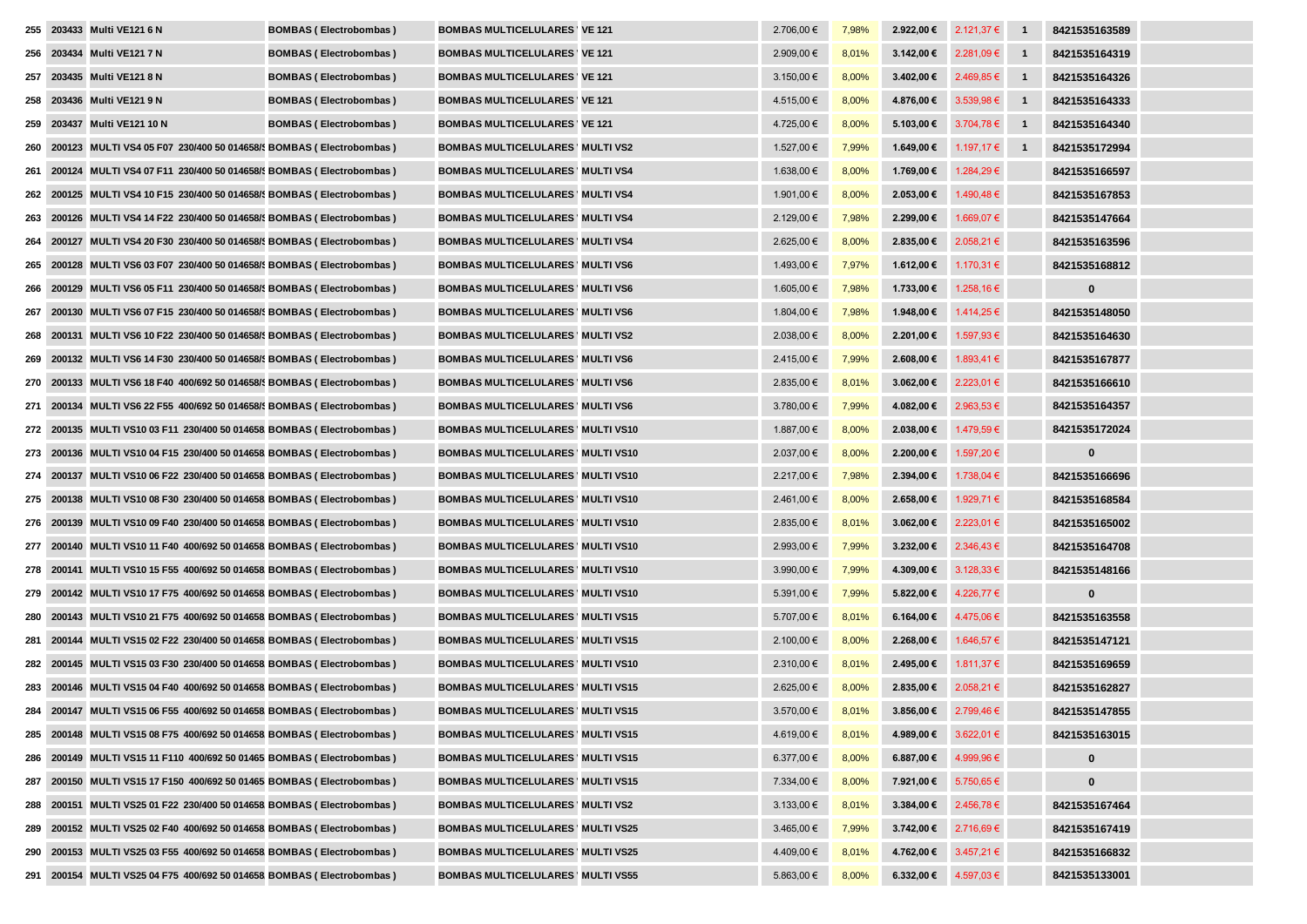|     | 292 200155 MULTI VS25 06 F110 400/692 50 01465 BOMBAS (Electrobombas)  |                               | <b>BOMBAS MULTICELULARES' MULTI VS25</b>  |                     | 7.954,00 € | 8,00% | 8.590,00 € | 6.236,34 € |    | 8421535168768 |                      |
|-----|------------------------------------------------------------------------|-------------------------------|-------------------------------------------|---------------------|------------|-------|------------|------------|----|---------------|----------------------|
|     | 293 200156 MULTI VS25 08 F150 400/692 50 01465 BOMBAS (Electrobombas)  |                               | <b>BOMBAS MULTICELULARES ' MULTI VS25</b> |                     | 8.940,00 € | 8,00% | 9.655,00 € | 7.009,53 € |    | $\bf{0}$      |                      |
|     | 294 208183 TIPER 70M 230 50 014767/STD                                 | <b>BOMBAS (Electrobombas)</b> | <b>BOMBAS HIDROMASAJE-SPA TIPER</b>       |                     | 215,00 €   | 7,91% | 232,00€    | 168,43 €   | 60 | 8421535171867 |                      |
|     | 295 208184 TIPER 90M 230 50 014767/STD                                 | <b>BOMBAS (Electrobombas)</b> | <b>BOMBAS HIDROMASAJE-SPA TIPER</b>       |                     | 224,00 €   | 8,04% | 242,00 €   | 175,69€    | 60 | 8421535171874 |                      |
|     | 296 137548 TIPER2 125M 230 50 000081/STD                               | <b>BOMBAS (Electrobombas)</b> | <b>BOMBAS HIDROMASAJE-SPA TIPER 2</b>     |                     | 395,00€    | 8,10% | 427,00 €   | 310,00 €   | 28 | 8431857411305 |                      |
| 297 | 203170 WIPER0 50M 230 50 014696/STD                                    | <b>BOMBAS (Electrobombas)</b> | <b>BOMBAS HIDROMASAJE-SPA WIPER 0</b>     |                     | 244,00 €   | 8,20% | 264,00€    | 191,66 €   | 60 | 8421535149712 |                      |
|     | 298 203171 WIPER0 70M 230 50 014696/STD                                | <b>BOMBAS (Electrobombas)</b> | <b>BOMBAS HIDROMASAJE-SPA WIPER 0</b>     |                     | 250,00 €   | 8,00% | 270,00€    | 196,02 €   | 60 | 8421535149729 |                      |
|     | 299 203172 WIPER0 90M 230 50 014696/STD                                | <b>BOMBAS (Electrobombas)</b> | <b>BOMBAS HIDROMASAJE-SPA WIPER 0</b>     |                     | 261,00 €   | 8,05% | 282,00 €   | 204,73 €   | 60 | 8421535149736 |                      |
|     | 300 203173 WIPER3 150M 230 50 014697/STD                               | <b>BOMBAS (Electrobombas)</b> | <b>BOMBAS HIDROMASAJE-SPA WIPER 3</b>     |                     | 456,00 €   | 7,89% | 492,00 €   | 357,19€    | 18 | 8421535149743 |                      |
| 301 | 203174 WIPER3 200M 230 50 014697/STD                                   | <b>BOMBAS (Electrobombas)</b> | <b>BOMBAS HIDROMASAJE-SPA WIPER 3</b>     |                     | 490,00 €   | 7,96% | 529,00€    | 384,05€    | 18 | 8421535149750 |                      |
|     | 302 203175 WIPER3 300M 230 50 014697/STD                               | <b>BOMBAS (Electrobombas)</b> | <b>BOMBAS HIDROMASAJE-SPA WIPER 3</b>     |                     | 705,00 €   | 7,94% | 761,00 €   | 552,49€    | 18 | 8421535149767 |                      |
|     | 303 203176 WIPER3 150 230/400 50 014697/STD                            | <b>BOMBAS (Electrobombas)</b> | <b>BOMBAS HIDROMASAJE-SPA WIPER 3</b>     |                     | 456,00 €   | 7,89% | 492,00 €   | 357,19€    | 18 | 8421535149774 |                      |
|     | 304 203177 WIPER3 200 230/400 50 014697/STD                            | <b>BOMBAS (Electrobombas)</b> | <b>BOMBAS HIDROMASAJE-SPA WIPER 3</b>     |                     | 482,00 €   | 8,09% | 521,00€    | 378,25 €   | 18 | 8421535149781 |                      |
| 305 | 203178 WIPER3 300 230/400 50 014697/STD                                | <b>BOMBAS (Electrobombas)</b> | <b>BOMBAS HIDROMASAJE-SPA WIPER 3</b>     |                     | 630,00 €   | 7,94% | 680,00€    | 493,68€    | 18 | 8421535149798 |                      |
|     | 306 203144 SILEN I 33 8M 230 50 014692/STD                             | <b>BOMBAS (Electrobombas)</b> | <b>BOMBAS PISCINA</b>                     | <b>SILEN I</b>      | 311,00 €   | 8,04% | 336,00€    | 243,94 €   | 35 | 8421535149453 |                      |
|     | 307 203145 SILEN I 50 12M 230 50 014692/STD                            | <b>BOMBAS (Electrobombas)</b> | <b>BOMBAS PISCINA</b>                     | <b>SILEN I</b>      | 313,00 €   | 7,99% | 338,00€    | 245,39€    | 35 | 8421535149460 |                      |
|     | 308 203146 SILEN I 100 15M 230 50 014692/STD                           | <b>BOMBAS (Electrobombas)</b> | <b>BOMBAS PISCINA</b>                     | <b>SILEN I</b>      | 332,00 €   | 8,13% | 359,00€    | 260,63 €   | 35 | 8421535149477 |                      |
|     | 309 203147 SILEN S 60 12M 230 50 014693/STD                            | <b>BOMBAS (Electrobombas)</b> | <b>BOMBAS PISCINA</b>                     | <b>SILEN S</b>      | 402,00 €   | 7,96% | 434,00 €   | 315,08€    | 30 | 8421535149484 |                      |
|     | 310 203148 SILEN S 75 15M 230 50 014693/STD                            | <b>BOMBAS (Electrobombas)</b> | <b>BOMBAS PISCINA</b>                     | <b>SILEN S</b>      | 415,00 €   | 7,95% | 448,00 €   | 325,25€    | 30 | 8421535149491 |                      |
|     | 311 203149 SILEN S 100 18M 230 50 014693/STD                           | <b>BOMBAS (Electrobombas)</b> | <b>BOMBAS PISCINA</b>                     | <b>SILEN S</b>      | 427,00 €   | 7,96% | 461,00 €   | 334,69€    | 30 | 8421535149507 |                      |
|     | 312 203150 SILEN S 150 22M 230 50 014693/STD                           | <b>BOMBAS (Electrobombas)</b> | <b>BOMBAS PISCINA</b>                     | <b>SILEN S</b>      | 501,00 €   | 7,98% | 541,00 €   | 392,77 €   | 30 | 8421535149514 |                      |
|     | 313 203151 SILEN S 60 12 230/400 50 014693/STD BOMBAS (Electrobombas)  |                               | <b>BOMBAS PISCINA</b>                     | <b>SILEN S</b>      | 402,00 €   | 7,96% | 434,00 €   | 315,08€    | 30 | 8421535149521 |                      |
|     | 314 203152 SILEN S 75 15 230/400 50 014693/STD BOMBAS (Electrobombas)  |                               | <b>BOMBAS PISCINA</b>                     | <b>SILEN S</b>      | 415,00 €   | 7,95% | 448,00 €   | 325,25 €   | 30 | 8421535149538 |                      |
|     | 315 203153 SILEN S 100 18 230/400 50 014693/STE BOMBAS (Electrobombas) |                               | <b>BOMBAS PISCINA</b>                     | <b>SILEN S</b>      | 427,00 €   | 7,96% | 461,00 €   | 334,69€    | 30 | 8421535149545 |                      |
|     | 316 203154 SILEN S 150 22 230/400 50 014693/STE BOMBAS (Electrobombas) |                               | <b>BOMBAS PISCINA</b>                     | <b>SILEN S</b>      | 501,00 €   | 7,98% | 541,00 €   | 392,77 €   | 30 | 8421535149552 |                      |
|     | 317 203155 SILEN S2 75 18M 230 50 014694/STD BOMBAS (Electrobombas)    |                               | <b>BOMBAS PISCINA</b>                     | <b>SILEN S2</b>     | 559,00 €   | 8,05% | 604,00€    | 438,50 €   | 16 | 8421535149569 |                      |
|     | 318 203156 SILEN S2 100 24M 230 50 014694/STD BOMBAS (Electrobombas)   |                               | <b>BOMBAS PISCINA</b>                     | <b>SILEN S2</b>     | 603,00€    | 7,96% | 651,00€    | 472,63 €   | 16 | 8421535149576 |                      |
|     | 319 203157 SILEN S2 150 29M 230 50 014694/STD BOMBAS (Electrobombas)   |                               | <b>BOMBAS PISCINA</b>                     | <b>SILEN S2</b>     | 627,00 €   | 7,97% | 677,00€    | 491,50 €   | 16 | 8421535149583 |                      |
|     | 320 203158 SILEN S2 200 31M 230 50 014694/STD BOMBAS (Electrobombas)   |                               | <b>BOMBAS PISCINA</b>                     | <b>SILEN S2</b>     | 657,00 €   | 8,07% | 710,00€    | 515,46€    | 16 | 8421535149590 |                      |
|     | 321 203159 SILEN S2 300 36M 230 50 014694/STD BOMBAS (Electrobombas)   |                               | <b>BOMBAS PISCINA</b>                     | SILEN <sub>S2</sub> | 818,00 €   | 7,95% | 883,00€    | 641,06 €   | 16 | 8421535149606 |                      |
|     | 322 203160 SILEN S2 75 18 230/400 50 014694/STE BOMBAS (Electrobombas) |                               | <b>BOMBAS PISCINA</b>                     | <b>SILEN S2</b>     | 559,00 €   | 8,05% | 604,00€    | 438,50 €   | 16 | 8421535149613 |                      |
|     | 323 203161 SILEN S2 100 24 230/400 50 014694/ST BOMBAS (Electrobombas) |                               | <b>BOMBAS PISCINA</b>                     | <b>SILEN S2</b>     | 575,00 €   | 8,00% | 621,00€    | 450,85€    | 16 | 8421535149620 |                      |
|     | 324 203162 SILEN S2 150 29 230/400 50 014694/ST BOMBAS (Electrobombas) |                               | <b>BOMBAS PISCINA</b>                     | <b>SILEN S2</b>     | 578,00 €   | 7,96% | 624,00 €   | 453,02 €   | 16 | 8421535149637 |                      |
|     | 325 203163 SILEN S2 200 31 230/400 50 014694/ST BOMBAS (Electrobombas) |                               | <b>BOMBAS PISCINA</b>                     | <b>SILEN S2</b>     | 606,00 €   | 7,92% | 654,00 €   | 474,80 €   | 16 | 8421535149644 |                      |
|     | 326 203164 SILEN S2 300 36 230/400 50 014694/ST BOMBAS (Electrobombas) |                               | <b>BOMBAS PISCINA</b>                     | <b>SILEN S2</b>     | 635,00 €   | 8,03% | 686,00€    | 498,04 €   | 16 | 8421535149651 |                      |
|     | 327 205412 SILEN ST 30 65 380 50 014066/STD                            | <b>BOMBAS (Electrobombas)</b> | <b>BOMBAS PISCINA</b>                     | <b>SILEN ST</b>     | 1.568,00 € |       |            |            |    | 8421535164197 | <b>DESCATALOGADO</b> |
|     | 328 205413 SILEN ST 40 65 380 50 014066/STD                            | <b>BOMBAS (Electrobombas)</b> | <b>BOMBAS PISCINA</b>                     | <b>SILEN ST</b>     | 1.671,00 € |       |            |            |    | 8421535164203 | <b>DESCATALOGADO</b> |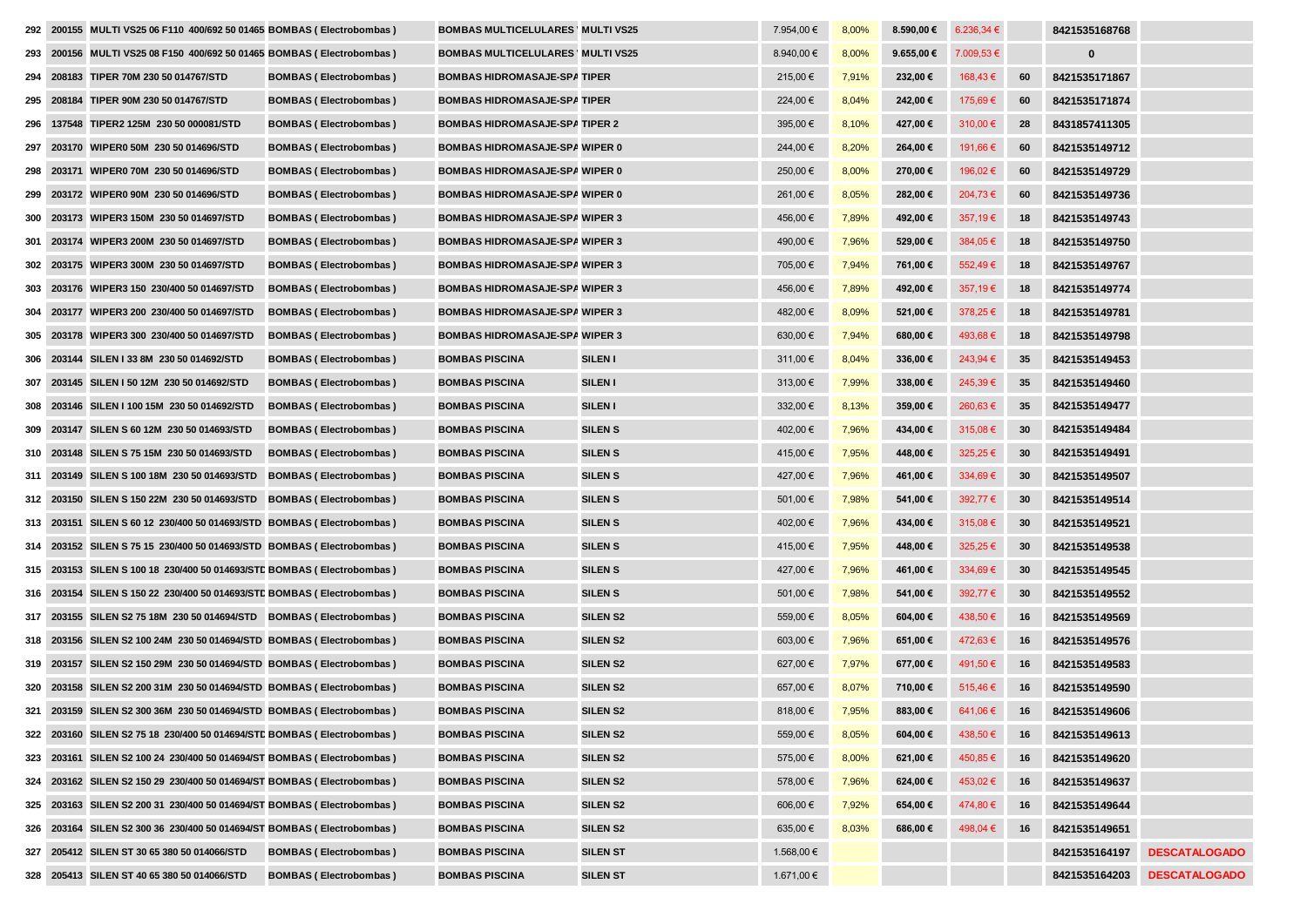| 329 | 205414 SILEN ST 55 80 380 50 014066/STD                               | <b>BOMBAS (Electrobombas)</b>  | <b>BOMBAS PISCINA</b>                  | <b>SILEN ST</b>                   | 1.994,00 € |           |            |            |                | 8421535164210 | <b>DESCATALOGADO</b> |
|-----|-----------------------------------------------------------------------|--------------------------------|----------------------------------------|-----------------------------------|------------|-----------|------------|------------|----------------|---------------|----------------------|
|     | 330 205415 SILEN ST 75 80 380 50 014066/STD                           | <b>BOMBAS (Electrobombas)</b>  | <b>BOMBAS PISCINA</b>                  | <b>SILEN ST</b>                   | 2.227,00 € |           |            |            |                | 8421535164227 | <b>DESCATALOGADO</b> |
| 331 | 205416 SILEN ST 100 80 380 50 014066/STD                              | <b>BOMBAS (Electrobombas)</b>  | <b>BOMBAS PISCINA</b>                  | <b>SILEN ST</b>                   | 2.867,00 € |           |            |            |                | 8421535164234 | <b>DESCATALOGADO</b> |
|     | 332 205417 SILEN ST 150 100 3802 50 014066/STD BOMBAS (Electrobombas) |                                | <b>BOMBAS PISCINA</b>                  | <b>SILEN ST</b>                   | 3.597,00 € |           |            |            |                | 8421535164241 | <b>DESCATALOGADO</b> |
| 333 | 199398 SILEN PLUS 1 M                                                 | <b>BOMBAS (Electrobombas)</b>  | <b>BOMBAS PISCINA</b>                  | <b>SILENPLUS</b>                  | 1.121,00 € | 8,03%     | 1.211,00 € | 879,19€    | 30             | 8421535129431 |                      |
| 334 | 199399 SILEN PLUS 2 M                                                 | <b>BOMBAS (Electrobombas)</b>  | <b>BOMBAS PISCINA</b>                  | <b>SILENPLUS</b>                  | 1.371,00 € | 8,02%     | 1.481,00 € | 1.075,21 € | 30             | 8421535129448 |                      |
|     | 335 200519 SILEN PLUS 3 M                                             | <b>BOMBAS (Electrobombas)</b>  | <b>BOMBAS PISCINA</b>                  | <b>SILENPLUS</b>                  | 1.608,00 € | 8,02%     | 1.737,00 € | 1.261,06 € | 30             | 8421535147640 |                      |
|     | 336 209044 Helios P 75                                                | <b>COMPLEMENTOS &amp; ACC.</b> | <b>CUADROS ELECTRICOS</b>              | <b>CUADROS ELECTRICOS SOLARES</b> | 1.313,00 € |           |            |            |                | 8421535172895 | <b>DESCATALOGADO</b> |
|     | 337 209046 Helios P 220                                               | <b>COMPLEMENTOS &amp; ACC.</b> | <b>CUADROS ELECTRICOS</b>              | <b>CUADROS ELECTRICOS SOLARES</b> | 1.567,00 € |           |            |            |                | 8421535172918 | <b>DESCATALOGADO</b> |
|     | 338 209045 Helios P 75 H                                              | <b>COMPLEMENTOS &amp; ACC.</b> | <b>CUADROS ELECTRICOS</b>              | <b>CUADROS ELECTRICOS SOLARES</b> | 1.412,00 € |           |            |            |                | 8421535172901 | <b>DESCATALOGADO</b> |
|     | 339 209047 Helios P 220 H                                             | <b>COMPLEMENTOS &amp; ACC.</b> | <b>CUADROS ELECTRICOS</b>              | <b>CUADROS ELECTRICOS SOLARES</b> | 1.662,00 € |           |            |            |                | 8421535172925 | <b>DESCATALOGADO</b> |
|     | 340 203166 NADORSELF 300M 230 50 014695/STL BOMBAS (Electrobombas)    |                                | <b>BOMBAS PISCINA</b>                  | <b>NADORSELF</b>                  | 982,00 €   | 8,04%     | 1.061,00 € | 770,29 €   | 8              | 8421535149675 |                      |
|     | 341 203168 NADORSELF 300 230/400 50 014695/S BOMBAS (Electrobombas)   |                                | <b>BOMBAS PISCINA</b>                  | <b>NADORSELF</b>                  | 939,00€    | 7,99%     | 1.014,00 € | 736,16€    | 8              | 8421535149699 |                      |
|     | 342 203169 NADORSELF 400 230/400 50 014695/S BOMBAS (Electrobombas)   |                                | <b>BOMBAS PISCINA</b>                  | <b>NADORSELF</b>                  | 990,00€    | 7,98%     | 1.069,00 € | 776,09€    | 8              | 8421535149705 |                      |
|     | 343 202038 MULTIPOOL N M 230 50 14676/STD                             | <b>BOMBAS (Electrobombas)</b>  | <b>BOMBAS PISCINA</b>                  | <b>MULTIPOOL</b>                  | 543,00 €   | 7,92%     | 586,00€    | 425,44 €   | 35             | 8421535137337 |                      |
| 344 | 130906 FKP 520 6LT 1 1/2" 13742/STD                                   | <b>SISTEMAS</b>                | <b>EQUIPOS PISCINA</b>                 | <b>FILTRO FKP</b>                 | 366,00€    | 16,94%    | 428,00€    | 294,03 €   | $\overline{4}$ | 8431857394721 |                      |
|     | 345 130907 FKP 620 6LT 1 1/2" 13742/STD                               | <b>SISTEMAS</b>                | <b>EQUIPOS PISCINA</b>                 | <b>FILTRO FKP</b>                 | 440,00 €   | 0,91%     | 444,00 €   | 319,44 €   | 4              | 8431857394738 |                      |
| 346 | 130908 FKP 760 6LT 2" 13742/STD                                       | <b>SISTEMAS</b>                | <b>EQUIPOS PISCINA</b>                 | <b>FILTRO FKP</b>                 | 732,00 €   | $-12,57%$ | 640,00 €   | 531,43 €   | $\overline{2}$ | 8431857398248 |                      |
|     | 347 160863 FKB 350 6TP 1 1/2" 13859/STD                               | <b>SISTEMAS</b>                | <b>EQUIPOS PISCINA</b>                 | <b>FILTRO FKB</b>                 | 236,00€    |           |            |            |                |               | <b>DESCATALOGADO</b> |
| 348 | 134538 FKB 450 6TP 1 1/2" 13859/STD                                   | <b>SISTEMAS</b>                | <b>EQUIPOS PISCINA</b>                 | <b>FILTRACIONES FPB</b>           | 295,00 €   |           |            |            |                |               | <b>DESCATALOGADO</b> |
|     | 349 134539 FKB 550 6TP 1 1/2" 13859/STD                               | <b>SISTEMAS</b>                | <b>EQUIPOS PISCINA</b>                 | <b>FILTRO FKB</b>                 | 377,00 €   |           |            |            |                |               | <b>DESCATALOGADO</b> |
| 350 | 149976 KIT VALVULA 6LT 1" 1/2 ESPA POOL COMPLEMENTOS & ACC.           |                                | <b>ACCESORIOS EQUIPOS</b>              | <b>ACCESORIOS EQUIPOS PISCINA</b> | 111,00 €   |           |            |            |                | 8431857439156 | <b>DESCATALOGADO</b> |
| 351 | 149977 KIT VALVULA 6LT 2" ESPA POOL 142 COMPLEMENTOS & ACC.           |                                | <b>ACCESORIOS EQUIPOS</b>              | <b>ACCESORIOS EQUIPOS PISCINA</b> | 148,00 €   |           |            |            |                | 8431857463762 | <b>DESCATALOGADO</b> |
| 352 | 102935 DECOR 03 230 50 011646/REP                                     | <b>BOMBAS (Electrobombas)</b>  | <b>BOMBAS VARIOS</b>                   | DECORATIVAS                       | 25,00€     | 8,00%     | 27,00€     | 19,60 €    |                | 8011469928714 |                      |
|     | 353 102936 DECOR 04 230 50 011646/REP                                 | <b>BOMBAS (Electrobombas)</b>  | <b>BOMBAS VARIOS</b>                   | <b>DECORATIVAS</b>                | 29,00€     | 6,90%     | 31,00€     | 22,51 €    | 30             | 8011469928646 |                      |
| 354 | 102937 DECOR 08 230 50 011646/REP                                     | <b>BOMBAS (Electrobombas)</b>  | <b>BOMBAS VARIOS</b>                   | DECORATIVAS                       | 41,00 €    | 7,32%     | 44,00 €    | 31,94 €    | 30             | 8011469928653 |                      |
| 355 | 102938 DECOR 12 230 50 011646/REP                                     | <b>BOMBAS (Electrobombas)</b>  | <b>BOMBAS VARIOS</b>                   | <b>DECORATIVAS</b>                | 74,00€     | 8,11%     | 80,00€     | 58,08€     |                | 8011469928660 |                      |
| 356 | 102939 DECOR 25/A 230 50 011646/REP                                   | <b>BOMBAS (Electrobombas)</b>  | <b>BOMBAS VARIOS</b>                   | DECORATIVAS                       | 125,00€    | 8,00%     | 135,00€    | 98,01 €    | 40             | 8011469993392 |                      |
| 357 | 102940 DECOR 40/A 230 50 011646/REP                                   | <b>BOMBAS (Electrobombas)</b>  | <b>BOMBAS VARIOS</b>                   | <b>DECORATIVAS</b>                | 133,00 €   | 8,27%     | 144,00 €   | 104,54 €   | 40             | 8011469993408 |                      |
|     | 358 102941 DECOR 60/A 230 50 011646/REP                               | <b>BOMBAS (Electrobombas)</b>  | <b>BOMBAS VARIOS</b>                   | <b>DECORATIVAS</b>                | 219,00 €   | 8,22%     | 237,00 €   | 172,06 €   | 40             | 8011469993415 |                      |
|     | 359 205334 PRESSDRIVE AM 2E 230 50/60 014614/ INSTRUMENTACION         |                                | <b>KITS PRESION</b>                    | <b>PRESSDRIVE</b>                 | 70,00 €    | 2,86%     | 72,00€     | 34,85€     | 12             | 8421535163718 |                      |
| 360 | 199512 PDS 3-50 230 50 014649/STD                                     | <b>BOMBAS (Electrobombas)</b>  | <b>SISTEMAS PRESION TRADICI PDS</b>    |                                   | 368,00 €   | 7,88%     | 397,00€    | 288,22 €   | 24             | 8421535137351 |                      |
| 361 | 199513 PDS 3-75 230 50 014649/STD                                     | <b>BOMBAS (Electrobombas)</b>  | <b>SISTEMAS PRESION TRADICI PDS</b>    |                                   | 382,00 €   | 8,12%     | 413,00 €   | 274,85€    | 24             | 8421535137498 |                      |
|     | 362 199514 PDS 3-100 230 50 014649/STD                                | <b>BOMBAS (Electrobombas)</b>  | <b>SISTEMAS PRESION TRADICI PDS</b>    |                                   | 412,00 €   | 8,01%     | 445,00 €   | 296,15€    | 24             | 8421535137504 |                      |
|     | 363 205328 PRESSDRIVE 05 AM 2E 230 50/60 014 INSTRUMENTACION          |                                | <b>KITS PRESION</b>                    | <b>PRESSDRIVE 05</b>              | 70,00€     | 2,86%     | 72,00 €    | 34,85€     | 12             | 8421535163664 |                      |
|     | 364 204702 PDS05 3-50 230 50 014706/STD                               | <b>BOMBAS (Electrobombas)</b>  | <b>SISTEMAS PRESION TRADICI PDS 05</b> |                                   | 361,00 €   | 8,03%     | 390,00€    | 283,14 €   | 24             | 8421535162896 |                      |
|     | 365 204703 PDS05 3-75 230 50 014706/STD                               | <b>BOMBAS (Electrobombas)</b>  | SISTEMAS PRESION TRADICI PDS 05        |                                   | 377,00 €   | 7,96%     | 407,00 €   | 270,86 €   | 24             | 8421535162728 |                      |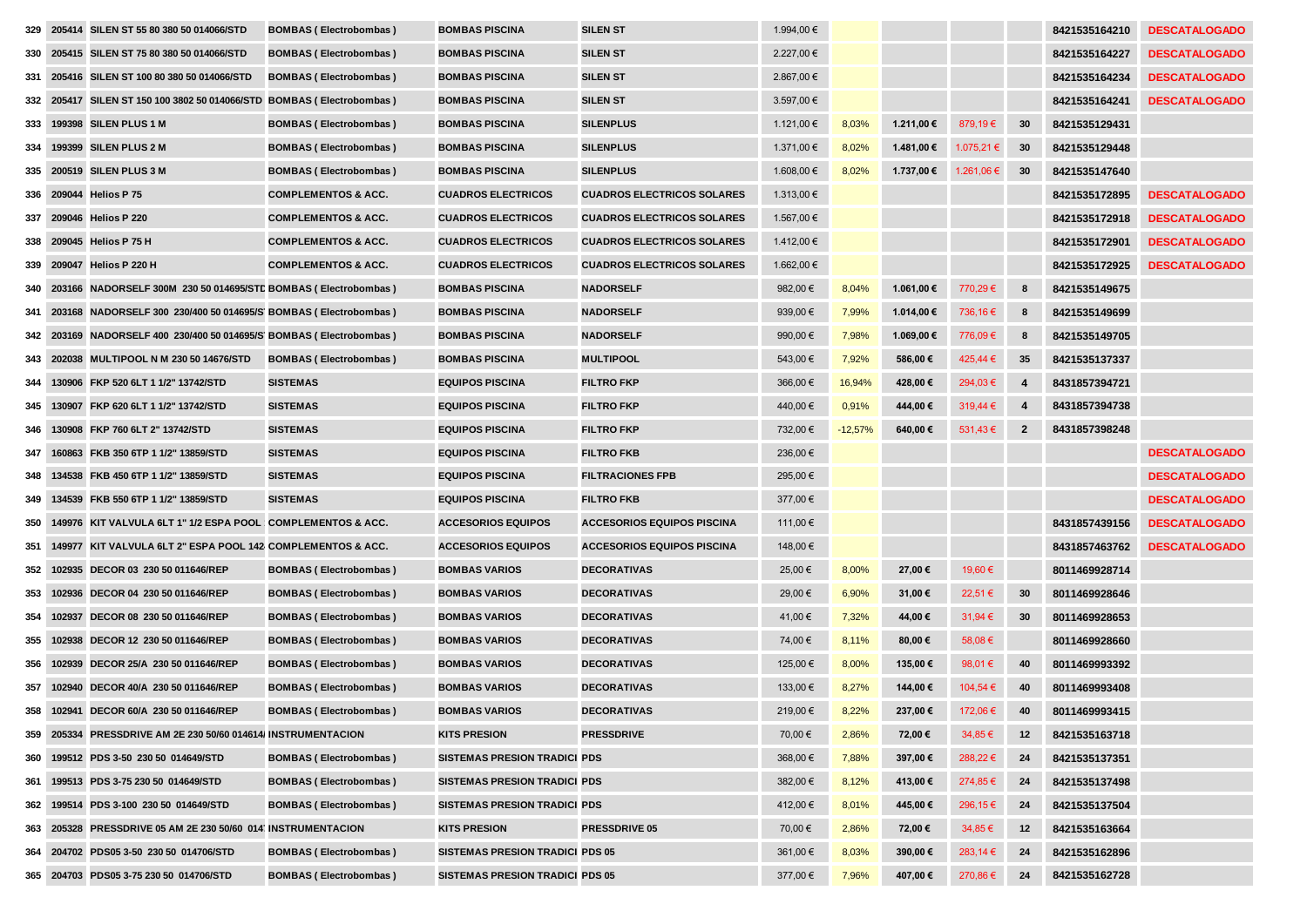|     |       | 366 204704 PDS05 3-100 230 50 014706/STD                           | BOMBAS (Electrobombas)        | <b>SISTEMAS PRESION TRADICI PDS 05</b>       |                  | 404,00 €       | 7,92% | 436,00€    | 290,16 € | 24 | 8421535162902 |                      |
|-----|-------|--------------------------------------------------------------------|-------------------------------|----------------------------------------------|------------------|----------------|-------|------------|----------|----|---------------|----------------------|
|     |       | 367 204705 PDS05 6-100 230 50 014706/STD                           | <b>BOMBAS (Electrobombas)</b> | <b>SISTEMAS PRESION TRADICI PDS 05</b>       |                  | 460,00 €       | 8,04% | 497,00 €   | 360,82 € | 24 | 8421535162919 |                      |
|     |       | 368 204706 PDS05 6-125 230 50 014706/STD                           | <b>BOMBAS (Electrobombas)</b> | <b>SISTEMAS PRESION TRADICI PDS 05</b>       |                  | 489,00 €       | 7,98% | 528,00 €   | 383,33 € | 24 | 8421535162926 |                      |
| 369 | 97539 | TECNOPRES25 4M 230 50 000461/STE BOMBAS (Electrobombas)            |                               | <b>SISTEMAS PRESION TRADICI TECNOPRES 25</b> |                  | 832,00 €       |       |            |          | 24 | 8421535136231 | <b>DESCATALOGADO</b> |
|     |       | 370 97541 TECNOPRES25 5M 230 50 000461/STE BOMBAS (Electrobombas)  |                               | <b>SISTEMAS PRESION TRADICI TECNOPRES 25</b> |                  | 931,00 €       |       |            |          | 18 | 8421535136248 | <b>DESCATALOGADO</b> |
|     |       | 371 169961 KIT PRES 1/4"                                           | <b>INSTRUMENTACION</b>        | <b>KITS PRESION</b>                          | <b>KIT PRESS</b> | 69,00€         | 8,70% | 75,00 €    | 54,45€   | 40 | 8431857456498 |                      |
|     |       | 372 131059 TECNOPLUS15 4M 230 50 013740/STE BOMBAS (Electrobombas) |                               | SISTEMAS PRESION EVOLUTI TECNOPLUS           |                  | 671,00 €       | 8,05% | 725,00 €   | 526,35 € | 24 | 8431857389246 |                      |
|     |       | 373 167577 TECNOPLUS25 4M                                          | <b>BOMBAS (Electrobombas)</b> | SISTEMAS PRESION EVOLUTI TECNOPLUS           |                  | 912,00 €       | 8,00% | 985,00€    | 715,11 € | 24 | 8431857453381 |                      |
|     |       | 374 210154 ACUAPRES07S 6M 230 50 014800/STD BOMBAS (Electrobombas) |                               | SISTEMAS PRESION TRADICI ACUAPRES07 S        |                  | 832,00 €       | 8,05% | 899,00€    | 652,67 € | 40 | 8421535173755 |                      |
|     |       | 375 170118 AQUABOX 350 ACUAPRES07 4M 230 SISTEMAS                  |                               | <b>SISTEMAS PRESION TRADICI AQUABOX</b>      |                  | 1.309,00 €     |       |            |          |    | 8431857456900 | <b>DESCATALOGADO</b> |
|     |       | 376 203323 SPEEDRIVE V2 M22 014739/STD                             | <b>INSTRUMENTACION</b>        | <b>VARIADORES</b>                            | <b>SPEEDRIVE</b> | 851,00 €       | 7,99% | 919,00€    | 667,19€  | 60 | 8421535163190 |                      |
|     |       | 377 205490 SPEEDRIVE V2 T22 014739/STD                             | <b>INSTRUMENTACION</b>        | VARIADORES                                   | <b>SPEEDRIVE</b> | 1.017,00 €     | 7,96% | 1.098,00 € | 797,15 € | 60 | 8421535165149 |                      |
|     |       | 378 203321 SPEEDRIVE V2 T55 014739/STD                             | <b>INSTRUMENTACION</b>        | VARIADORES                                   | <b>SPEEDRIVE</b> | 1.200,00 €     | 8,00% | 1.296,00 € | 940,90 € | 60 | 8421535165132 |                      |
|     |       | 379 210210 VARDRIVE W 8,5M 230                                     | <b>INSTRUMENTACION</b>        | VARIADORES                                   | <b>VARDRIVE</b>  | 825,00 €       |       |            |          |    | 8421535173793 | <b>DESCATALOGADO</b> |
|     |       | 380 210211 VARDRIVE W 11M 230                                      | <b>INSTRUMENTACION</b>        | VARIADORES                                   | <b>VARDRIVE</b>  | 1.000,00 €     |       |            |          |    | 8421535173809 | <b>DESCATALOGADO</b> |
|     |       | 381 210212 VARDRIVE W 6T 400                                       | <b>INSTRUMENTACION</b>        | <b>VARIADORES</b>                            | <b>VARDRIVE</b>  | 1.303,00 €     |       |            |          |    | 8421535173816 | <b>DESCATALOGADO</b> |
|     |       | 382 210213 VARDRIVE W 9T 400                                       | <b>INSTRUMENTACION</b>        | <b>VARIADORES</b>                            | <b>VARDRIVE</b>  | 1.517,00 €     |       |            |          |    | 8421535173823 | <b>DESCATALOGADO</b> |
|     |       | 383 210214 VARDRIVE W 9T 230                                       | <b>INSTRUMENTACION</b>        | VARIADORES                                   | <b>VARDRIVE</b>  | 1.303,00 €     |       |            |          |    | 8421535173830 | <b>DESCATALOGADO</b> |
|     |       | 384 210215 VARDRIVE W 12T 400                                      | <b>INSTRUMENTACION</b>        | <b>VARIADORES</b>                            | <b>VARDRIVE</b>  | 2.409,00 €     |       |            |          |    | 8421535173847 | <b>DESCATALOGADO</b> |
|     |       | 385 210216 VARDRIVE W 16T 400                                      | <b>INSTRUMENTACION</b>        | VARIADORES                                   | VARDRIVE         | 2.587,00 €     |       |            |          |    | 8421535173854 | <b>DESCATALOGADO</b> |
|     |       | 386 210217 VARDRIVE W 19T 400                                      | <b>INSTRUMENTACION</b>        | <b>VARIADORES</b>                            | <b>VARDRIVE</b>  | 2.899,00 €     |       |            |          |    | 8421535173861 | <b>DESCATALOGADO</b> |
|     |       | 387 210218 VARDRIVE W 23T 400                                      | <b>INSTRUMENTACION</b>        | VARIADORES                                   | <b>VARDRIVE</b>  | $3.167,00 \in$ |       |            |          |    | 8421535173878 | <b>DESCATALOGADO</b> |
|     |       | 388 210219 VARDRIVE P 8,5MM 230                                    | <b>INSTRUMENTACION</b>        | VARIADORES                                   | <b>VARDRIVE</b>  | 803,00 €       |       |            |          |    | 8421535173885 | <b>DESCATALOGADO</b> |
|     |       | 389 210220 VARDRIVE P 8,5MM C 230                                  | <b>INSTRUMENTACION</b>        | VARIADORES                                   | <b>VARDRIVE</b>  | 893,00 €       |       |            |          |    | 8421535173892 | <b>DESCATALOGADO</b> |
|     |       | 390 210221 VARDRIVE P 11MM 230                                     | <b>INSTRUMENTACION</b>        | VARIADORES                                   | <b>VARDRIVE</b>  | 1.026,00 €     |       |            |          |    | 8421535173908 | <b>DESCATALOGADO</b> |
|     |       | 391 210222 VARDRIVE P 11MM C 230                                   | <b>INSTRUMENTACION</b>        | VARIADORES                                   | <b>VARDRIVE</b>  | 1.116,00 €     |       |            |          |    | 8421535173915 | <b>DESCATALOGADO</b> |
|     |       | 392 210223 VARDRIVE P 13MM 230                                     | <b>INSTRUMENTACION</b>        | <b>VARIADORES</b>                            | <b>VARDRIVE</b>  | 1.240,00 €     |       |            |          |    | 8421535173922 | <b>DESCATALOGADO</b> |
|     |       | 393 210224 VARDRIVE P 13MM C 230                                   | <b>INSTRUMENTACION</b>        | VARIADORES                                   | <b>VARDRIVE</b>  | 1.329,00 €     |       |            |          |    | 8421535173939 | <b>DESCATALOGADO</b> |
|     |       | 394 210225 VARDRIVE P 8,5M 230                                     | <b>INSTRUMENTACION</b>        | <b>VARIADORES</b>                            | <b>VARDRIVE</b>  | 1.071,00 €     |       |            |          |    | 8421535173946 | <b>DESCATALOGADO</b> |
|     |       | 395 210226 VARDRIVE P 8,5M C 230                                   | <b>INSTRUMENTACION</b>        | <b>VARIADORES</b>                            | <b>VARDRIVE</b>  | 1.159,00 €     |       |            |          |    | 8421535173953 | <b>DESCATALOGADO</b> |
|     |       | 396 210227 VARDRIVE P 11M 230                                      | <b>INSTRUMENTACION</b>        | VARIADORES                                   | <b>VARDRIVE</b>  | 1.182,00 €     |       |            |          |    | 8421535173960 | <b>DESCATALOGADO</b> |
|     |       | 397 210228 VARDRIVE P 11M C 230                                    | <b>INSTRUMENTACION</b>        | VARIADORES                                   | <b>VARDRIVE</b>  | 1.272,00 €     |       |            |          |    | 8421535173977 | <b>DESCATALOGADO</b> |
|     |       | 398 210229 VARDRIVE P 6T 400                                       | <b>INSTRUMENTACION</b>        | <b>VARIADORES</b>                            | <b>VARDRIVE</b>  | 1.361,00 €     |       |            |          |    | 8421535173984 | <b>DESCATALOGADO</b> |
|     |       | 399 210230 VARDRIVE P 6T C 400                                     | <b>INSTRUMENTACION</b>        | VARIADORES                                   | <b>VARDRIVE</b>  | 1.449,00 €     |       |            |          |    | 8421535173991 | <b>DESCATALOGADO</b> |
|     |       | 400 210231 VARDRIVE P 9T 400                                       | <b>INSTRUMENTACION</b>        | <b>VARIADORES</b>                            | <b>VARDRIVE</b>  | 1.807,00 €     |       |            |          |    | 8421535174004 | <b>DESCATALOGADO</b> |
|     |       | 401 210232 VARDRIVE P 9T C 400                                     | <b>INSTRUMENTACION</b>        | <b>VARIADORES</b>                            | <b>VARDRIVE</b>  | 1.895,00 €     |       |            |          |    | 8421535174011 | <b>DESCATALOGADO</b> |
|     |       | 402 210233 VARDRIVE P 12T 400                                      | <b>INSTRUMENTACION</b>        | <b>VARIADORES</b>                            | <b>VARDRIVE</b>  | 1.874,00 €     |       |            |          |    | 8421535174028 | <b>DESCATALOGADO</b> |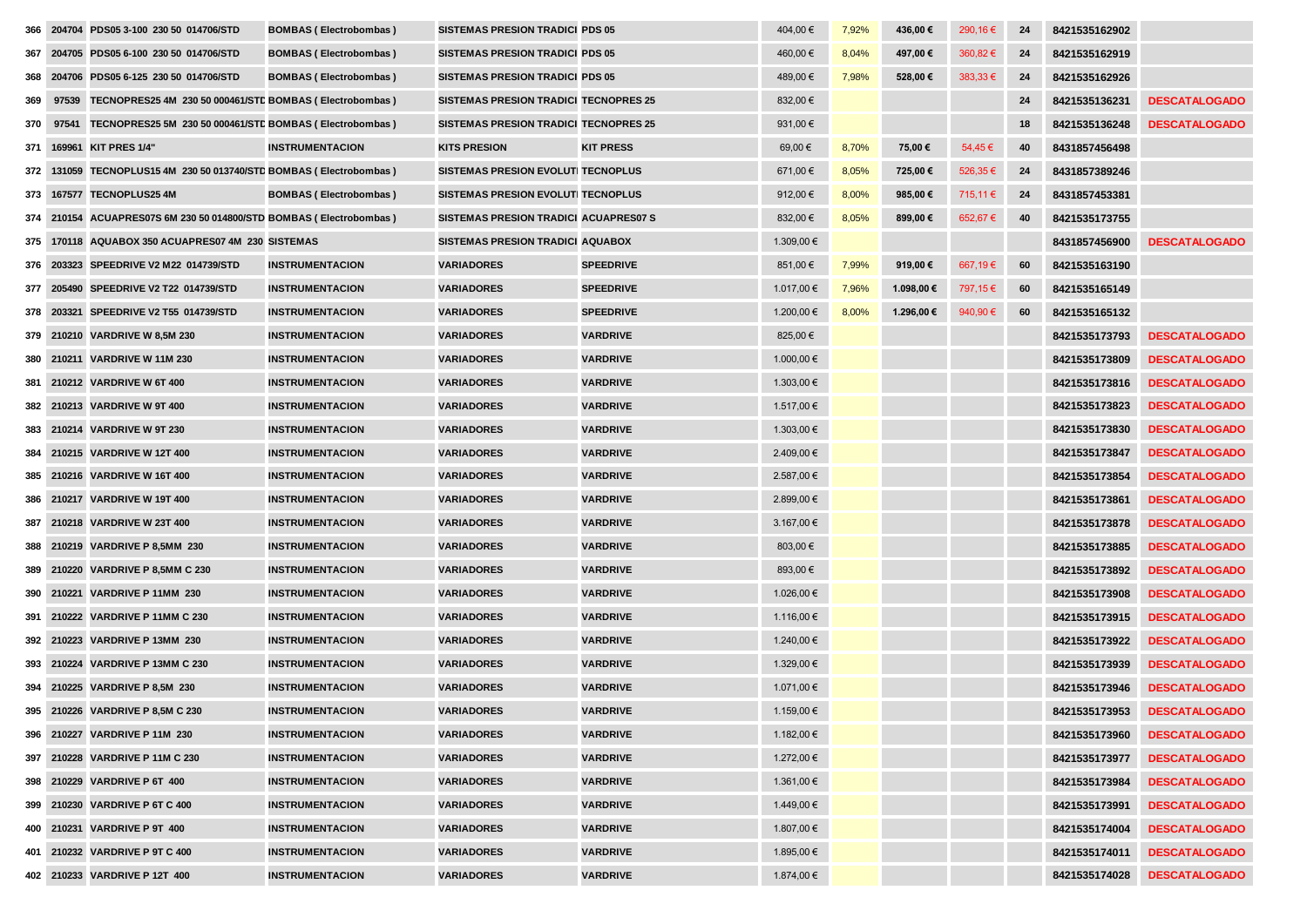|     | 403 210234 VARDRIVE P 12T C 400                            | <b>INSTRUMENTACION</b>         | VARIADORES                | VARDRIVE                                            | 1.962,00 € |           |          |              |      | 8421535174035 | <b>DESCATALOGADO</b> |
|-----|------------------------------------------------------------|--------------------------------|---------------------------|-----------------------------------------------------|------------|-----------|----------|--------------|------|---------------|----------------------|
|     | 404 210235 VARDRIVE P 16T 400                              | <b>INSTRUMENTACION</b>         | <b>VARIADORES</b>         | <b>VARDRIVE</b>                                     | 2.119,00 € |           |          |              |      | 8421535174042 | <b>DESCATALOGADO</b> |
|     | 405 210236 VARDRIVE P 16T C 400                            | <b>INSTRUMENTACION</b>         | <b>VARIADORES</b>         | <b>VARDRIVE</b>                                     | 2.208,00 € |           |          |              |      | 8421535174059 | <b>DESCATALOGADO</b> |
|     | 406 176579 TRANSDUCTOR PRESION 4- 20 mA 1/ INSTRUMENTACION |                                |                           | ACCESORIOS SISTEMAS PRE ACCESORIOS SISTEMAS PRESIÓN | 119,00 €   | 8,40%     | 129,00 € | 93,65€       |      | 8431857468361 |                      |
|     | 407 203179 NOX 20 4M                                       | <b>BOMBAS (Electrobombas)</b>  | <b>BOMBAS PISCINA</b>     | <b>NOX</b>                                          | 154,00 €   | 7,79%     | 166,00€  | 120,52 €     | 60   | 8421535148968 |                      |
|     | 408 203180 NOX 25 6M                                       | <b>BOMBAS (Electrobombas)</b>  | <b>BOMBAS PISCINA</b>     | <b>NOX</b>                                          | 197,00 €   | 8,12%     | 213,00€  | 154,64 €     | - 35 | 8421535148982 |                      |
|     | 409 203181 NOX 33 8M                                       | <b>BOMBAS (Electrobombas)</b>  | <b>BOMBAS PISCINA</b>     | <b>NOX</b>                                          | 248,00 €   | 8,06%     | 268,00€  | 194,57 €     | - 35 | 8421535148999 |                      |
|     | 410 203182 NOX 50 12M                                      | <b>BOMBAS (Electrobombas)</b>  | <b>BOMBAS PISCINA</b>     | <b>NOX</b>                                          | 277,00 €   | 7,94%     | 299,00€  | 217,07 €     | 35   | 8421535149002 |                      |
|     | 411 203183 NOX 100 15M                                     | <b>BOMBAS (Electrobombas)</b>  | <b>BOMBAS PISCINA</b>     | <b>NOX</b>                                          | 300,00 €   | 8,00%     | 324,00€  | 235,22 €     | 35   | 8421535149019 |                      |
|     | 412 203184 NOX 75 15M                                      | <b>BOMBAS (Electrobombas)</b>  | <b>BOMBAS PISCINA</b>     | <b>NOX</b>                                          | 318,00 €   | 7,86%     | 343,00 € | 228,27€      | 30   | 8421535149026 |                      |
|     | 413 203185 NOX 100 18M                                     | <b>BOMBAS (Electrobombas)</b>  | <b>BOMBAS PISCINA</b>     | <b>NOX</b>                                          | 331,00 €   | 7,85%     | 357,00€  | 237,58€      | 30   | 8421535149033 |                      |
|     | 414 203186 NOX 150 22M                                     | <b>BOMBAS (Electrobombas)</b>  | <b>BOMBAS PISCINA</b>     | <b>NOX</b>                                          | 398,00 €   | 8,04%     | 430,00 € | 286,17€      | 30   | 8421535149040 |                      |
|     | 415 203199 NEAT 300 4TP NOX 20 4M                          | <b>SISTEMAS</b>                | <b>EQUIPOS PISCINA</b>    | <b>FILTRACIONES NEAT</b>                            | 329,00 €   | 2,43%     | 337,00€  | 244,66 €     | 12   | 8421535149057 |                      |
|     | 416 203200 NEAT 350 6TP NOX 25 6M                          | <b>SISTEMAS</b>                | <b>EQUIPOS PISCINA</b>    | <b>FILTRACIONES NEAT</b>                            | 360,00€    | 4,44%     | 376,00€  | 267,89€      | 12   | 8421535149064 |                      |
|     | 417 203201 NEAT 450 6TP NOX 33 8M                          | <b>SISTEMAS</b>                | <b>EQUIPOS PISCINA</b>    | <b>FILTRACIONES NEAT</b>                            | 546,00 €   | $-15,93%$ | 459,00 € | 406,56 €     | 6    | 8421535149071 |                      |
|     | 418 209098 BARBUS W                                        | <b>LIMPIAFONDOS</b>            | <b>ROBOTS PISCINA</b>     | <b>BARBUS</b>                                       | 1.343,00 € |           |          |              |      | 8421535172857 |                      |
|     | 419 134310 PROTEC ME/A                                     | <b>COMPLEMENTOS &amp; ACC.</b> | <b>CUADROS ELECTRICOS</b> | <b>CUADROS ELECTRICOS PROTECCIÓL</b>                | 413,00 €   | 7,99%     | 446,00 € | 323,80 €     |      | 8431857401009 |                      |
|     | 420 134308 PROTEC 1E/A                                     | <b>COMPLEMENTOS &amp; ACC.</b> | <b>CUADROS ELECTRICOS</b> | <b>CUADROS ELECTRICOS PROTECCIÓ!</b>                | 477,00 €   | 7,97%     | 515,00€  | 373,89€      |      | 8431857400989 |                      |
|     | 421 134309 PROTEC 2E/A                                     | <b>COMPLEMENTOS &amp; ACC.</b> | <b>CUADROS ELECTRICOS</b> | <b>CUADROS ELECTRICOS PROTECCIÓ!</b>                | 690,00€    | 7,97%     | 745,00€  | 540,87 €     |      | 8431857400996 |                      |
|     | 422 159419 CDF1.4-M025040T                                 | <b>COMPLEMENTOS &amp; ACC.</b> | <b>CUADROS ELECTRICOS</b> | <b>CUADROS ELECTRICOS CD</b>                        | 265,00 €   | 0,00%     | 265,00€  | 192,39 €     |      |               |                      |
|     | 423 159415 CDF1.4-M055080T                                 | <b>COMPLEMENTOS &amp; ACC.</b> | <b>CUADROS ELECTRICOS</b> | <b>CUADROS ELECTRICOS CD</b>                        | 265,00 €   | 0,00%     | 265,00€  | 192,39€      |      |               |                      |
| 424 | 158041 CDF1.4-3016025T                                     | <b>COMPLEMENTOS &amp; ACC.</b> | <b>CUADROS ELECTRICOS</b> | <b>CUADROS ELECTRICOS CD</b>                        | 265,00 €   | 0,00%     | 265,00€  | 192,39 €     |      |               |                      |
|     | 425 159429 CDF1.4-3025040T                                 | <b>COMPLEMENTOS &amp; ACC.</b> | <b>CUADROS ELECTRICOS</b> | <b>CUADROS ELECTRICOS CD</b>                        | 265,00 €   | 0,00%     | 265,00€  | 192,39€      |      |               |                      |
| 426 | 159425 CDF1.4-3040063T                                     | <b>COMPLEMENTOS &amp; ACC.</b> | <b>CUADROS ELECTRICOS</b> | <b>CUADROS ELECTRICOS CD</b>                        | 265,00€    | 0,00%     | 265,00€  | 192,39 €     |      |               |                      |
| 427 | 164938 CDF1.4-3055080T                                     | <b>COMPLEMENTOS &amp; ACC.</b> | <b>CUADROS ELECTRICOS</b> | <b>CUADROS ELECTRICOS CD</b>                        | 265,00€    | 0,00%     | 265,00€  | 192,39 €     |      |               |                      |
| 428 | 174504 CDAF2.4 M016025                                     | <b>COMPLEMENTOS &amp; ACC.</b> | <b>CUADROS ELECTRICOS</b> | <b>CUADROS ELECTRICOS CD</b>                        | 835,00€    | 0,00%     | 835,00€  | 606,21 €     |      |               |                      |
|     | 429 174505 CDAF2.4 M025040                                 | <b>COMPLEMENTOS &amp; ACC.</b> | <b>CUADROS ELECTRICOS</b> | <b>CUADROS ELECTRICOS CD</b>                        | 835,00€    | 0,00%     | 835,00€  | 606,21 €     |      |               |                      |
|     | 430 174506 CDAF2.4 M040063                                 | <b>COMPLEMENTOS &amp; ACC.</b> | <b>CUADROS ELECTRICOS</b> | <b>CUADROS ELECTRICOS CD</b>                        | 835,00 €   | 0,00%     | 835,00€  | 606,21 €     |      |               |                      |
|     | 431 174507 CDAF2.4 M060100                                 | <b>COMPLEMENTOS &amp; ACC.</b> | <b>CUADROS ELECTRICOS</b> | <b>CUADROS ELECTRICOS CD</b>                        | 835,00 €   | 0,00%     | 835,00€  | 606,21 €     |      |               |                      |
|     | 432 174498 CDAF2.4 3010016                                 | <b>COMPLEMENTOS &amp; ACC.</b> | <b>CUADROS ELECTRICOS</b> | <b>CUADROS ELECTRICOS CD</b>                        | 835,00 €   | 0,00%     | 835,00€  | $606,21 \in$ |      |               |                      |
|     | 433 174499 CDAF2.4 3016025                                 | <b>COMPLEMENTOS &amp; ACC.</b> | <b>CUADROS ELECTRICOS</b> | <b>CUADROS ELECTRICOS CD</b>                        | 835,00€    | 0,00%     | 835,00€  | 606,21 €     |      |               |                      |
|     | 434 174500 CDAF2.4 3025040                                 | <b>COMPLEMENTOS &amp; ACC.</b> | <b>CUADROS ELECTRICOS</b> | <b>CUADROS ELECTRICOS CD</b>                        | 835,00 €   | 0,00%     | 835,00€  | 606,21 €     |      |               |                      |
|     | 435 174501 CDAF2.4 3040063                                 | <b>COMPLEMENTOS &amp; ACC.</b> | <b>CUADROS ELECTRICOS</b> | <b>CUADROS ELECTRICOS CD</b>                        | 835,00 €   | 0,00%     | 835,00€  | 606,21 €     |      |               |                      |
|     | 436 174502 CDAF2.4 3060100                                 | <b>COMPLEMENTOS &amp; ACC.</b> | <b>CUADROS ELECTRICOS</b> | <b>CUADROS ELECTRICOS CD</b>                        | 835,00 €   | 0,00%     | 835,00€  | 606,21 €     |      |               |                      |
|     | 437 103219 F 10 011672/REP                                 | <b>COMPLEMENTOS &amp; ACC.</b> | <b>ACCESORIOS BOMBAS</b>  | <b>ACCESORIOS BOMBAS DRENAJE</b>                    | 98,00 €    | 8,16%     | 106,00 € | 76,96€       | 150  | 8421535050056 |                      |
| 438 | 3533 IN 15 (UNITARI) 014486\STD                            | <b>COMPLEMENTOS &amp; ACC.</b> | <b>ACCESORIOS BOMBAS</b>  | <b>ACCESORIOS BOMBAS SUMERGIDAS</b>                 | 26,00 €    | 7,69%     | 28,00€   | 20,33€       |      | 8421535021810 |                      |
|     | 439 103077 EC 04.1 011664/REP                              | <b>COMPLEMENTOS &amp; ACC.</b> | <b>ACCESORIOS BOMBAS</b>  | <b>ACCESORIOS BOMBAS SUMERGIDAS</b>                 | 37,00 €    | 8,11%     | 40,00€   | 29,04 €      |      | 8421535596622 |                      |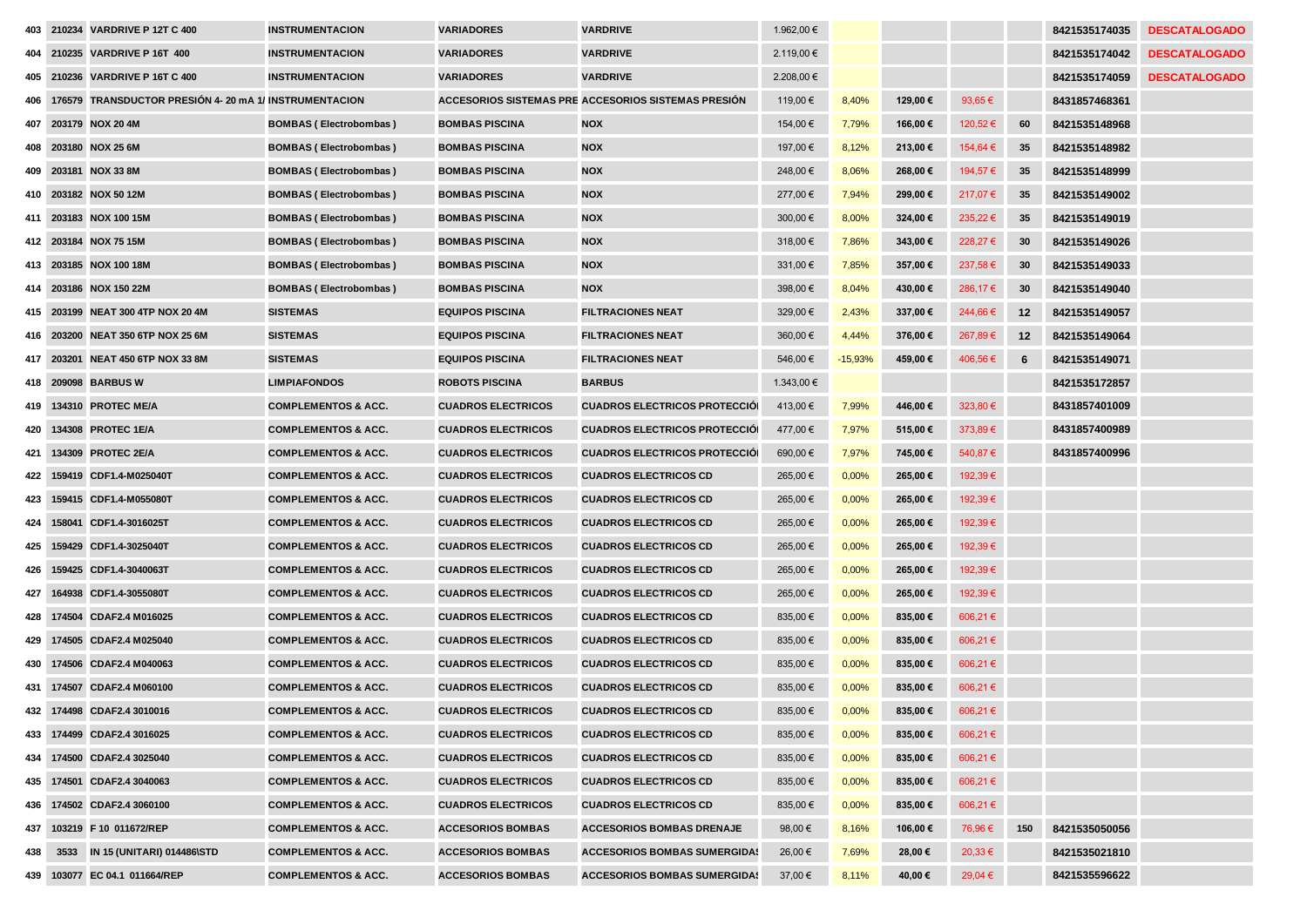|     |                  | 440 103079 EC 10.1 011665/REP                                                                                     | <b>COMPLEMENTOS &amp; ACC.</b>                                              | <b>ACCESORIOS BOMBAS</b>  | <b>ACCESORIOS BOMBAS SUMERGIDA!</b>                 | 38,00€     | 7,89% | 41,00€     | 29,77€                    |                         | 8421535596615 |  |
|-----|------------------|-------------------------------------------------------------------------------------------------------------------|-----------------------------------------------------------------------------|---------------------------|-----------------------------------------------------|------------|-------|------------|---------------------------|-------------------------|---------------|--|
|     |                  | 441 103080 EC 25 011666/REP                                                                                       | <b>COMPLEMENTOS &amp; ACC.</b>                                              | <b>ACCESORIOS BOMBAS</b>  | <b>ACCESORIOS BOMBAS SUMERGIDAS</b>                 | 53,00 €    | 7,55% | 57,00€     | 41,38€                    | 6                       | 8421535596356 |  |
|     |                  | 442 133514 CTF-TOP                                                                                                | <b>COMPLEMENTOS &amp; ACC.</b>                                              | <b>CUADROS ELECTRICOS</b> | <b>CUADROS ELECTRICOS PERSONALIZ</b>                | 702,00 €   | 7,98% | 758,00 €   | 550,31 €                  |                         | 8431857398736 |  |
|     | 443 158886 ECO 2 |                                                                                                                   | <b>COMPLEMENTOS &amp; ACC.</b>                                              | <b>KITS PRESION</b>       | <b>KIT PRESS</b>                                    | 479,00 €   | 7,93% | 517,00€    | 375,34 €                  |                         | 8421535030539 |  |
|     | 444 158884 ECO 3 |                                                                                                                   | <b>COMPLEMENTOS &amp; ACC.</b>                                              | <b>KITS PRESION</b>       | <b>KIT PRESS</b>                                    | 647,00 €   | 8,04% | 699,00€    | 507,47 €                  |                         | 8421535030522 |  |
|     | 445 158882 ECO 4 |                                                                                                                   | <b>COMPLEMENTOS &amp; ACC.</b>                                              | <b>KITS PRESION</b>       | <b>KIT PRESS</b>                                    | 880,00€    | 7,95% | 950,00€    | 689,70 €                  |                         | 8421535030515 |  |
|     |                  | 446 158887 CQ-DN50                                                                                                | <b>COMPLEMENTOS &amp; ACC.</b>                                              | <b>KITS PRESION</b>       | <b>KIT PRESS</b>                                    | 1.453,00 € | 7,98% | 1.569,00 € | 1.139,09 €                |                         | $\bf{0}$      |  |
|     |                  | 447 158885 CQ-DN75                                                                                                | <b>COMPLEMENTOS &amp; ACC.</b>                                              | <b>KITS PRESION</b>       | <b>KIT PRESS</b>                                    | 1.560,00 € | 8,01% | 1.685,00 € | 1.223,31 €                |                         | 8421535039396 |  |
|     |                  | 448 158881 CQ-DN125                                                                                               | <b>COMPLEMENTOS &amp; ACC.</b>                                              | <b>KITS PRESION</b>       | <b>KIT PRESS</b>                                    | 2.212,00 € | 8,00% | 2.389,00 € | 1.734,41 €                |                         | 8421535039389 |  |
|     |                  | 449 158172 CQ-DN150                                                                                               | <b>COMPLEMENTOS &amp; ACC.</b>                                              | <b>KITS PRESION</b>       | <b>KIT PRESS</b>                                    | 2.610,00 € | 8,01% | 2.819,00 € | 2.046,59 €                |                         | 8421535080794 |  |
|     |                  | 450 158879 CQ-DN200                                                                                               | <b>COMPLEMENTOS &amp; ACC.</b>                                              | <b>KITS PRESION</b>       | <b>KIT PRESS</b>                                    | 3.583,00 € | 8,01% | 3.870,00 € | $2.809,62 \in$            |                         | 8421535039426 |  |
| 451 |                  | 188720 PRESOSTATO 5bar G1/4" NC                                                                                   | <b>INSTRUMENTACION</b>                                                      |                           | ACCESORIOS SISTEMAS PRE ACCESORIOS SISTEMAS PRESIÓN | 332,00 €   | 8,13% | 359,00€    | 260,63 €                  | 40                      | 8421535027843 |  |
|     |                  | 452 176824 CKE1M MULTI254                                                                                         | <b>GRUPOS DE PRESIÓN / GRUPOS C. SISTEMAS PRESION EVOLUTI SISTEMAS CKE1</b> |                           |                                                     | 1.472,00 € | 8,02% | 1.590,00 € | $1.154,34 \in$            | $\blacksquare$          | 8421535022350 |  |
|     |                  | 453 176826 CKE1M MULTI255                                                                                         | GRUPOS DE PRESIÓN / GRUPOS C. SISTEMAS PRESION EVOLUTI SISTEMAS CKE1        |                           |                                                     | 1.498,00 € | 8,01% | 1.618,00 € | 1.174,67 €                | $\blacksquare$          | 8421535022381 |  |
|     |                  | 454 176828 CKE1M MULTI354                                                                                         | GRUPOS DE PRESIÓN / GRUPOS C. SISTEMAS PRESION EVOLUTI SISTEMAS CKE1        |                           |                                                     | 1.586,00 € | 8,01% | 1.713,00 € | 1.243,64 €                | $\blacksquare$          | 8421535022114 |  |
|     |                  | 455 176830 CKE1M MULTI355                                                                                         | <b>GRUPOS DE PRESIÓN / GRUPOS C. SISTEMAS PRESION EVOLUTI SISTEMAS CKE1</b> |                           |                                                     | 1.618,00 € | 7,97% | 1.747,00 € | 1.268,32 €                | $\blacksquare$          | 8421535022398 |  |
|     |                  | 456 205264 CKE1M MULTI35 6 230 50 014364/STD GRUPOS DE PRESIÓN / GRUPOS C. SISTEMAS PRESIÓN EVOLUTI SISTEMAS CKE1 |                                                                             |                           |                                                     | 1.682,00 € | 8,03% | 1.817,00 € | 1.319,14 €                | $\blacksquare$          | 8421535163305 |  |
| 457 |                  | 176450 CKE1 MULTI254                                                                                              | <b>GRUPOS DE PRESIÓN / GRUPOS C. SISTEMAS PRESION EVOLUTI SISTEMAS CKE1</b> |                           |                                                     | 1.663,00 € | 8,00% | 1.796,00 € | 1.303,90 €                | $\overline{\mathbf{1}}$ | 8421535022176 |  |
|     |                  | 458 176825 CKE1 MULTI255                                                                                          | GRUPOS DE PRESIÓN / GRUPOS C. SISTEMAS PRESION EVOLUTI SISTEMAS CKE1        |                           |                                                     | 1.692,00 € | 7,98% | 1.827,00 € | 1.326,40€                 | $\overline{\mathbf{1}}$ | 8421535022367 |  |
|     |                  | 459 176827 CKE1 MULTI354                                                                                          | <b>GRUPOS DE PRESIÓN / GRUPOS C. SISTEMAS PRESION EVOLUTI SISTEMAS CKE1</b> |                           |                                                     | 1.729,00 € | 7,98% | 1.867,00 € | 1.355,44 €                | $\blacksquare$          | 8421535000174 |  |
|     |                  | 460 176829 CKE1 MULTI355                                                                                          | <b>GRUPOS DE PRESIÓN / GRUPOS C. SISTEMAS PRESION EVOLUTI SISTEMAS CKE1</b> |                           |                                                     | 1.778,00 € | 7,99% | 1.920,00 € | 1.393,92 €                | $\overline{\mathbf{1}}$ | 8421535022121 |  |
| 461 |                  | 176831 CKE1 MULTI356                                                                                              | <b>GRUPOS DE PRESIÓN / GRUPOS C. SISTEMAS PRESION EVOLUTI SISTEMAS CKE1</b> |                           |                                                     | 1.820,00 € | 8,02% | 1.966,00 € | $1.427,32 \in$            | $\blacksquare$          | 8421535022404 |  |
|     |                  | 462 176832 CKE1 MULTI358                                                                                          | <b>GRUPOS DE PRESIÓN / GRUPOS C. SISTEMAS PRESION EVOLUTI SISTEMAS CKE1</b> |                           |                                                     | 2.074,00 € | 8,00% | 2.240,00 € | $1.626,24 \in$            | $\overline{\mathbf{1}}$ | 8421535022411 |  |
|     |                  | 463 176835 CKE1 MULTI554                                                                                          | <b>GRUPOS DE PRESIÓN / GRUPOS C. SISTEMAS PRESION EVOLUTI SISTEMAS CKE1</b> |                           |                                                     | 1.968,00 € | 7,98% | 2.125,00 € | 1.542,75 €                | $\blacksquare$          | 8421535022428 |  |
|     |                  | 464 176836 CKE1 MULTI556                                                                                          | <b>GRUPOS DE PRESIÓN / GRUPOS C. SISTEMAS PRESION EVOLUTI SISTEMAS CKE1</b> |                           |                                                     | 2.242,00 € | 7,98% | 2.421,00 € | 1.757,65 €                | $\blacksquare$          | 8421535022435 |  |
|     |                  | 465 176837 CKE1 MULTI557                                                                                          | <b>GRUPOS DE PRESIÓN / GRUPOS C. SISTEMAS PRESION EVOLUTI SISTEMAS CKE1</b> |                           |                                                     | 2.323,00 € | 8,01% | 2.509,00 € | 1.821,53 €                | $\overline{\mathbf{1}}$ | 8421535022442 |  |
|     |                  | 466 176761 CKE2M MULTI25 4                                                                                        | <b>GRUPOS DE PRESIÓN / GRUPOS C. SISTEMAS PRESION EVOLUTI SISTEMAS CKE2</b> |                           |                                                     | 2.842,00 € | 7,99% | 3.069,00 € | 2.228,09€                 | $\overline{1}$          | 8421535022251 |  |
|     |                  | 467 176762 CKE2M MULTI25 5                                                                                        | <b>GRUPOS DE PRESIÓN / GRUPOS C. SISTEMAS PRESION EVOLUTI SISTEMAS CKE2</b> |                           |                                                     | 2.861,00 € | 8,00% | 3.090,00 € | 2.243,34€                 | $\blacksquare$          | 8421535022268 |  |
|     |                  | 468 176763 CKE2M MULTI35 4                                                                                        | <b>GRUPOS DE PRESIÓN / GRUPOS C. SISTEMAS PRESION EVOLUTI SISTEMAS CKE2</b> |                           |                                                     | 2.996,00 € | 8,01% | 3.236,00 € | $2.349,34 \in$            | $\overline{1}$          | 8421535022275 |  |
|     |                  | 469 176764 CKE2M MULTI35 5                                                                                        | <b>GRUPOS DE PRESIÓN / GRUPOS C. SISTEMAS PRESION EVOLUTI SISTEMAS CKE2</b> |                           |                                                     | 3.082,00 € | 8,01% |            | 3.329,00 € 2.416,85 $\in$ | $\blacksquare$          | 8421535022282 |  |
|     |                  | 470 205266 CKE2M MULTI35 6 230 50 014365/STD GRUPOS DE PRESIÓN / GRUPOS C. SISTEMAS PRESION EVOLUTI SISTEMAS CKE2 |                                                                             |                           |                                                     | 3.222,00 € | 8,01% | 3.480,00 € | 2.526,48 €                | $\blacksquare$          | 8421535163329 |  |
|     |                  | 471 176452 CKE2 MULTI25 4                                                                                         | <b>GRUPOS DE PRESIÓN / GRUPOS C. SISTEMAS PRESION EVOLUTI SISTEMAS CKE2</b> |                           |                                                     | 2.954,00 € | 7,99% | 3.190,00 € | $2.315,94 \in$            | $\blacksquare$          | 8421535022169 |  |
|     |                  | 472 176744 CKE2 MULTI25 5                                                                                         | <b>GRUPOS DE PRESIÓN / GRUPOS C. SISTEMAS PRESION EVOLUTI SISTEMAS CKE2</b> |                           |                                                     | 3.015,00 € | 7,99% | 3.256,00 € | $2.363,86 \in$            | $\overline{\mathbf{1}}$ | 8421535022138 |  |
|     |                  | 473 176753 CKE2 MULTI35 4                                                                                         | <b>GRUPOS DE PRESIÓN / GRUPOS C. SISTEMAS PRESION EVOLUTI SISTEMAS CKE2</b> |                           |                                                     | 3.087,00 € | 8,00% | 3.334,00 € | 2.420,48 €                | $\overline{\mathbf{1}}$ | 8431857471743 |  |
|     |                  | 474 176754 CKE2 MULTI35 5                                                                                         | <b>GRUPOS DE PRESIÓN / GRUPOS C. SISTEMAS PRESION EVOLUTI SISTEMAS CKE2</b> |                           |                                                     | 3.177,00 € | 7,99% | 3.431,00 € | 2.490,91 €                | $\overline{\mathbf{1}}$ | 8421535016434 |  |
|     |                  | 475 176755 CKE2 MULTI35 6                                                                                         | <b>GRUPOS DE PRESIÓN / GRUPOS C. SISTEMAS PRESION EVOLUTI SISTEMAS CKE2</b> |                           |                                                     | 3.321,00 € | 8,01% | 3.587,00 € | 2.604,16€                 | $\blacksquare$          | 8421535000181 |  |
|     |                  | 476 176756 CKE2 MULTI35 8                                                                                         | <b>GRUPOS DE PRESIÓN / GRUPOS C. SISTEMAS PRESION EVOLUTI SISTEMAS CKE2</b> |                           |                                                     | 3.980,00 € | 7,99% |            | 4.298,00 € 3.120,35 €     | $\blacksquare$ 1        | 8421535022220 |  |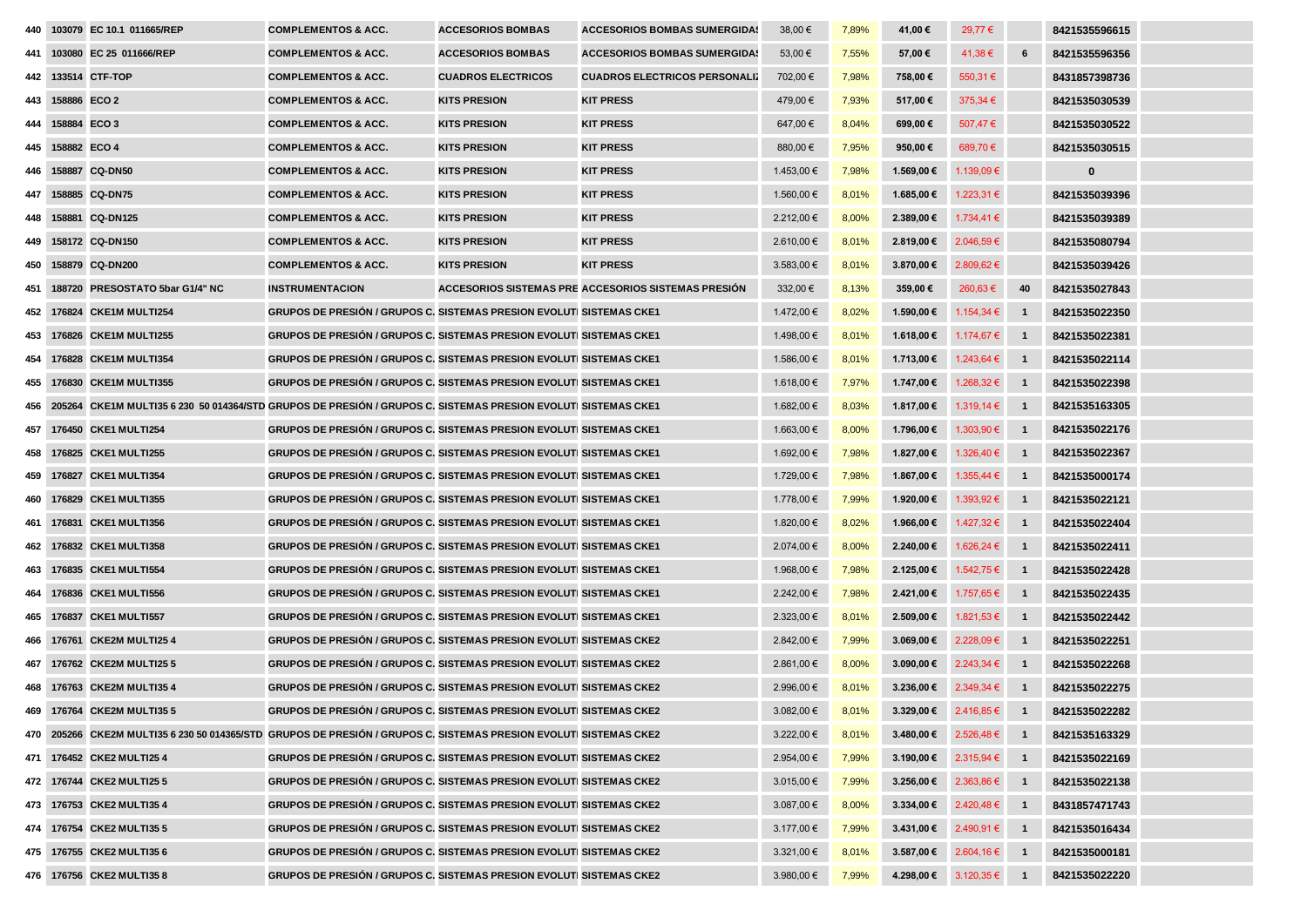|  | 477 176757 CKE2 MULTI35 10         | <b>GRUPOS DE PRESION / GRUPOS C. SISTEMAS PRESION EVOLUTI SISTEMAS CKE2</b> |  | 4.619,00 €       | 8,01% | 4.989,00 €            | 3.622,01 €     | $\blacksquare$ | 8421535028840 |  |
|--|------------------------------------|-----------------------------------------------------------------------------|--|------------------|-------|-----------------------|----------------|----------------|---------------|--|
|  | 478 176758 CKE2 MULTI55 4          | <b>GRUPOS DE PRESIÓN / GRUPOS C. SISTEMAS PRESION EVOLUTI SISTEMAS CKE2</b> |  | 3.441,00 €       | 7,99% | 3.716,00 €            | 2.697,82 €     | $\blacksquare$ | 8421535001157 |  |
|  | 479 176759 CKE2 MULTI55 6          | <b>GRUPOS DE PRESIÓN / GRUPOS C. SISTEMAS PRESION EVOLUTI SISTEMAS CKE2</b> |  | 4.169,00 €       | 8,01% | 4.503,00 €            | $3.269,18 \in$ | $\blacksquare$ | 8421535022237 |  |
|  | 480 176760 CKE2 MULTI55 7          | <b>GRUPOS DE PRESIÓN / GRUPOS C. SISTEMAS PRESION EVOLUTI SISTEMAS CKE2</b> |  | 4.359,00 €       | 8,01% | 4.708,00 €            | $3.418,01 \in$ | $\blacksquare$ | 8421535022244 |  |
|  | 481 203937 CKE2 MULTI VE 94/6      | <b>GRUPOS DE PRESIÓN / GRUPOS C. SISTEMAS PRESION EVOLUTI SISTEMAS CKE2</b> |  | 5.257,00 €       | 8,01% | 5.678,00 € 4.122,23 € |                | $\blacksquare$ | 8421535154785 |  |
|  | 482 203938 CKE2 MULTI VE 94/8      | <b>GRUPOS DE PRESIÓN / GRUPOS C. SISTEMAS PRESION EVOLUTI SISTEMAS CKE2</b> |  | 5.802,00 €       | 8,00% | 6.266,00 €            | 4.549,12 €     | $\blacksquare$ | 8421535154792 |  |
|  | 483 203939 CKE2 MULTI VE 94/11     | <b>GRUPOS DE PRESIÓN / GRUPOS C. SISTEMAS PRESION EVOLUTI SISTEMAS CKE2</b> |  | 6.687,00 €       | 8,00% | 7.222,00 €            | 5.243,17 €     | $\blacksquare$ | 8421535154808 |  |
|  | 484 203940 CKE2 MULTI VE 121/3     | <b>GRUPOS DE PRESIÓN / GRUPOS C. SISTEMAS PRESION EVOLUTI SISTEMAS CKE2</b> |  | 6.027,00 €       | 8,00% | 6.509,00 € 4.725,53 € |                | $\blacksquare$ | 8421535154815 |  |
|  | 485 203941 CKE2 MULTI VE 121/5     | <b>GRUPOS DE PRESIÓN / GRUPOS C. SISTEMAS PRESION EVOLUTI SISTEMAS CKE2</b> |  | 7.630,00 €       | 7,99% | 8.240,00 € 5.982,24 € |                | $\overline{1}$ | 8421535154822 |  |
|  | 486 203994 CKE2M MULTI VS4 05 F07  | <b>GRUPOS DE PRESIÓN / GRUPOS C. SISTEMAS PRESION EVOLUTI SISTEMAS CKE2</b> |  | <b>CONSULTAR</b> |       | <b>CONSULTAR</b>      |                | $\overline{1}$ | 8421535155355 |  |
|  | 487 203995 CKE2M MULTI VS4 07 F11  | <b>GRUPOS DE PRESIÓN / GRUPOS C. SISTEMAS PRESION EVOLUTI SISTEMAS CKE2</b> |  | <b>CONSULTAR</b> |       | <b>CONSULTAR</b>      |                | $\mathbf{1}$   | 8421535155362 |  |
|  | 488 203996 CKE2M MULTI VS4 10 F15  | <b>GRUPOS DE PRESIÓN / GRUPOS C. SISTEMAS PRESION EVOLUTI SISTEMAS CKE2</b> |  | <b>CONSULTAR</b> |       | <b>CONSULTAR</b>      |                | $\overline{1}$ | 8421535155379 |  |
|  | 489 203997 CKE2M MULTI VS6 03 F07  | <b>GRUPOS DE PRESIÓN / GRUPOS C. SISTEMAS PRESION EVOLUTI SISTEMAS CKE2</b> |  | CONSULTAR        |       | <b>CONSULTAR</b>      |                | $\mathbf 1$    | 8421535155386 |  |
|  | 490 203998 CKE2M MULTI VS6 05 F11  | <b>GRUPOS DE PRESIÓN / GRUPOS C. SISTEMAS PRESION EVOLUTI SISTEMAS CKE2</b> |  | <b>CONSULTAR</b> |       | <b>CONSULTAR</b>      |                | $\mathbf{1}$   | 8421535155393 |  |
|  | 491 203999 CKE2M MULTI VS6 07 F15  | <b>GRUPOS DE PRESIÓN / GRUPOS C. SISTEMAS PRESION EVOLUTI SISTEMAS CKE2</b> |  | <b>CONSULTAR</b> |       | <b>CONSULTAR</b>      |                | $\mathbf 1$    | 8421535155409 |  |
|  | 492 204000 CKE2M MULTI VS10 03 F11 | <b>GRUPOS DE PRESIÓN / GRUPOS C. SISTEMAS PRESION EVOLUTI SISTEMAS CKE2</b> |  | <b>CONSULTAR</b> |       | <b>CONSULTAR</b>      |                | $\overline{1}$ | 8421535155416 |  |
|  | 493 204001 CKE2M MULTI VS10 04 F15 | <b>GRUPOS DE PRESIÓN / GRUPOS C. SISTEMAS PRESION EVOLUTI SISTEMAS CKE2</b> |  | <b>CONSULTAR</b> |       | <b>CONSULTAR</b>      |                | $\overline{1}$ | 8421535155423 |  |
|  | 494 204002 CKE2 MULTI VS4 05 F07   | <b>GRUPOS DE PRESIÓN / GRUPOS C. SISTEMAS PRESION EVOLUTI SISTEMAS CKE2</b> |  | <b>CONSULTAR</b> |       | <b>CONSULTAR</b>      |                | $\mathbf{1}$   | 8421535155430 |  |
|  | 495 204003 CKE2 MULTI VS4 07 F11   | <b>GRUPOS DE PRESIÓN / GRUPOS C. SISTEMAS PRESION EVOLUTI SISTEMAS CKE2</b> |  | CONSULTAR        |       | <b>CONSULTAR</b>      |                | $\overline{1}$ | 8421535155447 |  |
|  | 496 204004 CKE2 MULTI VS4 10 F15   | <b>GRUPOS DE PRESIÓN / GRUPOS C. SISTEMAS PRESION EVOLUTI SISTEMAS CKE2</b> |  | <b>CONSULTAR</b> |       | <b>CONSULTAR</b>      |                | $\overline{1}$ | 8421535155454 |  |
|  | 497 204005 CKE2 MULTI VS4 14 F22   | <b>GRUPOS DE PRESIÓN / GRUPOS C. SISTEMAS PRESION EVOLUTI SISTEMAS CKE2</b> |  | <b>CONSULTAR</b> |       | <b>CONSULTAR</b>      |                | $\overline{1}$ | 8421535155461 |  |
|  | 498 204006 CKE2 MULTI VS4 20 F30   | <b>GRUPOS DE PRESIÓN / GRUPOS C. SISTEMAS PRESION EVOLUTI SISTEMAS CKE2</b> |  | <b>CONSULTAR</b> |       | <b>CONSULTAR</b>      |                | $\overline{1}$ | 8421535155478 |  |
|  | 499 204007 CKE2 MULTI VS6 03 F07   | <b>GRUPOS DE PRESIÓN / GRUPOS C. SISTEMAS PRESION EVOLUTI SISTEMAS CKE2</b> |  | <b>CONSULTAR</b> |       | <b>CONSULTAR</b>      |                | $\overline{1}$ | 8421535155485 |  |
|  | 500 204008 CKE2 MULTI VS6 05 F11   | <b>GRUPOS DE PRESIÓN / GRUPOS C. SISTEMAS PRESION EVOLUTI SISTEMAS CKE2</b> |  | <b>CONSULTAR</b> |       | <b>CONSULTAR</b>      |                | $\mathbf{1}$   | 8421535155492 |  |
|  | 501 204009 CKE2 MULTI VS6 07 F15   | <b>GRUPOS DE PRESIÓN / GRUPOS C. SISTEMAS PRESION EVOLUTI SISTEMAS CKE2</b> |  | <b>CONSULTAR</b> |       | <b>CONSULTAR</b>      |                | $\overline{1}$ | 8421535155508 |  |
|  | 502 204010 CKE2 MULTI VS6 10 F22   | <b>GRUPOS DE PRESIÓN / GRUPOS C. SISTEMAS PRESION EVOLUTI SISTEMAS CKE2</b> |  | <b>CONSULTAR</b> |       | <b>CONSULTAR</b>      |                | $\mathbf{1}$   | 8421535155515 |  |
|  | 503 204011 CKE2 MULTI VS6 14 F30   | <b>GRUPOS DE PRESIÓN / GRUPOS C. SISTEMAS PRESION EVOLUTI SISTEMAS CKE2</b> |  | <b>CONSULTAR</b> |       | <b>CONSULTAR</b>      |                | $\overline{1}$ | 8421535155522 |  |
|  | 504 204012 CKE2 MULTI VS6 18 F40   | <b>GRUPOS DE PRESIÓN / GRUPOS C. SISTEMAS PRESION EVOLUTI SISTEMAS CKE2</b> |  | <b>CONSULTAR</b> |       | <b>CONSULTAR</b>      |                | $\mathbf{1}$   | 8421535155539 |  |
|  | 505 204013 CKE2 MULTI VS6 22 F55   | <b>GRUPOS DE PRESIÓN / GRUPOS C. SISTEMAS PRESION EVOLUTI SISTEMAS CKE2</b> |  | <b>CONSULTAR</b> |       | <b>CONSULTAR</b>      |                | $\overline{1}$ | 8421535155546 |  |
|  | 506 204014 CKE2 MULTI VS10 03 F11  | <b>GRUPOS DE PRESIÓN / GRUPOS C. SISTEMAS PRESION EVOLUTI SISTEMAS CKE2</b> |  | <b>CONSULTAR</b> |       | <b>CONSULTAR</b>      |                |                | 8421535155553 |  |
|  | 507 204015 CKE2 MULTI VS10 04 F15  | GRUPOS DE PRESIÓN / GRUPOS C. SISTEMAS PRESION EVOLUTI SISTEMAS CKE2        |  | CONSULTAR        |       | <b>CONSULTAR</b>      |                | $\overline{1}$ | 8421535155560 |  |
|  | 508 204016 CKE2 MULTI VS10 06 F22  | <b>GRUPOS DE PRESIÓN / GRUPOS C. SISTEMAS PRESION EVOLUTI SISTEMAS CKE2</b> |  | CONSULTAR        |       | <b>CONSULTAR</b>      |                | $\mathbf{1}$   | 8421535155577 |  |
|  | 509 204017 CKE2 MULTI VS10 08 F30  | <b>GRUPOS DE PRESIÓN / GRUPOS C. SISTEMAS PRESION EVOLUTI SISTEMAS CKE2</b> |  | CONSULTAR        |       | <b>CONSULTAR</b>      |                | $\overline{1}$ | 8421535155584 |  |
|  | 510 203976 CKE2 MULTI VS10 09 F40  | <b>GRUPOS DE PRESIÓN / GRUPOS C. SISTEMAS PRESION EVOLUTI SISTEMAS CKE2</b> |  | CONSULTAR        |       | <b>CONSULTAR</b>      |                | $\mathbf{1}$   | 8421535155171 |  |
|  | 511 204019 CKE2 MULTI VS10 11 F40  | <b>GRUPOS DE PRESIÓN / GRUPOS C. SISTEMAS PRESION EVOLUTI SISTEMAS CKE2</b> |  | <b>CONSULTAR</b> |       | <b>CONSULTAR</b>      |                | $\mathbf{1}$   | 8421535155607 |  |
|  | 512 204020 CKE2 MULTI VS10 15 F55  | <b>GRUPOS DE PRESIÓN / GRUPOS C. SISTEMAS PRESION EVOLUTI SISTEMAS CKE2</b> |  | <b>CONSULTAR</b> |       | <b>CONSULTAR</b>      |                | $\mathbf 1$    | 8421535155614 |  |
|  | 513 204023 CKE2 MULTI VS15 02 F22  | <b>GRUPOS DE PRESIÓN / GRUPOS C. SISTEMAS PRESION EVOLUTI SISTEMAS CKE2</b> |  | CONSULTAR        |       | <b>CONSULTAR</b>      |                | $\mathbf{1}$   | 8421535155645 |  |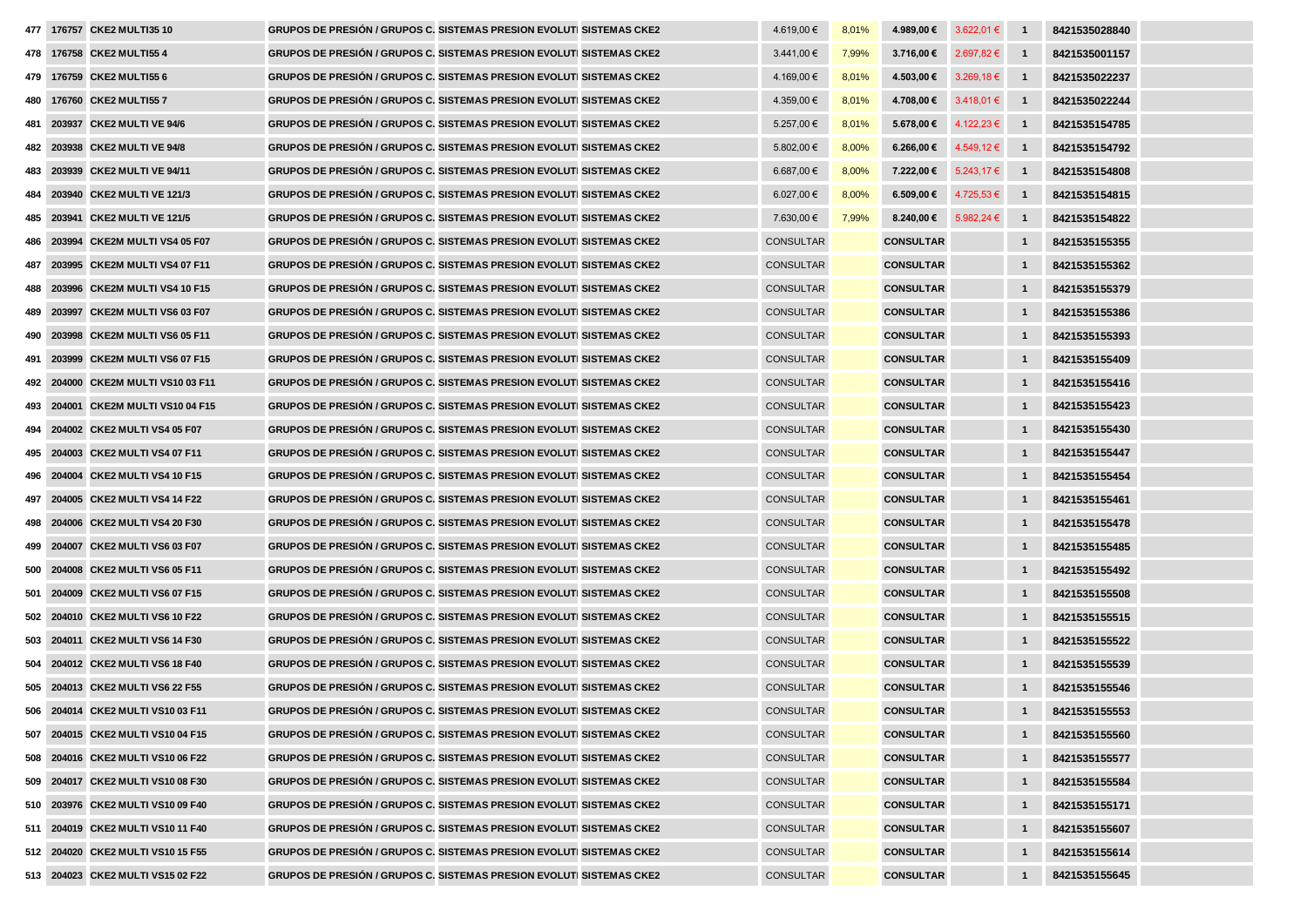|     | 514 204024 CKE2 MULTI VS15 03 F30                                 | <b>GRUPOS DE PRESION / GRUPOS C. SISTEMAS PRESION EVOLUTI SISTEMAS CKE2</b> |                                                     | <b>CONSULTAR</b> |       | <b>CONSULTAR</b>       |                | $\mathbf 1$              | 8421535155652 |  |
|-----|-------------------------------------------------------------------|-----------------------------------------------------------------------------|-----------------------------------------------------|------------------|-------|------------------------|----------------|--------------------------|---------------|--|
|     | 515 204025 CKE2 MULTI VS15 04 F40                                 | <b>GRUPOS DE PRESIÓN / GRUPOS C. SISTEMAS PRESION EVOLUTI SISTEMAS CKE2</b> |                                                     | <b>CONSULTAR</b> |       | <b>CONSULTAR</b>       |                | $\overline{\mathbf{1}}$  | 8421535155669 |  |
|     | 516 204026 CKE2 MULTI VS15 06 F55                                 | <b>GRUPOS DE PRESIÓN / GRUPOS C. SISTEMAS PRESION EVOLUTI SISTEMAS CKE2</b> |                                                     | <b>CONSULTAR</b> |       | <b>CONSULTAR</b>       |                | $\mathbf{1}$             | 8421535155676 |  |
|     | 517 204030 CKE2 MULTI VS25 01 F22                                 | <b>GRUPOS DE PRESIÓN / GRUPOS C. SISTEMAS PRESION EVOLUTI SISTEMAS CKE2</b> |                                                     | <b>CONSULTAR</b> |       | <b>CONSULTAR</b>       |                | $\overline{1}$           | 8421535155713 |  |
|     | 518 204031 CKE2 MULTI VS25 02 F40                                 | <b>GRUPOS DE PRESIÓN / GRUPOS C. SISTEMAS PRESION EVOLUTI SISTEMAS CKE2</b> |                                                     | <b>CONSULTAR</b> |       | <b>CONSULTAR</b>       |                | $\overline{1}$           | 8421535155720 |  |
|     | 519 204032 CKE2 MULTI VS25 03 F55                                 | <b>GRUPOS DE PRESIÓN / GRUPOS C. SISTEMAS PRESION EVOLUTI SISTEMAS CKE2</b> |                                                     | <b>CONSULTAR</b> |       | <b>CONSULTAR</b>       |                | $\overline{1}$           | 8421535155737 |  |
|     | 520 199701 KIT COL/ASP2 050S032/300 CAJA 014I COMPLEMENTOS & ACC. |                                                                             | ACCESORIOS SISTEMAS PRE ACCESORIOS SISTEMAS PRESIÓN | 210,00 €         | 8,10% | 227,00 €               | 164,80 €       |                          | 8421535130062 |  |
| 521 | 199702 KIT COL/ASP2 050S038/300 CAJA 014 COMPLEMENTOS & ACC.      |                                                                             | ACCESORIOS SISTEMAS PRE ACCESORIOS SISTEMAS PRESIÓN | 284,00 €         | 8,10% | 307,00 €               | 222,88€        |                          | 8421535130079 |  |
|     | 522 199703 KIT COL/ASP2 080S038/300 CAJA 014/ COMPLEMENTOS & ACC. |                                                                             | ACCESORIOS SISTEMAS PRE ACCESORIOS SISTEMAS PRESIÓN | 326,00 €         | 7,98% | 352,00€                | 255,55€        |                          | 8421535130086 |  |
| 523 | 176740 CKE3 MULTI25 4                                             | <b>GRUPOS DE PRESIÓN / GRUPOS C. SISTEMAS PRESION EVOLUTI SISTEMAS CKE3</b> |                                                     | 4.211,00 €       | 8,00% | 4.548,00 €             | $3.301,85 \in$ | $\blacksquare$           | 8421535028970 |  |
|     | 524 176741 CKE3 MULTI25 5                                         | <b>GRUPOS DE PRESIÓN / GRUPOS C. SISTEMAS PRESION EVOLUTI SISTEMAS CKE3</b> |                                                     | 4.305,00 €       | 7,99% | 4.649,00 €             | $3.375,17 \in$ |                          | 8421535036524 |  |
|     | 525 176742 CKE3 MULTI35 4                                         | <b>GRUPOS DE PRESIÓN / GRUPOS C. SISTEMAS PRESION EVOLUTI SISTEMAS CKE3</b> |                                                     | 4.468,00 €       | 7,99% | 4.825,00 €             | $3.502,95 \in$ | $\blacksquare$           | 8421535022183 |  |
|     | 526 176743 CKE3 MULTI35 5                                         | <b>GRUPOS DE PRESIÓN / GRUPOS C. SISTEMAS PRESION EVOLUTI SISTEMAS CKE3</b> |                                                     | 4.601,00 €       | 8,00% | 4.969,00 €             | $3.607,49 \in$ | $\blacksquare$           | 8421535017226 |  |
|     | 527 176453 CKE3 MULTI35 6                                         | <b>GRUPOS DE PRESIÓN / GRUPOS C. SISTEMAS PRESION EVOLUTI SISTEMAS CKE3</b> |                                                     | 4.829,00 €       | 7,99% | 5.215,00 € 3.786,09 €  |                | $\blacksquare$           | 8421535000198 |  |
|     | 528 176745 CKE3 MULTI358                                          | <b>GRUPOS DE PRESIÓN / GRUPOS C. SISTEMAS PRESION EVOLUTI SISTEMAS CKE3</b> |                                                     | 5.636,00 €       | 8,00% | 6.087,00 €             | 4.419,16€      | $\blacksquare$           | 8421535022190 |  |
|     | 529 176746 CKE3 MULTI35 10                                        | <b>GRUPOS DE PRESIÓN / GRUPOS C. SISTEMAS PRESION EVOLUTI SISTEMAS CKE3</b> |                                                     | 6.596,00 €       | 8,00% | 7.124,00 € 5.172,02 €  |                |                          | 8421535036548 |  |
|     | 530 176748 CKE3 MULTI55 4                                         | <b>GRUPOS DE PRESIÓN / GRUPOS C. SISTEMAS PRESION EVOLUTI SISTEMAS CKE3</b> |                                                     | 4.831,00 €       | 7,99% | 5.217,00 €             | $3.787,54 \in$ | $\blacksquare$           | 8421535022206 |  |
| 531 | 176749 CKE3 MULTI55 6                                             | <b>GRUPOS DE PRESIÓN / GRUPOS C. SISTEMAS PRESION EVOLUTI SISTEMAS CKE3</b> |                                                     | 5.922,00 €       | 8,00% | 6.396,00 €             | 4.643,50 €     | $\overline{\phantom{0}}$ | 8421535022145 |  |
|     | 532 176750 CKE3 MULTI55 7                                         | <b>GRUPOS DE PRESIÓN / GRUPOS C. SISTEMAS PRESION EVOLUTI SISTEMAS CKE3</b> |                                                     | 6.206,00 €       | 7,99% | 6.702,00 €             | $4.865,65 \in$ | $\blacksquare$           | 8421535022213 |  |
|     | 533 205223 KIT COL/ASP3 080S038/300 CAJA 014 COMPLEMENTOS & ACC.  |                                                                             | ACCESORIOS SISTEMAS PRE ACCESORIOS SISTEMAS PRESION | 525,00€          | 8,00% | 567,00 €               | 411,64 €       |                          | 8421535163121 |  |
|     | 534 203942 CKE3 MULTI VE 94/6                                     | <b>GRUPOS DE PRESIÓN / GRUPOS C. SISTEMAS PRESION EVOLUTI SISTEMAS CKE3</b> |                                                     | 7.531,00 €       | 7,99% | 8.133,00 €             | 5.904,56 €     | $\blacksquare$           | 8421535154839 |  |
|     | 535 203943 CKE3 MULTI VE 94/8                                     | <b>GRUPOS DE PRESIÓN / GRUPOS C. SISTEMAS PRESION EVOLUTI SISTEMAS CKE3</b> |                                                     | 8.350,00 €       | 8,00% | 9.018,00 € 6.547,07 €  |                | $\overline{\phantom{0}}$ | 8421535154846 |  |
|     | 536 203944 CKE3 MULTI VE 94/11                                    | <b>GRUPOS DE PRESIÓN / GRUPOS C. SISTEMAS PRESION EVOLUTI SISTEMAS CKE3</b> |                                                     | 9.677,00 €       | 8,00% | 10.451,00 €            | 7.587,43 €     | $\blacksquare$           | 8421535154853 |  |
|     | 537 203945 CKE3 MULTI VE 121/3                                    | <b>GRUPOS DE PRESIÓN / GRUPOS C. SISTEMAS PRESION EVOLUTI SISTEMAS CKE3</b> |                                                     | 8.684,00 €       | 8,00% | 9.379,00 € 6.809,15 €  |                | $\blacksquare$           | 8421535154860 |  |
|     | 538 203946 CKE3 MULTI VE 121/5                                    | <b>GRUPOS DE PRESIÓN / GRUPOS C. SISTEMAS PRESION EVOLUTI SISTEMAS CKE3</b> |                                                     | 11.090,00 €      | 8,00% | 11.977,00 € 8.695,30 € |                | $\blacksquare$           | 8421535154877 |  |
|     | 539 204036 CKE3 MULTI VS4 05 F07                                  | <b>GRUPOS DE PRESIÓN / GRUPOS C. SISTEMAS PRESION EVOLUTI SISTEMAS CKE3</b> |                                                     | <b>CONSULTAR</b> |       | <b>CONSULTAR</b>       |                |                          | 8421535155775 |  |
|     | 540 204037 CKE3 MULTI VS4 07 F11                                  | <b>GRUPOS DE PRESIÓN / GRUPOS C. SISTEMAS PRESION EVOLUTI SISTEMAS CKE3</b> |                                                     | <b>CONSULTAR</b> |       | <b>CONSULTAR</b>       |                |                          | 8421535155782 |  |
|     | 541 204038 CKE3 MULTI VS4 10 F15                                  | <b>GRUPOS DE PRESIÓN / GRUPOS C. SISTEMAS PRESION EVOLUTI SISTEMAS CKE3</b> |                                                     | <b>CONSULTAR</b> |       | <b>CONSULTAR</b>       |                |                          | 8421535155799 |  |
|     | 542 204039 CKE3 MULTI VS4 14 F22                                  | <b>GRUPOS DE PRESIÓN / GRUPOS C. SISTEMAS PRESION EVOLUTI SISTEMAS CKE3</b> |                                                     | <b>CONSULTAR</b> |       | <b>CONSULTAR</b>       |                |                          | 8421535155805 |  |
|     | 543 204040 CKE3 MULTI VS4 20 F30                                  | <b>GRUPOS DE PRESIÓN / GRUPOS C. SISTEMAS PRESION EVOLUTI SISTEMAS CKE3</b> |                                                     | <b>CONSULTAR</b> |       | <b>CONSULTAR</b>       |                |                          | 8421535155812 |  |
|     | 544 204041 CKE3 MULTI VS6 03 F07                                  | <b>GRUPOS DE PRESIÓN / GRUPOS C. SISTEMAS PRESION EVOLUTI SISTEMAS CKE3</b> |                                                     | CONSULTAR        |       | <b>CONSULTAR</b>       |                |                          | 8421535155829 |  |
|     | 545 204042 CKE3 MULTI VS6 05 F11                                  | <b>GRUPOS DE PRESIÓN / GRUPOS C. SISTEMAS PRESION EVOLUTI SISTEMAS CKE3</b> |                                                     | CONSULTAR        |       | <b>CONSULTAR</b>       |                |                          | 8421535155836 |  |
|     | 546 204043 CKE3 MULTI VS6 07 F15                                  | <b>GRUPOS DE PRESIÓN / GRUPOS C. SISTEMAS PRESION EVOLUTI SISTEMAS CKE3</b> |                                                     | CONSULTAR        |       | <b>CONSULTAR</b>       |                |                          | 8421535155843 |  |
|     | 547 204044 CKE3 MULTI VS6 10 F22                                  | <b>GRUPOS DE PRESIÓN / GRUPOS C. SISTEMAS PRESION EVOLUTI SISTEMAS CKE3</b> |                                                     | CONSULTAR        |       | <b>CONSULTAR</b>       |                |                          | 8421535155850 |  |
|     | 548 204045 CKE3 MULTI VS6 14 F30                                  | <b>GRUPOS DE PRESIÓN / GRUPOS C. SISTEMAS PRESION EVOLUTI SISTEMAS CKE3</b> |                                                     | <b>CONSULTAR</b> |       | <b>CONSULTAR</b>       |                |                          | 8421535155867 |  |
|     | 549 204046 CKE3 MULTI VS6 18 F40                                  | <b>GRUPOS DE PRESIÓN / GRUPOS C. SISTEMAS PRESION EVOLUTI SISTEMAS CKE3</b> |                                                     | <b>CONSULTAR</b> |       | <b>CONSULTAR</b>       |                |                          | 8421535155874 |  |
|     | 550 204047 CKE3 MULTI VS6 22 F55                                  | <b>GRUPOS DE PRESIÓN / GRUPOS C. SISTEMAS PRESION EVOLUTI SISTEMAS CKE3</b> |                                                     | <b>CONSULTAR</b> |       | <b>CONSULTAR</b>       |                |                          | 8421535155881 |  |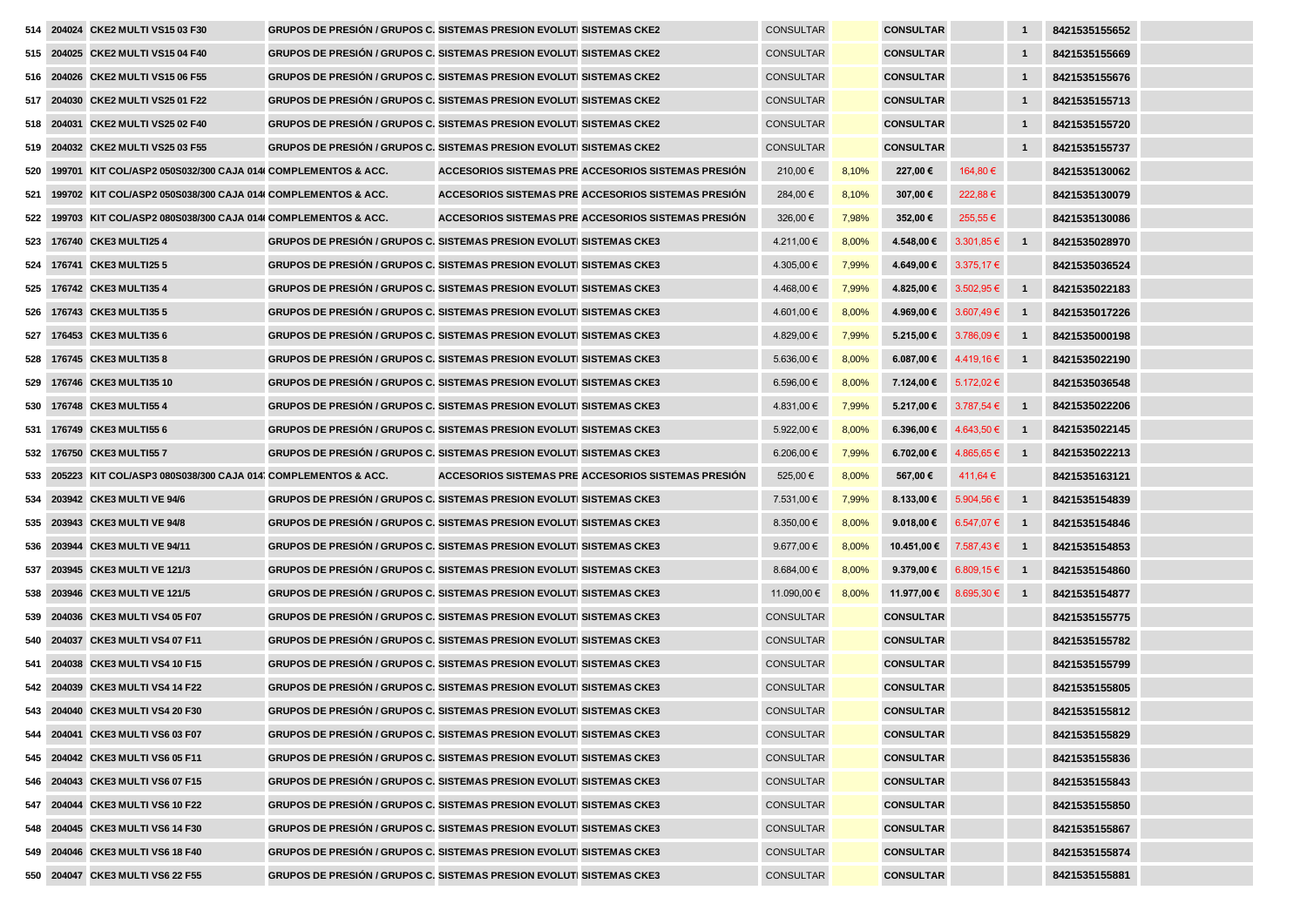|     | 551 204048 CKE3 MULTI VS10 03 F11 | <b>GRUPOS DE PRESION / GRUPOS C. SISTEMAS PRESION EVOLUTI SISTEMAS CKE3</b> |  | <b>CONSULTAR</b> |       | <b>CONSULTAR</b>        |                |                         | 8421535155898 |  |
|-----|-----------------------------------|-----------------------------------------------------------------------------|--|------------------|-------|-------------------------|----------------|-------------------------|---------------|--|
|     | 552 204049 CKE3 MULTI VS10 04 F15 | <b>GRUPOS DE PRESIÓN / GRUPOS C. SISTEMAS PRESION EVOLUTI SISTEMAS CKE3</b> |  | <b>CONSULTAR</b> |       | <b>CONSULTAR</b>        |                |                         | 8421535155904 |  |
|     | 553 204050 CKE3 MULTI VS10 06 F22 | <b>GRUPOS DE PRESIÓN / GRUPOS C. SISTEMAS PRESION EVOLUTI SISTEMAS CKE3</b> |  | <b>CONSULTAR</b> |       | <b>CONSULTAR</b>        |                |                         | 8421535155911 |  |
|     | 554 204051 CKE3 MULTI VS10 08 F30 | <b>GRUPOS DE PRESIÓN / GRUPOS C. SISTEMAS PRESION EVOLUTI SISTEMAS CKE3</b> |  | <b>CONSULTAR</b> |       | <b>CONSULTAR</b>        |                |                         | 8421535155928 |  |
|     | 555 204018 CKE3 MULTI VS10 09 F40 | <b>GRUPOS DE PRESIÓN / GRUPOS C. SISTEMAS PRESION EVOLUTI SISTEMAS CKE3</b> |  | <b>CONSULTAR</b> |       | <b>CONSULTAR</b>        |                |                         | 8421535155591 |  |
|     | 556 204053 CKE3 MULTI VS10 11 F40 | <b>GRUPOS DE PRESIÓN / GRUPOS C. SISTEMAS PRESION EVOLUTI SISTEMAS CKE3</b> |  | <b>CONSULTAR</b> |       | <b>CONSULTAR</b>        |                |                         | 8421535155942 |  |
|     | 557 204054 CKE3 MULTI VS10 15 F55 | <b>GRUPOS DE PRESIÓN / GRUPOS C. SISTEMAS PRESION EVOLUTI SISTEMAS CKE3</b> |  | <b>CONSULTAR</b> |       | <b>CONSULTAR</b>        |                |                         | 8421535155959 |  |
|     | 558 204057 CKE3 MULTI VS15 02 F22 | <b>GRUPOS DE PRESIÓN / GRUPOS C. SISTEMAS PRESION EVOLUTI SISTEMAS CKE3</b> |  | <b>CONSULTAR</b> |       | <b>CONSULTAR</b>        |                |                         | 8421535155980 |  |
|     | 559 204058 CKE3 MULTI VS15 03 F30 | <b>GRUPOS DE PRESIÓN / GRUPOS C. SISTEMAS PRESION EVOLUTI SISTEMAS CKE3</b> |  | <b>CONSULTAR</b> |       | <b>CONSULTAR</b>        |                |                         | 8421535155997 |  |
| 560 | 204059 CKE3 MULTI VS15 04 F40     | <b>GRUPOS DE PRESIÓN / GRUPOS C. SISTEMAS PRESION EVOLUTI SISTEMAS CKE3</b> |  | <b>CONSULTAR</b> |       | <b>CONSULTAR</b>        |                |                         | 8421535156000 |  |
|     | 561 204060 CKE3 MULTI VS15 06 F55 | <b>GRUPOS DE PRESIÓN / GRUPOS C. SISTEMAS PRESION EVOLUTI SISTEMAS CKE3</b> |  | <b>CONSULTAR</b> |       | <b>CONSULTAR</b>        |                |                         | 8421535156017 |  |
|     | 562 204064 CKE3 MULTI VS25 01 F22 | <b>GRUPOS DE PRESIÓN / GRUPOS C. SISTEMAS PRESION EVOLUTI SISTEMAS CKE3</b> |  | <b>CONSULTAR</b> |       | <b>CONSULTAR</b>        |                |                         | 8421535156055 |  |
|     | 563 204065 CKE3 MULTI VS25 02 F40 | <b>GRUPOS DE PRESIÓN / GRUPOS C. SISTEMAS PRESION EVOLUTI SISTEMAS CKE3</b> |  | <b>CONSULTAR</b> |       | <b>CONSULTAR</b>        |                |                         | 8421535156062 |  |
| 564 | 204066 CKE3 MULTI VS25 03 F55     | <b>GRUPOS DE PRESIÓN / GRUPOS C. SISTEMAS PRESION EVOLUTI SISTEMAS CKE3</b> |  | <b>CONSULTAR</b> |       | <b>CONSULTAR</b>        |                |                         | 8421535156079 |  |
|     | 565 184497 CKE4 MULTI25 4         | <b>GRUPOS DE PRESIÓN / GRUPOS C. SISTEMAS PRESION EVOLUTI SISTEMAS CKE4</b> |  | 5.392,00 €       | 7,99% | 5.823,00 €              | 4.227,50 €     |                         | 8421535036883 |  |
|     | 566 184498 CKE4 MULTI25 5         | <b>GRUPOS DE PRESIÓN / GRUPOS C. SISTEMAS PRESION EVOLUTI SISTEMAS CKE4</b> |  | 5.521,00 €       | 8,01% | 5.963,00 € 4.329,14 €   |                |                         | 8421535036906 |  |
|     | 567 176775 CKE4 MULTI35 4         | <b>GRUPOS DE PRESIÓN / GRUPOS C. SISTEMAS PRESION EVOLUTI SISTEMAS CKE4</b> |  | 5.734,00 €       | 8,00% | 6.193,00 €              | 4.496,12 €     | $\blacksquare$          | 8421535022299 |  |
| 568 | 176776 CKE4 MULTI35 5             | <b>GRUPOS DE PRESIÓN / GRUPOS C. SISTEMAS PRESION EVOLUTI SISTEMAS CKE4</b> |  | 5.914,00 €       | 8,00% | 6.387,00 € 4.636,96 €   |                | $\blacksquare$          | 8421535022305 |  |
|     | 569 176777 CKE4 MULTI35 6         | <b>GRUPOS DE PRESIÓN / GRUPOS C. SISTEMAS PRESION EVOLUTI SISTEMAS CKE4</b> |  | 6.216,00 €       | 8,00% | 6.713,00 €              | 4.873,64 €     | $\blacksquare$          | 8421535022312 |  |
|     | 570 176778 CKE4 MULTI358          | <b>GRUPOS DE PRESIÓN / GRUPOS C. SISTEMAS PRESION EVOLUTI SISTEMAS CKE4</b> |  | 7.298,00 €       | 8,00% | 7.882,00 € 5.722,33 €   |                | $\blacksquare$          | 8421535022329 |  |
|     | 571 202199 CKE4 MULTI35 10        | <b>GRUPOS DE PRESIÓN / GRUPOS C. SISTEMAS PRESION EVOLUTI SISTEMAS CKE4</b> |  | 8.577,00 €       | 8,00% | 9.263,00 € 6.724,94 €   |                |                         | 8421535145561 |  |
|     | 572 176781 CKE4 MULTI55 4         | <b>GRUPOS DE PRESIÓN / GRUPOS C. SISTEMAS PRESION EVOLUTI SISTEMAS CKE4</b> |  | 6.218,00 €       | 7,99% | 6.715,00 €              | 4.875,09 €     | $\overline{\mathbf{1}}$ | 8421535022336 |  |
|     | 573 176782 CKE4 MULTI55 6         | <b>GRUPOS DE PRESIÓN / GRUPOS C. SISTEMAS PRESION EVOLUTI SISTEMAS CKE4</b> |  | 7.672,00 €       | 8,00% | 8.286,00 €              | $6.015,64 \in$ | $\blacksquare$          | 8421535022343 |  |
|     | 574 173508 CKE4 MULTI55 7         | <b>GRUPOS DE PRESIÓN / GRUPOS C. SISTEMAS PRESION EVOLUTI SISTEMAS CKE4</b> |  | 8.055,00 €       | 8,00% | 8.699,00 € 6.315,47 €   |                | $\blacksquare$          | 8421535014812 |  |
|     | 575 203947 CKE4 MULTI VE 94/6     | <b>GRUPOS DE PRESIÓN / GRUPOS C. SISTEMAS PRESION EVOLUTI SISTEMAS CKE4</b> |  | 9.807,00 €       | 8,00% | 10.592,00 € 7.689,79 €  |                | $\blacksquare$          | 8421535154884 |  |
|     | 576 203948 CKE4 MULTI VE 94/8     | <b>GRUPOS DE PRESIÓN / GRUPOS C. SISTEMAS PRESION EVOLUTI SISTEMAS CKE4</b> |  | 10.895,00 €      | 8,00% | 11.767,00 € 8.542,84 €  |                | $\overline{1}$          | 8421535154891 |  |
|     | 577 203949 CKE4 MULTI VE 94/11    | <b>GRUPOS DE PRESIÓN / GRUPOS C. SISTEMAS PRESION EVOLUTI SISTEMAS CKE4</b> |  | 12.666,00 €      | 8,00% | 13.679,00 € 9.930,95 €  |                | $\overline{1}$          | 8421535154907 |  |
|     | 578 203950 CKE4 MULTI VE 121/3    | <b>GRUPOS DE PRESIÓN / GRUPOS C. SISTEMAS PRESION EVOLUTI SISTEMAS CKE4</b> |  | 11.342,00 €      | 8,00% | 12.249,00 € 8.892,77 €  |                | $\blacksquare$          | 8421535154914 |  |
|     | 579 203951 CKE4 MULTI VE 121/5    | <b>GRUPOS DE PRESIÓN / GRUPOS C. SISTEMAS PRESION EVOLUTI SISTEMAS CKE4</b> |  | 14.552,00 €      | 8,00% | 15.716,00 € 11.409,82 € |                | $\overline{\mathbf{1}}$ | 8421535154921 |  |
|     | 580 204070 CKE4 MULTI VS4 05 F07  | <b>GRUPOS DE PRESIÓN / GRUPOS C. SISTEMAS PRESION EVOLUTI SISTEMAS CKE4</b> |  | <b>CONSULTAR</b> |       | <b>CONSULTAR</b>        |                | $\mathbf{1}$            | 8421535156116 |  |
|     | 581 204071 CKE4 MULTI VS4 07 F11  | GRUPOS DE PRESIÓN / GRUPOS C. SISTEMAS PRESION EVOLUTI SISTEMAS CKE4        |  | <b>CONSULTAR</b> |       | <b>CONSULTAR</b>        |                | $\overline{\mathbf{1}}$ | 8421535156123 |  |
|     | 582 204072 CKE4 MULTI VS4 10 F15  | <b>GRUPOS DE PRESIÓN / GRUPOS C. SISTEMAS PRESION EVOLUTI SISTEMAS CKE4</b> |  | <b>CONSULTAR</b> |       | <b>CONSULTAR</b>        |                | $\mathbf{1}$            | 8421535156130 |  |
|     | 583 204073 CKE4 MULTI VS4 14 F22  | <b>GRUPOS DE PRESIÓN / GRUPOS C. SISTEMAS PRESION EVOLUTI SISTEMAS CKE4</b> |  | <b>CONSULTAR</b> |       | <b>CONSULTAR</b>        |                | $\overline{1}$          | 8421535156147 |  |
|     | 584 204074 CKE4 MULTI VS4 20 F30  | <b>GRUPOS DE PRESIÓN / GRUPOS C. SISTEMAS PRESION EVOLUTI SISTEMAS CKE4</b> |  | <b>CONSULTAR</b> |       | <b>CONSULTAR</b>        |                | $\mathbf{1}$            | 8421535156154 |  |
|     | 585 204075 CKE4 MULTI VS6 03 F07  | <b>GRUPOS DE PRESIÓN / GRUPOS C. SISTEMAS PRESION EVOLUTI SISTEMAS CKE4</b> |  | <b>CONSULTAR</b> |       | <b>CONSULTAR</b>        |                | $\mathbf{1}$            | 8421535156161 |  |
|     | 586 204076 CKE4 MULTI VS6 05 F11  | <b>GRUPOS DE PRESIÓN / GRUPOS C. SISTEMAS PRESION EVOLUTI SISTEMAS CKE4</b> |  | CONSULTAR        |       | <b>CONSULTAR</b>        |                | $\mathbf{1}$            | 8421535156178 |  |
|     | 587 204077 CKE4 MULTI VS6 07 F15  | <b>GRUPOS DE PRESIÓN / GRUPOS C. SISTEMAS PRESION EVOLUTI SISTEMAS CKE4</b> |  | <b>CONSULTAR</b> |       | <b>CONSULTAR</b>        |                | $\mathbf{1}$            | 8421535156185 |  |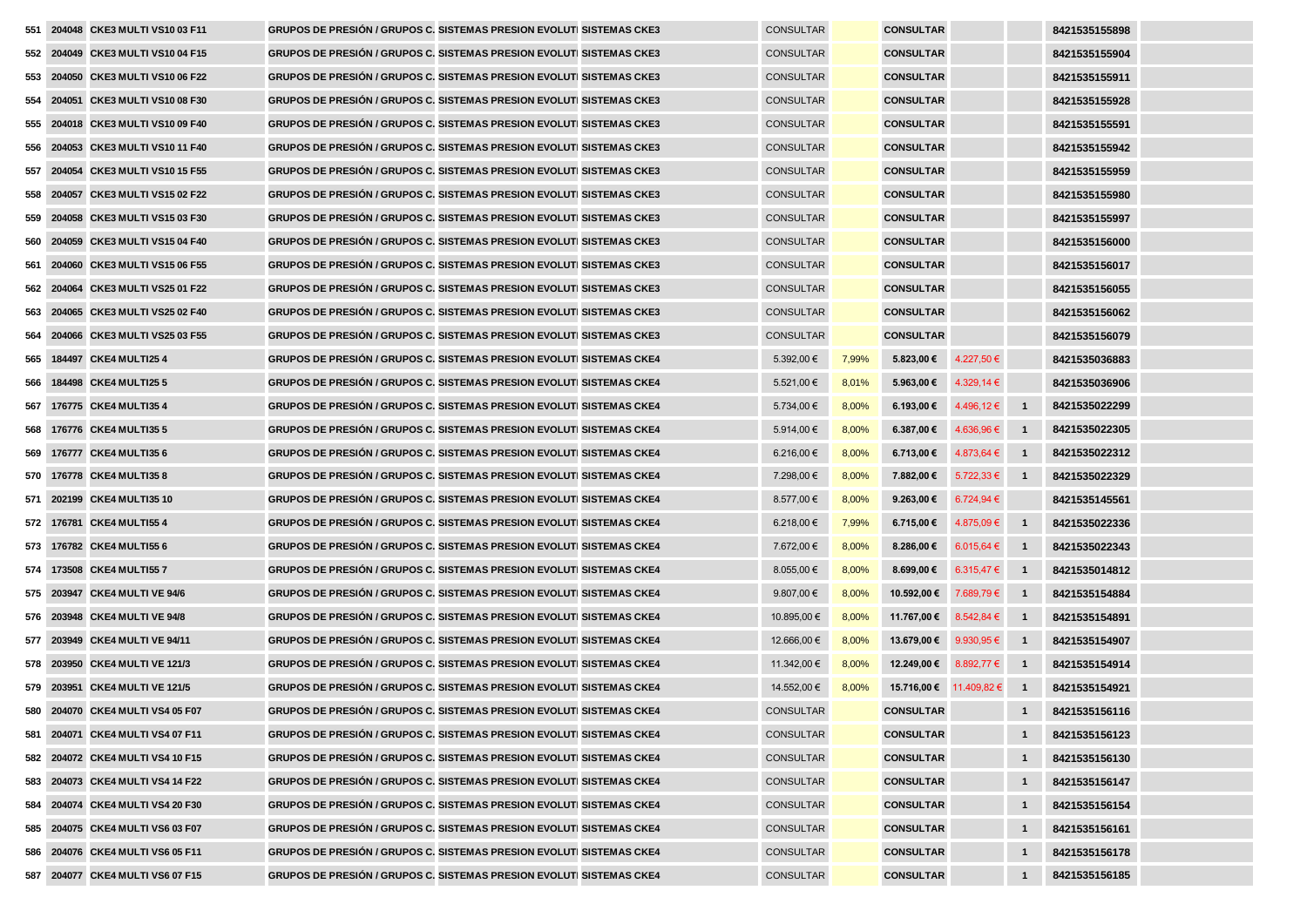|     | 588 204078 CKE4 MULTI VS6 10 F22   | <b>GRUPOS DE PRESION / GRUPOS C. SISTEMAS PRESION EVOLUTI SISTEMAS CKE4</b> |  | <b>CONSULTAR</b> |       | <b>CONSULTAR</b>        | $\overline{1}$          | 8421535156192 |  |
|-----|------------------------------------|-----------------------------------------------------------------------------|--|------------------|-------|-------------------------|-------------------------|---------------|--|
|     | 589 204079 CKE4 MULTI VS6 14 F30   | <b>GRUPOS DE PRESIÓN / GRUPOS C. SISTEMAS PRESION EVOLUTI SISTEMAS CKE4</b> |  | <b>CONSULTAR</b> |       | <b>CONSULTAR</b>        | $\overline{1}$          | 8421535156208 |  |
|     | 590 204080 CKE4 MULTI VS6 18 F40   | <b>GRUPOS DE PRESIÓN / GRUPOS C. SISTEMAS PRESION EVOLUTI SISTEMAS CKE4</b> |  | <b>CONSULTAR</b> |       | <b>CONSULTAR</b>        | $\overline{\mathbf{1}}$ | 8421535156215 |  |
|     | 591 204081 CKE4 MULTI VS6 22 F55   | <b>GRUPOS DE PRESIÓN / GRUPOS C. SISTEMAS PRESION EVOLUTI SISTEMAS CKE4</b> |  | <b>CONSULTAR</b> |       | <b>CONSULTAR</b>        | $\overline{1}$          | 8421535156222 |  |
|     | 592 204082 CKE4 MULTI VS10 03 F11  | <b>GRUPOS DE PRESIÓN / GRUPOS C. SISTEMAS PRESION EVOLUTI SISTEMAS CKE4</b> |  | CONSULTAR        |       | <b>CONSULTAR</b>        | $\overline{1}$          | 8421535156239 |  |
|     | 593 204083 CKE4 MULTI VS10 04 F15  | <b>GRUPOS DE PRESIÓN / GRUPOS C. SISTEMAS PRESION EVOLUTI SISTEMAS CKE4</b> |  | <b>CONSULTAR</b> |       | <b>CONSULTAR</b>        | $\overline{1}$          | 8421535156246 |  |
|     | 594 204084 CKE4 MULTI VS10 06 F22  | <b>GRUPOS DE PRESIÓN / GRUPOS C. SISTEMAS PRESION EVOLUTI SISTEMAS CKE4</b> |  | <b>CONSULTAR</b> |       | <b>CONSULTAR</b>        | $\overline{1}$          | 8421535156253 |  |
|     | 595 204085 CKE4 MULTI VS10 08 F30  | <b>GRUPOS DE PRESIÓN / GRUPOS C. SISTEMAS PRESION EVOLUTI SISTEMAS CKE4</b> |  | <b>CONSULTAR</b> |       | <b>CONSULTAR</b>        | $\overline{1}$          | 8421535156260 |  |
|     | 596 204052 CKE4 MULTI VS10 09 F40  | <b>GRUPOS DE PRESIÓN / GRUPOS C. SISTEMAS PRESION EVOLUTI SISTEMAS CKE4</b> |  | <b>CONSULTAR</b> |       | <b>CONSULTAR</b>        | $\overline{1}$          | 8421535155935 |  |
|     | 597 204087 CKE4 MULTI VS10 11 F40  | <b>GRUPOS DE PRESIÓN / GRUPOS C. SISTEMAS PRESION EVOLUTI SISTEMAS CKE4</b> |  | <b>CONSULTAR</b> |       | <b>CONSULTAR</b>        | $\overline{\mathbf{1}}$ | 8421535156284 |  |
|     | 598 204088 CKE4 MULTI VS10 15 F55  | <b>GRUPOS DE PRESIÓN / GRUPOS C. SISTEMAS PRESION EVOLUTI SISTEMAS CKE4</b> |  | <b>CONSULTAR</b> |       | <b>CONSULTAR</b>        | -1                      | 8421535156291 |  |
|     | 599 204091 CKE4 MULTI VS15 02 F22  | <b>GRUPOS DE PRESIÓN / GRUPOS C. SISTEMAS PRESION EVOLUTI SISTEMAS CKE4</b> |  | <b>CONSULTAR</b> |       | <b>CONSULTAR</b>        | $\overline{1}$          | 8421535156321 |  |
|     | 600 204092 CKE4 MULTI VS15 03 F30  | <b>GRUPOS DE PRESIÓN / GRUPOS C. SISTEMAS PRESION EVOLUTI SISTEMAS CKE4</b> |  | <b>CONSULTAR</b> |       | <b>CONSULTAR</b>        | $\overline{\mathbf{1}}$ | 8421535156338 |  |
| 601 | 204093 CKE4 MULTI VS15 04 F40      | <b>GRUPOS DE PRESIÓN / GRUPOS C. SISTEMAS PRESION EVOLUTI SISTEMAS CKE4</b> |  | <b>CONSULTAR</b> |       | <b>CONSULTAR</b>        | $\overline{\mathbf{1}}$ | 8421535156345 |  |
|     | 602 204094 CKE4 MULTI VS15 06 F55  | <b>GRUPOS DE PRESIÓN / GRUPOS C. SISTEMAS PRESION EVOLUTI SISTEMAS CKE4</b> |  | <b>CONSULTAR</b> |       | <b>CONSULTAR</b>        | $\mathbf{1}$            | 8421535156352 |  |
|     | 603 204098 CKE4 MULTI VS25 01 F22  | <b>GRUPOS DE PRESIÓN / GRUPOS C. SISTEMAS PRESION EVOLUTI SISTEMAS CKE4</b> |  | <b>CONSULTAR</b> |       | <b>CONSULTAR</b>        | $\overline{\mathbf{1}}$ | 8421535156390 |  |
|     | 604 204099 CKE4 MULTI VS25 02 F40  | <b>GRUPOS DE PRESIÓN / GRUPOS C. SISTEMAS PRESION EVOLUTI SISTEMAS CKE4</b> |  | <b>CONSULTAR</b> |       | <b>CONSULTAR</b>        | $\mathbf{1}$            | 8421535156406 |  |
|     | 605 204100 CKE4 MULTI VS25 03 F55  | <b>GRUPOS DE PRESIÓN / GRUPOS C. SISTEMAS PRESION EVOLUTI SISTEMAS CKE4</b> |  | <b>CONSULTAR</b> |       | <b>CONSULTAR</b>        | $\overline{1}$          | 8421535156413 |  |
|     | 606 181484 CKDA MULTI VE 121/6     | <b>GRUPOS DE PRESIÓN / GRUPOS C. SISTEMAS PRESION EVOLUTI SISTEMAS CKDA</b> |  | 12.317,00 €      | 8,00% | 13.302,00 € 9.657,25 €  |                         | 8421535037712 |  |
| 607 | 181485 CKDA MULTI VE 121/7         | <b>GRUPOS DE PRESIÓN / GRUPOS C. SISTEMAS PRESION EVOLUTI SISTEMAS CKDA</b> |  | 15.240,00 €      | 8,00% | 16.459,00 € 11.949,23 € |                         | 8421535037729 |  |
|     | 608 181486 CKDA MULTI VE 121/8     | <b>GRUPOS DE PRESIÓN / GRUPOS C. SISTEMAS PRESION EVOLUTI SISTEMAS CKDA</b> |  | 15.523,00 €      | 8,00% | 16.765,00 € 12.171,39 € |                         | 8421535037736 |  |
|     | 609 204021 CKDA MULTI VS10 17 F75  | <b>GRUPOS DE PRESIÓN / GRUPOS C. SISTEMAS PRESION EVOLUTI SISTEMAS CKDA</b> |  | <b>CONSULTAR</b> |       | <b>CONSULTAR</b>        |                         | 8421535155621 |  |
|     | 610 204022 CKDA MULTI VS10 21 F75  | <b>GRUPOS DE PRESIÓN / GRUPOS C. SISTEMAS PRESION EVOLUTI SISTEMAS CKDA</b> |  | <b>CONSULTAR</b> |       | <b>CONSULTAR</b>        |                         | 8421535155638 |  |
|     | 611 204027 CKDA MULTI VS15 08 F75  | <b>GRUPOS DE PRESIÓN / GRUPOS C. SISTEMAS PRESION EVOLUTI SISTEMAS CKDA</b> |  | <b>CONSULTAR</b> |       | <b>CONSULTAR</b>        |                         | 8421535155683 |  |
|     | 612 204028 CKDA MULTI VS15 11 F110 | <b>GRUPOS DE PRESIÓN / GRUPOS C. SISTEMAS PRESION EVOLUTI SISTEMAS CKDA</b> |  | <b>CONSULTAR</b> |       | <b>CONSULTAR</b>        |                         | 8421535155690 |  |
|     | 613 204029 CKDA MULTI VS15 17 F150 | <b>GRUPOS DE PRESIÓN / GRUPOS C. SISTEMAS PRESION EVOLUTI SISTEMAS CKDA</b> |  | <b>CONSULTAR</b> |       | <b>CONSULTAR</b>        |                         | 8421535155706 |  |
|     | 614 204033 CKDA MULTI VS25 04 F75  | <b>GRUPOS DE PRESIÓN / GRUPOS C. SISTEMAS PRESION EVOLUTI SISTEMAS CKDA</b> |  | <b>CONSULTAR</b> |       | <b>CONSULTAR</b>        |                         | 8421535155744 |  |
|     | 615 204034 CKDA MULTI VS25 06 F110 | <b>GRUPOS DE PRESIÓN / GRUPOS C. SISTEMAS PRESION EVOLUTI SISTEMAS CKDA</b> |  | CONSULTAR        |       | <b>CONSULTAR</b>        |                         | 8421535155751 |  |
|     | 616 204035 CKDA MULTI VS25 08 F150 | <b>GRUPOS DE PRESIÓN / GRUPOS C. SISTEMAS PRESION EVOLUTI SISTEMAS CKDA</b> |  | <b>CONSULTAR</b> |       | <b>CONSULTAR</b>        |                         | 8421535155768 |  |
|     | 617 181552 CKTA MULTI VE 121/6     | <b>GRUPOS DE PRESIÓN / GRUPOS C. SISTEMAS PRESION EVOLUTI SISTEMAS CKT</b>  |  | 16.490,00 €      | 8,00% | 17.809,00 € 12.929,33 € |                         | 8421535038238 |  |
|     | 618 181553 CKTA MULTI VE 121/7     | GRUPOS DE PRESIÓN / GRUPOS C. SISTEMAS PRESION EVOLUTI SISTEMAS CKT         |  | 19.463,00 €      | 8,00% | 21.020,00 € 15.260,52 € |                         | 8421535038245 |  |
|     | 619 181554 CKTA MULTI VE 121/8     | <b>GRUPOS DE PRESIÓN / GRUPOS C. SISTEMAS PRESION EVOLUTI SISTEMAS CKT</b>  |  | 19.888,00 €      | 8,00% | 21.479,00 € 15.593,75 € |                         | 8421535038252 |  |
|     | 620 204055 CKTA MULTI VS10 17 F75  | <b>GRUPOS DE PRESIÓN / GRUPOS C. SISTEMAS PRESION EVOLUTI SISTEMAS CKT</b>  |  | <b>CONSULTAR</b> |       | <b>CONSULTAR</b>        |                         | 8421535155966 |  |
|     | 621 204056 CKTA MULTI VS10 21 F75  | <b>GRUPOS DE PRESIÓN / GRUPOS C. SISTEMAS PRESION EVOLUTI SISTEMAS CKT</b>  |  | CONSULTAR        |       | <b>CONSULTAR</b>        |                         | 8421535155973 |  |
|     | 622 204061 CKTA MULTI VS15 08 F75  | <b>GRUPOS DE PRESIÓN / GRUPOS C. SISTEMAS PRESION EVOLUTI SISTEMAS CKT</b>  |  | CONSULTAR        |       | <b>CONSULTAR</b>        |                         | 8421535156024 |  |
|     | 623 204062 CKTA MULTI VS15 11 F110 | <b>GRUPOS DE PRESIÓN / GRUPOS C. SISTEMAS PRESION EVOLUTI SISTEMAS CKT</b>  |  | <b>CONSULTAR</b> |       | <b>CONSULTAR</b>        |                         | 8421535156031 |  |
|     | 624 204063 CKTA MULTI VS15 17 F150 | <b>GRUPOS DE PRESIÓN / GRUPOS C. SISTEMAS PRESION EVOLUTI SISTEMAS CKT</b>  |  | <b>CONSULTAR</b> |       | <b>CONSULTAR</b>        |                         | 8421535156048 |  |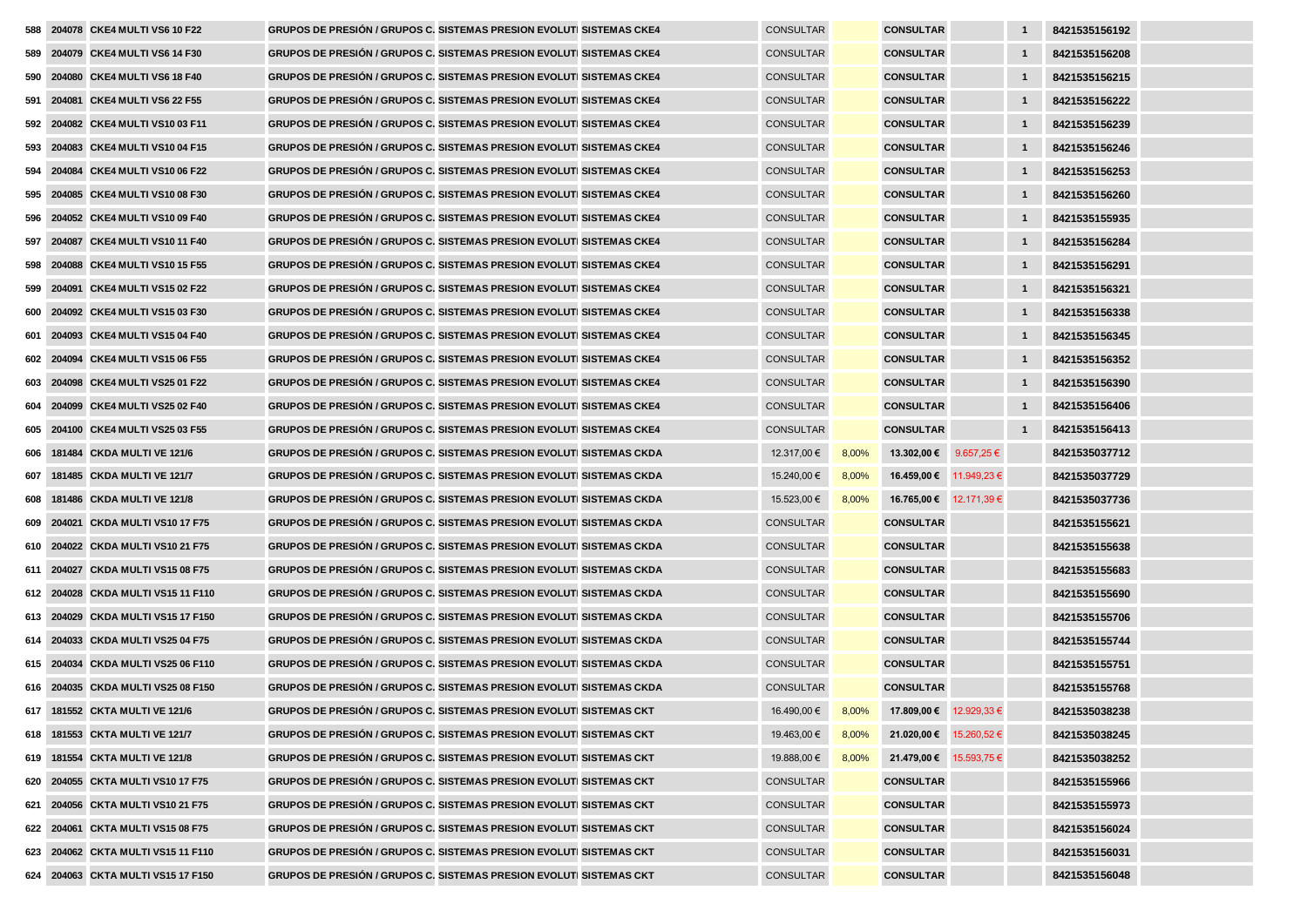|     | 625 204067 CKTA MULTI VS25 04 F75  | <b>GRUPOS DE PRESION / GRUPOS C. SISTEMAS PRESION EVOLUTI SISTEMAS CKT</b>  |  | <b>CONSULTAR</b> |       | <b>CONSULTAR</b>      |                |                         | 8421535156086 |  |
|-----|------------------------------------|-----------------------------------------------------------------------------|--|------------------|-------|-----------------------|----------------|-------------------------|---------------|--|
|     | 626 204068 CKTA MULTI VS25 06 F110 | <b>GRUPOS DE PRESIÓN / GRUPOS C. SISTEMAS PRESION EVOLUTI SISTEMAS CKT</b>  |  | <b>CONSULTAR</b> |       | <b>CONSULTAR</b>      |                |                         | 8421535156093 |  |
|     | 627 204069 CKTA MULTI VS25 08 F150 | <b>GRUPOS DE PRESIÓN / GRUPOS C. SISTEMAS PRESION EVOLUTI SISTEMAS CKT</b>  |  | <b>CONSULTAR</b> |       | <b>CONSULTAR</b>      |                |                         | 8421535156109 |  |
|     | 628 181618 CKCA MULTI VE 121/6     | <b>GRUPOS DE PRESIÓN / GRUPOS C. SISTEMAS PRESION TRADICI SISTEMAS CKCA</b> |  | <b>CONSULTAR</b> |       | <b>CONSULTAR</b>      |                |                         | 8421535038733 |  |
|     | 629 181619 CKCA MULTI VE 121/7     | <b>GRUPOS DE PRESIÓN / GRUPOS C. SISTEMAS PRESION TRADICI SISTEMAS CKCA</b> |  | CONSULTAR        |       | <b>CONSULTAR</b>      |                |                         | 8421535038740 |  |
| 630 | 181620 CKCA MULTI VE 121/8         | <b>GRUPOS DE PRESIÓN / GRUPOS C. SISTEMAS PRESION TRADICI SISTEMAS CKCA</b> |  | CONSULTAR        |       | <b>CONSULTAR</b>      |                |                         | 8421535038757 |  |
|     | 631 204089 CKCA MULTI VS10 17 F75  | <b>GRUPOS DE PRESIÓN / GRUPOS C. SISTEMAS PRESION TRADICI SISTEMAS CKCA</b> |  | <b>CONSULTAR</b> |       | <b>CONSULTAR</b>      |                |                         | 8421535156307 |  |
|     | 632 204090 CKCA MULTI VS10 21 F75  | GRUPOS DE PRESIÓN / GRUPOS C. SISTEMAS PRESION TRADICI SISTEMAS CKCA        |  | <b>CONSULTAR</b> |       | <b>CONSULTAR</b>      |                |                         | 8421535156314 |  |
|     | 633 204095 CKCA MULTI VS15 08 F75  | <b>GRUPOS DE PRESIÓN / GRUPOS C. SISTEMAS PRESION TRADICI SISTEMAS CKCA</b> |  | <b>CONSULTAR</b> |       | <b>CONSULTAR</b>      |                |                         | 8421535156369 |  |
|     | 634 204096 CKCA MULTI VS15 11 F110 | <b>GRUPOS DE PRESIÓN / GRUPOS C. SISTEMAS PRESION TRADICI SISTEMAS CKCA</b> |  | <b>CONSULTAR</b> |       | <b>CONSULTAR</b>      |                |                         | 8421535156376 |  |
|     | 635 204097 CKCA MULTI VS15 17 F150 | <b>GRUPOS DE PRESIÓN / GRUPOS C. SISTEMAS PRESION TRADICI SISTEMAS CKCA</b> |  | <b>CONSULTAR</b> |       | <b>CONSULTAR</b>      |                |                         | 8421535156383 |  |
|     | 636 204101 CKCA MULTI VS25 04 F75  | <b>GRUPOS DE PRESIÓN / GRUPOS C. SISTEMAS PRESION TRADICI SISTEMAS CKCA</b> |  | <b>CONSULTAR</b> |       | <b>CONSULTAR</b>      |                |                         | 8421535156420 |  |
|     | 637 204102 CKCA MULTI VS25 06 F110 | <b>GRUPOS DE PRESIÓN / GRUPOS C. SISTEMAS PRESION TRADICI SISTEMAS CKCA</b> |  | <b>CONSULTAR</b> |       | <b>CONSULTAR</b>      |                |                         | 8421535156437 |  |
|     | 638 204103 CKCA MULTI VS25 08 F150 | <b>GRUPOS DE PRESIÓN / GRUPOS C. SISTEMAS PRESION TRADICI SISTEMAS CKCA</b> |  | <b>CONSULTAR</b> |       | <b>CONSULTAR</b>      |                |                         | 8421535156444 |  |
|     | 639 177638 CPE1M MULTI254          | <b>GRUPOS DE PRESIÓN / GRUPOS C. SISTEMAS PRESION TRADICI SISTEMAS CPE1</b> |  | 1.164,00 €       | 7,99% | 1.257,00 €            | 912,58€        | $\blacksquare$          | 8421535021933 |  |
|     | 640 177639 CPE1M MULTI255          | <b>GRUPOS DE PRESIÓN / GRUPOS C. SISTEMAS PRESION TRADICI SISTEMAS CPE1</b> |  | 1.182,00 €       | 8,04% | 1.277,00 €            | 927,10 €       | $\blacksquare$          | 8421535021940 |  |
|     | 641 177640 CPE1M MULTI354          | <b>GRUPOS DE PRESIÓN / GRUPOS C. SISTEMAS PRESION TRADICI SISTEMAS CPE1</b> |  | 1.239,00 €       | 7,99% | 1.338,00 €            | 971,39€        | $\overline{1}$          | 8421535021957 |  |
|     | 642 177641 CPE1M MULTI355          | <b>GRUPOS DE PRESIÓN / GRUPOS C. SISTEMAS PRESION TRADICI SISTEMAS CPE1</b> |  | 1.286,00 €       | 8,01% | 1.389,00 €            | 1.008,41€      | $\overline{\mathbf{1}}$ | 8421535021964 |  |
|     | 643 177622 CPE1 MULTI254           | <b>GRUPOS DE PRESIÓN / GRUPOS C. SISTEMAS PRESION TRADICI SISTEMAS CPE1</b> |  | 1.255,00 €       | 7,97% | 1.355,00 €            | 983,73 €       | $\overline{1}$          | 8421535021827 |  |
| 644 | 177624 CPE1 MULTI255               | GRUPOS DE PRESIÓN / GRUPOS C. SISTEMAS PRESION TRADICI SISTEMAS CPE1        |  | 1.272,00 €       | 8,02% | 1.374,00 €            | 997,52 €       | $\blacksquare$          | 8421535021841 |  |
|     | 645 177626 CPE1 MULTI354           | <b>GRUPOS DE PRESIÓN / GRUPOS C. SISTEMAS PRESION TRADICI SISTEMAS CPE1</b> |  | 1.331,00 €       | 7,96% | 1.437,00 €            | 1.043,26 €     | $\blacksquare$          | 8421535021858 |  |
|     | 646 177628 CPE1 MULTI355           | <b>GRUPOS DE PRESIÓN / GRUPOS C. SISTEMAS PRESION TRADICI SISTEMAS CPE1</b> |  | 1.374,00 €       | 8,01% | 1.484,00 €            | $1.077,38 \in$ | $\overline{\mathbf{1}}$ | 8421535021865 |  |
|     | 647 177630 CPE1 MULTI356           | <b>GRUPOS DE PRESIÓN / GRUPOS C. SISTEMAS PRESION TRADICI SISTEMAS CPE1</b> |  | 1.412,00 €       | 8,00% | 1.525,00 €            | 1.107,15€      | $\blacksquare$          | 8421535021872 |  |
|     | 648 177631 CPE1 MULTI358           | <b>GRUPOS DE PRESIÓN / GRUPOS C. SISTEMAS PRESION TRADICI SISTEMAS CPE1</b> |  | 1.706,00 €       | 7,97% | 1.842,00 €            | 1.337,29 €     | $\blacksquare$          | 8421535021889 |  |
|     | 649 177635 CPE1 MULTI554           | <b>GRUPOS DE PRESIÓN / GRUPOS C. SISTEMAS PRESION TRADICI SISTEMAS CPE1</b> |  | 1.441,00 €       | 7,98% | 1.556,00 €            | 1.129,66 €     | $\blacksquare$          | 8421535021896 |  |
|     | 650 177636 CPE1 MULTI556           | <b>GRUPOS DE PRESIÓN / GRUPOS C. SISTEMAS PRESION TRADICI SISTEMAS CPE1</b> |  | 1.685,00 €       | 8,01% | 1.820,00 €            | 1.321,32 €     | $\blacksquare$          | 8421535021919 |  |
|     | 651 177637 CPE1 MULTI557           | <b>GRUPOS DE PRESIÓN / GRUPOS C. SISTEMAS PRESION TRADICI SISTEMAS CPE1</b> |  | 1.780,00 €       | 7,98% | 1.922,00 €            | 1.395,37 €     | $\blacksquare$          | 8421535021926 |  |
|     | 652 177290 CPE2M MULTI254          | <b>GRUPOS DE PRESIÓN / GRUPOS C. SISTEMAS PRESION TRADICI SISTEMAS CPE2</b> |  | 2.180,00 €       | 7,98% | 2.354,00 €            | 1.709,00 €     | $\blacksquare$          | 8421535015710 |  |
|     | 653 177293 CPE2M MULTI255          | <b>GRUPOS DE PRESIÓN / GRUPOS C. SISTEMAS PRESION TRADICI SISTEMAS CPE2</b> |  | 2.054,00 €       | 7,98% | 2.218,00 €            | 1.610,27 €     | $\overline{\mathbf{1}}$ | 8421535015727 |  |
|     | 654 177296 CPE2M MULTI354          | <b>GRUPOS DE PRESIÓN / GRUPOS C. SISTEMAS PRESION TRADICI SISTEMAS CPE2</b> |  | 2.165,00 €       | 7,99% | 2.338,00 € 1.697,39 € |                | $\overline{1}$          | 8421535015734 |  |
|     | 655 177299 CPE2M MULTI355          | <b>GRUPOS DE PRESIÓN / GRUPOS C. SISTEMAS PRESION TRADICI SISTEMAS CPE2</b> |  | 2.261,00 €       | 8,01% | 2.442,00 €            | 1.772,89 €     | $\blacksquare$          | 8421535015741 |  |
|     | 656 177289 CPE2 MULTI254           | <b>GRUPOS DE PRESIÓN / GRUPOS C. SISTEMAS PRESION TRADICI SISTEMAS CPE2</b> |  | 2.003,00 €       | 7,99% | 2.163,00 €            | 1.570,34 €     | $\overline{\mathbf{1}}$ | 8421535015529 |  |
| 657 | 177292 CPE2 MULTI255               | <b>GRUPOS DE PRESIÓN / GRUPOS C. SISTEMAS PRESION TRADICI SISTEMAS CPE2</b> |  | 2.035,00 €       | 8,01% | 2.198,00 €            | 1.595,75 €     | $\blacksquare$          | 8421535015543 |  |
|     | 658 177295 CPE2 MULTI354           | <b>GRUPOS DE PRESIÓN / GRUPOS C. SISTEMAS PRESION TRADICI SISTEMAS CPE2</b> |  | 2.148,00 €       | 8,01% | 2.320,00 €            | 1.684,32 €     | $\blacksquare$          | 8421535015567 |  |
|     | 659 177298 CPE2 MULTI355           | <b>GRUPOS DE PRESIÓN / GRUPOS C. SISTEMAS PRESION TRADICI SISTEMAS CPE2</b> |  | 2.228,00 €       | 7,99% | 2.406,00 €            | 1.746,76 €     | $\blacksquare$          | 8421535015598 |  |
|     | 660 177301 CPE2 MULTI356           | <b>GRUPOS DE PRESIÓN / GRUPOS C. SISTEMAS PRESION TRADICI SISTEMAS CPE2</b> |  | 2.298,00 €       | 8,01% | 2.482,00 €            | 1.801,93 €     | $\blacksquare$          | 8421535015635 |  |
|     | 661 177302 CPE2 MULTI358           | <b>GRUPOS DE PRESIÓN / GRUPOS C. SISTEMAS PRESION TRADICI SISTEMAS CPE2</b> |  | 2.861,00 €       | 8,00% | 3.090,00 € 2.243,34 € |                | $\blacksquare$          | 8421535015673 |  |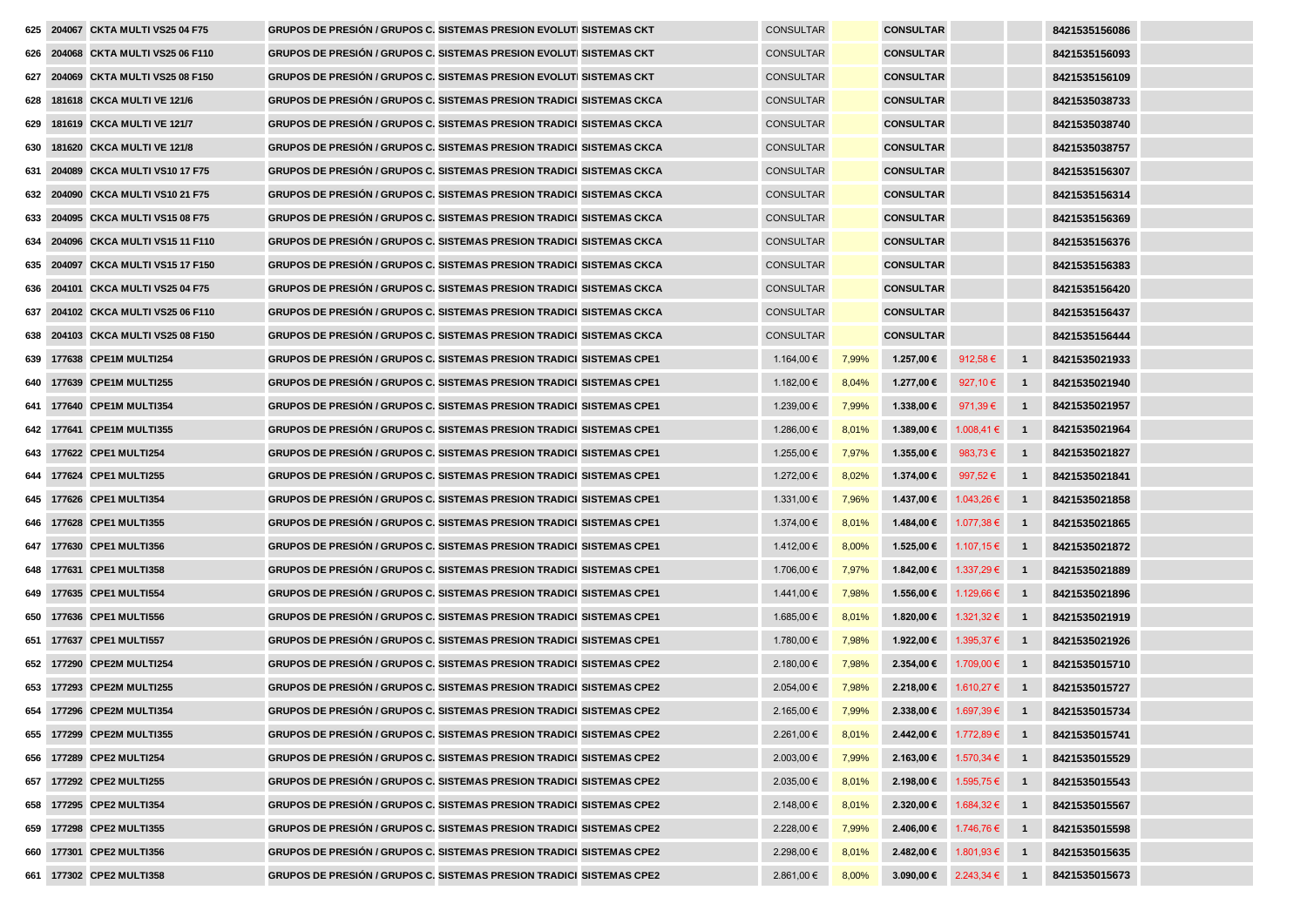|     | 662 177307 CPE2 MULTI554 | <b>GRUPOS DE PRESIÓN / GRUPOS C. SISTEMAS PRESION TRADICI SISTEMAS CPE2</b> |  | 2.350,00 €       | 8,00%       | 2.538,00 €            | 1.842,59 €     | $\blacksquare$           | 8421535015680 |                      |
|-----|--------------------------|-----------------------------------------------------------------------------|--|------------------|-------------|-----------------------|----------------|--------------------------|---------------|----------------------|
|     | 663 177308 CPE2 MULTI556 | <b>GRUPOS DE PRESIÓN / GRUPOS C. SISTEMAS PRESION TRADICI SISTEMAS CPE2</b> |  | 2.800,00 €       | 8,00%       | 3.024,00 €            | 2.195,42 €     | $\blacksquare$           | 8421535015697 |                      |
| 664 | 177309 CPE2 MULTI557     | <b>GRUPOS DE PRESIÓN / GRUPOS C. SISTEMAS PRESION TRADICI SISTEMAS CPE2</b> |  | 2.979,00 €       | 7,99%       | 3.217,00 € 2.335,54 € |                | $\overline{\phantom{0}}$ | 8421535015703 |                      |
|     | 665 177314 CPE3 MULTI354 | <b>GRUPOS DE PRESIÓN / GRUPOS C. SISTEMAS PRESION TRADICI SISTEMAS CPE3</b> |  | 3.423,00 €       | $-100,00%$  |                       |                | $\overline{1}$           | 8421535015758 | <b>DESCATALOGADO</b> |
|     | 666 177315 CPE3 MULTI355 | <b>GRUPOS DE PRESIÓN / GRUPOS C. SISTEMAS PRESION TRADICI SISTEMAS CPE3</b> |  | 3.540,00 €       | $-100,00\%$ |                       |                | $\overline{1}$           | 8421535015765 | <b>DESCATALOGADO</b> |
|     | 667 177316 CPE3 MULTI356 | <b>GRUPOS DE PRESIÓN / GRUPOS C. SISTEMAS PRESION TRADICI SISTEMAS CPE3</b> |  | 3.642,00 €       | $-100,00\%$ |                       |                | $\overline{1}$           | 8421535015772 | <b>DESCATALOGADO</b> |
|     | 668 177317 CPE3 MULTI358 | <b>GRUPOS DE PRESION / GRUPOS C. SISTEMAS PRESION TRADICI SISTEMAS CPE3</b> |  | 4.347,00 €       | $-100,00\%$ |                       |                | $\overline{1}$           | 8421535015796 | <b>DESCATALOGADO</b> |
|     | 669 177319 CPE3 MULTI554 | <b>GRUPOS DE PRESIÓN / GRUPOS C. SISTEMAS PRESION TRADICI SISTEMAS CPE3</b> |  | 3.678,00 €       | $-100,00\%$ |                       |                | $\overline{1}$           | 8421535015802 | <b>DESCATALOGADO</b> |
|     | 670 177320 CPE3 MULTI556 | <b>GRUPOS DE PRESIÓN / GRUPOS C. SISTEMAS PRESION TRADICI SISTEMAS CPE3</b> |  | 4.324,00 €       | $-100,00%$  |                       |                | $\mathbf{1}$             | 8421535015819 | <b>DESCATALOGADO</b> |
|     | 671 177321 CPE3 MULTI557 | <b>GRUPOS DE PRESIÓN / GRUPOS C. SISTEMAS PRESION TRADICI SISTEMAS CPE3</b> |  | 4.523,00 €       | $-100,00\%$ |                       |                | $\overline{1}$           | 8421535015826 | <b>DESCATALOGADO</b> |
|     | 672 177322 CPE4 MULTI354 | <b>GRUPOS DE PRESIÓN / GRUPOS C. SISTEMAS PRESION TRADICI SISTEMAS CPE4</b> |  | 4.526,00 €       | $-100,00\%$ |                       |                | $\mathbf{1}$             | 8421535015833 | <b>DESCATALOGADO</b> |
|     | 673 177323 CPE4 MULTI355 | <b>GRUPOS DE PRESIÓN / GRUPOS C. SISTEMAS PRESION TRADICI SISTEMAS CPE4</b> |  | 4.681,00 €       | $-100,00%$  |                       |                | $\overline{1}$           | 8421535015840 | <b>DESCATALOGADO</b> |
|     | 674 177324 CPE4 MULTI356 | <b>GRUPOS DE PRESIÓN / GRUPOS C. SISTEMAS PRESION TRADICI SISTEMAS CPE4</b> |  | 4.853,00 €       | $-100,00%$  |                       |                | $\mathbf{1}$             | 8421535015857 | <b>DESCATALOGADO</b> |
|     | 675 177325 CPE4 MULTI358 | <b>GRUPOS DE PRESIÓN / GRUPOS C. SISTEMAS PRESION TRADICI SISTEMAS CPE4</b> |  | 5.790,00 €       | $-100,00%$  |                       |                | $\overline{1}$           | 8421535015864 | <b>DESCATALOGADO</b> |
|     | 676 177327 CPE4 MULTI554 | <b>GRUPOS DE PRESIÓN / GRUPOS C. SISTEMAS PRESION TRADICI SISTEMAS CPE4</b> |  | 4.984,00 €       | $-100,00%$  |                       |                | $\mathbf{1}$             | 8421535015871 | <b>DESCATALOGADO</b> |
|     | 677 177328 CPE4 MULTI556 | <b>GRUPOS DE PRESIÓN / GRUPOS C. SISTEMAS PRESION TRADICI SISTEMAS CPE4</b> |  | 5.850,00 €       | $-100,00%$  |                       |                | $\overline{1}$           | 8421535015888 | <b>DESCATALOGADO</b> |
|     | 678 177329 CPE4 MULTI557 | <b>GRUPOS DE PRESIÓN / GRUPOS C. SISTEMAS PRESION TRADICI SISTEMAS CPE4</b> |  | 6.116,00 €       | $-100,00%$  |                       |                | $\mathbf{1}$             | 8421535015895 | <b>DESCATALOGADO</b> |
|     | 679 204105 FE 12-50      | <b>GRUPOS DE PRESIÓN / GRUPOS C. SISTEMAS CONTRAINCENDIC SISTEMAS FE</b>    |  | 3.029,00 €       | 3,00%       | 3.120,00 €            | 2.265,12 €     |                          | 8421535156468 |                      |
|     | 680 204107 FE 12-60      | <b>GRUPOS DE PRESIÓN / GRUPOS C. SISTEMAS CONTRAINCENDIC SISTEMAS FE</b>    |  | 3.090,00 €       | 3,01%       | 3.183,00 €            | 2.310,86 €     |                          | 8421535156482 |                      |
|     | 681 204109 FE 12-70      | <b>GRUPOS DE PRESIÓN / GRUPOS C. SISTEMAS CONTRAINCENDIC SISTEMAS FE</b>    |  | 4.286,00 €       | 8,00%       | 4.629,00 € 3.360,65 € |                |                          | 8421535156505 |                      |
|     | 682 204111 FE 12-80      | <b>GRUPOS DE PRESIÓN / GRUPOS C. SISTEMAS CONTRAINCENDIC SISTEMAS FE</b>    |  | 4.616,00 €       | 7,99%       | 4.985,00 €            | $3.619,11 \in$ |                          | 8421535156529 |                      |
|     | 683 204113 FE 12-90      | <b>GRUPOS DE PRESIÓN / GRUPOS C. SISTEMAS CONTRAINCENDIC SISTEMAS FE</b>    |  | 4.745,00 €       | 8,01%       | 5.125,00 € 3.720,75 € |                |                          | 8421535156543 |                      |
|     | 684 204116 FE 18-45      | <b>GRUPOS DE PRESIÓN / GRUPOS C. SISTEMAS CONTRAINCENDIC SISTEMAS FE</b>    |  | <b>CONSULTAR</b> |             | <b>CONSULTAR</b>      |                |                          | 8421535156574 |                      |
|     | 685 204117 FE 18-50      | <b>GRUPOS DE PRESIÓN / GRUPOS C. SISTEMAS CONTRAINCENDIC SISTEMAS FE</b>    |  | <b>CONSULTAR</b> |             | <b>CONSULTAR</b>      |                |                          | 8421535156581 |                      |
|     | 686 204119 FE 18-60      | <b>GRUPOS DE PRESIÓN / GRUPOS C. SISTEMAS CONTRAINCENDIC SISTEMAS FE</b>    |  | <b>CONSULTAR</b> |             | <b>CONSULTAR</b>      |                |                          | 8421535156604 |                      |
|     | 687 204121 FE 18-70      | GRUPOS DE PRESIÓN / GRUPOS C. SISTEMAS CONTRAINCENDIC SISTEMAS FE           |  | <b>CONSULTAR</b> |             | <b>CONSULTAR</b>      |                |                          | 8421535156628 |                      |
|     | 688 204123 FE 18-80      | <b>GRUPOS DE PRESIÓN / GRUPOS C. SISTEMAS CONTRAINCENDIC SISTEMAS FD</b>    |  | <b>CONSULTAR</b> |             | <b>CONSULTAR</b>      |                |                          | 8421535156642 |                      |
|     | 689 204125 FE 18-90      | <b>GRUPOS DE PRESIÓN / GRUPOS C. SISTEMAS CONTRAINCENDIC SISTEMAS FE</b>    |  | <b>CONSULTAR</b> |             | <b>CONSULTAR</b>      |                |                          | 8421535156666 |                      |
|     | 690 204128 FE 24-45      | <b>GRUPOS DE PRESIÓN / GRUPOS C. SISTEMAS CONTRAINCENDIC SISTEMAS FE</b>    |  | <b>CONSULTAR</b> |             | <b>CONSULTAR</b>      |                |                          | 8421535156697 |                      |
|     | 691 204129 FE 24-50      | <b>GRUPOS DE PRESIÓN / GRUPOS C. SISTEMAS CONTRAINCENDIC SISTEMAS FE</b>    |  | <b>CONSULTAR</b> |             | <b>CONSULTAR</b>      |                |                          | 8421535156703 |                      |
|     | 692 204132 FE 24-60      | <b>GRUPOS DE PRESIÓN / GRUPOS C. SISTEMAS CONTRAINCENDIC SISTEMAS FE</b>    |  | <b>CONSULTAR</b> |             | <b>CONSULTAR</b>      |                |                          | 8421535156727 |                      |
|     | 693 204134 FE 24-70      | <b>GRUPOS DE PRESIÓN / GRUPOS C. SISTEMAS CONTRAINCENDIC SISTEMAS FE</b>    |  | <b>CONSULTAR</b> |             | <b>CONSULTAR</b>      |                |                          | 8421535156741 |                      |
|     | 694 204136 FE 24-80      | <b>GRUPOS DE PRESIÓN / GRUPOS C. SISTEMAS CONTRAINCENDIC SISTEMAS FE</b>    |  | <b>CONSULTAR</b> |             | <b>CONSULTAR</b>      |                |                          | 8421535156765 |                      |
|     | 695 204138 FE 24-90      | <b>GRUPOS DE PRESIÓN / GRUPOS C. SISTEMAS CONTRAINCENDIC SISTEMAS FE</b>    |  | <b>CONSULTAR</b> |             | <b>CONSULTAR</b>      |                |                          | 8421535156789 |                      |
|     | 696 204140 FE 30-45      | <b>GRUPOS DE PRESIÓN / GRUPOS C. SISTEMAS CONTRAINCENDIC SISTEMAS FE</b>    |  | CONSULTAR        |             | <b>CONSULTAR</b>      |                |                          | 8421535156802 |                      |
|     | 697 204141 FE 30-50      | <b>GRUPOS DE PRESIÓN / GRUPOS C. SISTEMAS CONTRAINCENDIC SISTEMAS FE</b>    |  | <b>CONSULTAR</b> |             | <b>CONSULTAR</b>      |                |                          | 8421535156819 |                      |
|     | 698 204143 FE 30-60      | <b>GRUPOS DE PRESIÓN / GRUPOS C. SISTEMAS CONTRAINCENDIC SISTEMAS FE</b>    |  | CONSULTAR        |             | <b>CONSULTAR</b>      |                |                          | 8421535156833 |                      |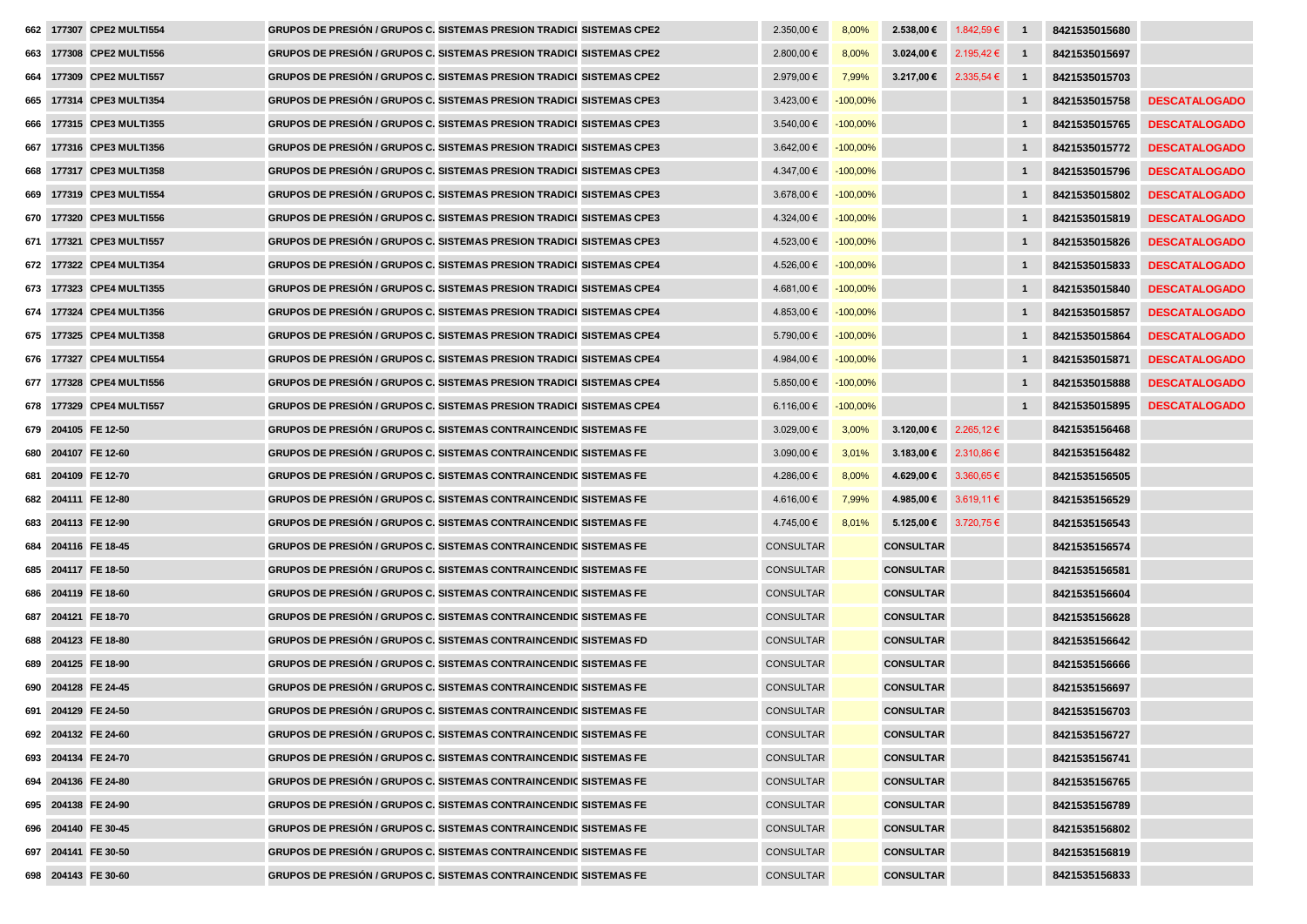| 699 204145 FE 30-70  | <b>GRUPOS DE PRESION / GRUPOS C. SISTEMAS CONTRAINCENDIC SISTEMAS FE</b> |  | <b>CONSULTAR</b> | <b>CONSULTAR</b> | 8421535156857 |
|----------------------|--------------------------------------------------------------------------|--|------------------|------------------|---------------|
| 700 204147 FE 30-80  | <b>GRUPOS DE PRESIÓN / GRUPOS C. SISTEMAS CONTRAINCENDIC SISTEMAS FE</b> |  | <b>CONSULTAR</b> | <b>CONSULTAR</b> | 8421535156871 |
| 701 204149 FE 30-90  | <b>GRUPOS DE PRESIÓN / GRUPOS C. SISTEMAS CONTRAINCENDIC SISTEMAS FE</b> |  | <b>CONSULTAR</b> | <b>CONSULTAR</b> | 8421535156895 |
| 702 204151 FE 36-45  | <b>GRUPOS DE PRESIÓN / GRUPOS C. SISTEMAS CONTRAINCENDIC SISTEMAS FE</b> |  | <b>CONSULTAR</b> | <b>CONSULTAR</b> | 8421535156918 |
| 703 204152 FE 36-50  | <b>GRUPOS DE PRESIÓN / GRUPOS C. SISTEMAS CONTRAINCENDIC SISTEMAS FE</b> |  | <b>CONSULTAR</b> | <b>CONSULTAR</b> | 8421535156925 |
| 704 204154 FE 36-60  | <b>GRUPOS DE PRESIÓN / GRUPOS C. SISTEMAS CONTRAINCENDIC SISTEMAS FE</b> |  | <b>CONSULTAR</b> | <b>CONSULTAR</b> | 8421535156949 |
| 705 204156 FE 36-70  | <b>GRUPOS DE PRESIÓN / GRUPOS C. SISTEMAS CONTRAINCENDIC SISTEMAS FD</b> |  | <b>CONSULTAR</b> | <b>CONSULTAR</b> | 8421535156963 |
| 706 204158 FE 36-80  | <b>GRUPOS DE PRESIÓN / GRUPOS C. SISTEMAS CONTRAINCENDIC SISTEMAS FE</b> |  | <b>CONSULTAR</b> | <b>CONSULTAR</b> | 8421535156987 |
| 707 204162 FE 40-45  | <b>GRUPOS DE PRESIÓN / GRUPOS C. SISTEMAS CONTRAINCENDIC SISTEMAS FE</b> |  | <b>CONSULTAR</b> | <b>CONSULTAR</b> | 8421535157021 |
| 708 204163 FE 40-50  | <b>GRUPOS DE PRESIÓN / GRUPOS C. SISTEMAS CONTRAINCENDIC SISTEMAS FE</b> |  | <b>CONSULTAR</b> | <b>CONSULTAR</b> | 8421535157038 |
| 709 204165 FE 40-60  | <b>GRUPOS DE PRESIÓN / GRUPOS C. SISTEMAS CONTRAINCENDIC SISTEMAS FE</b> |  | <b>CONSULTAR</b> | <b>CONSULTAR</b> | 8421535157052 |
| 710 204167 FE 40-70  | <b>GRUPOS DE PRESIÓN / GRUPOS C. SISTEMAS CONTRAINCENDIC SISTEMAS FE</b> |  | <b>CONSULTAR</b> | <b>CONSULTAR</b> | 8421535157076 |
| 711 204169 FE 40-80  | <b>GRUPOS DE PRESIÓN / GRUPOS C. SISTEMAS CONTRAINCENDIC SISTEMAS FE</b> |  | <b>CONSULTAR</b> | <b>CONSULTAR</b> | 8421535157090 |
| 712 204173 FE 50-45  | <b>GRUPOS DE PRESIÓN / GRUPOS C. SISTEMAS CONTRAINCENDIC SISTEMAS FE</b> |  | <b>CONSULTAR</b> | <b>CONSULTAR</b> | 8421535157137 |
| 713 204174 FE 50-50  | <b>GRUPOS DE PRESIÓN / GRUPOS C. SISTEMAS CONTRAINCENDIC SISTEMAS FE</b> |  | <b>CONSULTAR</b> | <b>CONSULTAR</b> | 8421535157144 |
| 714 204176 FE 50-60  | <b>GRUPOS DE PRESIÓN / GRUPOS C. SISTEMAS CONTRAINCENDIC SISTEMAS FE</b> |  | <b>CONSULTAR</b> | <b>CONSULTAR</b> | 8421535157168 |
| 715 204178 FE 50-70  | <b>GRUPOS DE PRESIÓN / GRUPOS C. SISTEMAS CONTRAINCENDIC SISTEMAS FE</b> |  | <b>CONSULTAR</b> | <b>CONSULTAR</b> | 8421535157182 |
| 716 204180 FE 50-80  | <b>GRUPOS DE PRESIÓN / GRUPOS C. SISTEMAS CONTRAINCENDIC SISTEMAS FE</b> |  | <b>CONSULTAR</b> | <b>CONSULTAR</b> | 8421535157205 |
| 717 204182 FE 50-90  | <b>GRUPOS DE PRESIÓN / GRUPOS C. SISTEMAS CONTRAINCENDIC SISTEMAS FE</b> |  | <b>CONSULTAR</b> | <b>CONSULTAR</b> | 8421535157229 |
| 718 204185 FE 60-45  | <b>GRUPOS DE PRESION / GRUPOS C. SISTEMAS CONTRAINCENDIC SISTEMAS FE</b> |  | <b>CONSULTAR</b> | <b>CONSULTAR</b> | 8421535157250 |
| 719 204186 FE 60-50  | <b>GRUPOS DE PRESIÓN / GRUPOS C. SISTEMAS CONTRAINCENDIC SISTEMAS FE</b> |  | <b>CONSULTAR</b> | <b>CONSULTAR</b> | 8421535157267 |
| 720 204188 FE 60-60  | <b>GRUPOS DE PRESIÓN / GRUPOS C. SISTEMAS CONTRAINCENDIC SISTEMAS FE</b> |  | <b>CONSULTAR</b> | <b>CONSULTAR</b> | 8421535157281 |
| 721 204190 FE 60-70  | <b>GRUPOS DE PRESIÓN / GRUPOS C. SISTEMAS CONTRAINCENDIC SISTEMAS FE</b> |  | <b>CONSULTAR</b> | <b>CONSULTAR</b> | 8421535157304 |
| 722 204192 FE 60-80  | <b>GRUPOS DE PRESIÓN / GRUPOS C. SISTEMAS CONTRAINCENDIC SISTEMAS FE</b> |  | <b>CONSULTAR</b> | <b>CONSULTAR</b> | 8421535157328 |
| 723 204194 FE 60-90  | <b>GRUPOS DE PRESIÓN / GRUPOS C. SISTEMAS CONTRAINCENDIC SISTEMAS FE</b> |  | <b>CONSULTAR</b> | <b>CONSULTAR</b> | 8421535157342 |
| 724 204197 FE 70-45  | <b>GRUPOS DE PRESIÓN / GRUPOS C. SISTEMAS CONTRAINCENDIC SISTEMAS FE</b> |  | <b>CONSULTAR</b> | <b>CONSULTAR</b> | 8421535157373 |
| 725 204198 FE 70-50  | <b>GRUPOS DE PRESIÓN / GRUPOS C. SISTEMAS CONTRAINCENDIC SISTEMAS FE</b> |  | <b>CONSULTAR</b> | <b>CONSULTAR</b> | 8421535157380 |
| 726 204200 FE 70-60  | <b>GRUPOS DE PRESIÓN / GRUPOS C. SISTEMAS CONTRAINCENDIC SISTEMAS FE</b> |  | <b>CONSULTAR</b> | <b>CONSULTAR</b> | 8421535157403 |
| 727 204202 FE 70-70  | <b>GRUPOS DE PRESIÓN / GRUPOS C. SISTEMAS CONTRAINCENDIC SISTEMAS FE</b> |  | <b>CONSULTAR</b> | <b>CONSULTAR</b> | 8421535157427 |
| 728 204204 FE 70-80  | GRUPOS DE PRESIÓN / GRUPOS C. SISTEMAS CONTRAINCENDIC SISTEMAS FE        |  | <b>CONSULTAR</b> | <b>CONSULTAR</b> | 8421535157441 |
| 729 204209 FE 80-45  | <b>GRUPOS DE PRESIÓN / GRUPOS C. SISTEMAS CONTRAINCENDIC SISTEMAS FE</b> |  | <b>CONSULTAR</b> | <b>CONSULTAR</b> | 8421535157496 |
| 730 204210 FE 80-50  | <b>GRUPOS DE PRESIÓN / GRUPOS C. SISTEMAS CONTRAINCENDIC SISTEMAS FE</b> |  | <b>CONSULTAR</b> | <b>CONSULTAR</b> | 8421535157502 |
| 731 204212 FE 80-60  | <b>GRUPOS DE PRESIÓN / GRUPOS C. SISTEMAS CONTRAINCENDIC SISTEMAS FE</b> |  | <b>CONSULTAR</b> | <b>CONSULTAR</b> | 8421535157526 |
| 732 204214 FE 80-70  | <b>GRUPOS DE PRESIÓN / GRUPOS C. SISTEMAS CONTRAINCENDIC SISTEMAS FE</b> |  | <b>CONSULTAR</b> | <b>CONSULTAR</b> | 8421535157540 |
| 733 204216 FE 80-80  | <b>GRUPOS DE PRESIÓN / GRUPOS C. SISTEMAS CONTRAINCENDIC SISTEMAS FE</b> |  | <b>CONSULTAR</b> | <b>CONSULTAR</b> | 8421535157564 |
| 734 204218 FE 80-90  | <b>GRUPOS DE PRESIÓN / GRUPOS C. SISTEMAS CONTRAINCENDIC SISTEMAS FE</b> |  | <b>CONSULTAR</b> | <b>CONSULTAR</b> | 8421535157588 |
| 735 204257 FE 120-45 | <b>GRUPOS DE PRESIÓN / GRUPOS C. SISTEMAS CONTRAINCENDIC SISTEMAS FE</b> |  | <b>CONSULTAR</b> | <b>CONSULTAR</b> | 8421535157977 |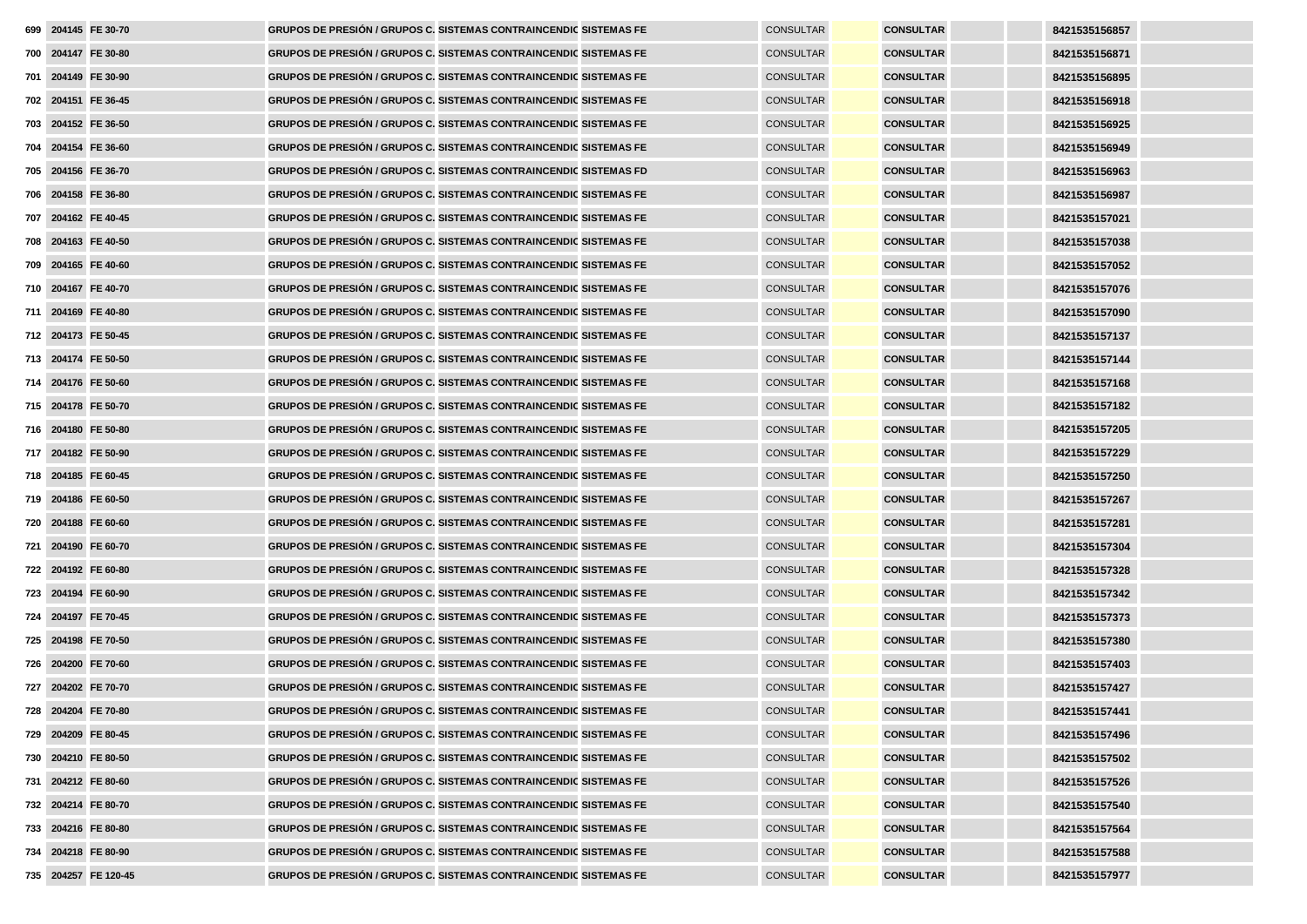| 736 204258 FE 120-50 | <b>GRUPOS DE PRESION / GRUPOS C. SISTEMAS CONTRAINCENDIC SISTEMAS FE</b> |  | <b>CONSULTAR</b> | <b>CONSULTAR</b> | 8421535157984 |
|----------------------|--------------------------------------------------------------------------|--|------------------|------------------|---------------|
| 737 204260 FE 120-60 | <b>GRUPOS DE PRESIÓN / GRUPOS C. SISTEMAS CONTRAINCENDIC SISTEMAS FE</b> |  | <b>CONSULTAR</b> | <b>CONSULTAR</b> | 8421535158004 |
| 738 204262 FE 120-70 | <b>GRUPOS DE PRESIÓN / GRUPOS C. SISTEMAS CONTRAINCENDIC SISTEMAS FE</b> |  | <b>CONSULTAR</b> | <b>CONSULTAR</b> | 8421535158028 |
| 739 204264 FE 120-80 | <b>GRUPOS DE PRESIÓN / GRUPOS C. SISTEMAS CONTRAINCENDIC SISTEMAS FE</b> |  | <b>CONSULTAR</b> | <b>CONSULTAR</b> | 8421535158042 |
| 740 204266 FE 120-90 | <b>GRUPOS DE PRESIÓN / GRUPOS C. SISTEMAS CONTRAINCENDIC SISTEMAS FE</b> |  | <b>CONSULTAR</b> | <b>CONSULTAR</b> | 8421535158066 |
| 741 204454 FD 12-45  | <b>GRUPOS DE PRESIÓN / GRUPOS C. SISTEMAS CONTRAINCENDIC SISTEMAS FD</b> |  | <b>CONSULTAR</b> | <b>CONSULTAR</b> | 8421535159940 |
| 742 204455 FD 12-50  | <b>GRUPOS DE PRESIÓN / GRUPOS C. SISTEMAS CONTRAINCENDIC SISTEMAS FD</b> |  | <b>CONSULTAR</b> | <b>CONSULTAR</b> | 8421535159957 |
| 743 204457 FD 12-60  | <b>GRUPOS DE PRESIÓN / GRUPOS C. SISTEMAS CONTRAINCENDIC SISTEMAS FD</b> |  | <b>CONSULTAR</b> | <b>CONSULTAR</b> | 8421535159971 |
| 744 204459 FD 12-70  | <b>GRUPOS DE PRESIÓN / GRUPOS C. SISTEMAS CONTRAINCENDIC SISTEMAS FD</b> |  | <b>CONSULTAR</b> | <b>CONSULTAR</b> | 8421535159995 |
| 745 204461 FD 12-80  | <b>GRUPOS DE PRESIÓN / GRUPOS C. SISTEMAS CONTRAINCENDIC SISTEMAS FD</b> |  | <b>CONSULTAR</b> | <b>CONSULTAR</b> | 8421535160014 |
| 746 204463 FD 12-90  | <b>GRUPOS DE PRESIÓN / GRUPOS C. SISTEMAS CONTRAINCENDIC SISTEMAS FD</b> |  | <b>CONSULTAR</b> | <b>CONSULTAR</b> | 8421535160038 |
| 747 204466 FD 18-45  | <b>GRUPOS DE PRESIÓN / GRUPOS C. SISTEMAS CONTRAINCENDIC SISTEMAS FD</b> |  | <b>CONSULTAR</b> | <b>CONSULTAR</b> | 8421535160069 |
| 748 204467 FD 18-50  | <b>GRUPOS DE PRESIÓN / GRUPOS C. SISTEMAS CONTRAINCENDIC SISTEMAS FD</b> |  | <b>CONSULTAR</b> | <b>CONSULTAR</b> | 8421535160076 |
| 749 204469 FD 18-60  | <b>GRUPOS DE PRESIÓN / GRUPOS C. SISTEMAS CONTRAINCENDIC SISTEMAS FD</b> |  | <b>CONSULTAR</b> | <b>CONSULTAR</b> | 8421535160090 |
| 750 204471 FD 18-70  | <b>GRUPOS DE PRESIÓN / GRUPOS C. SISTEMAS CONTRAINCENDIC SISTEMAS FD</b> |  | <b>CONSULTAR</b> | <b>CONSULTAR</b> | 8421535160113 |
| 751 204473 FD 18-80  | <b>GRUPOS DE PRESIÓN / GRUPOS C. SISTEMAS CONTRAINCENDIC SISTEMAS FD</b> |  | <b>CONSULTAR</b> | <b>CONSULTAR</b> | 8421535160137 |
| 752 204475 FD 18-90  | <b>GRUPOS DE PRESIÓN / GRUPOS C. SISTEMAS CONTRAINCENDIC SISTEMAS FD</b> |  | <b>CONSULTAR</b> | <b>CONSULTAR</b> | 8421535160151 |
| 753 204478 FD 24-45  | <b>GRUPOS DE PRESIÓN / GRUPOS C. SISTEMAS CONTRAINCENDIC SISTEMAS FD</b> |  | <b>CONSULTAR</b> | <b>CONSULTAR</b> | 8421535160182 |
| 754 204479 FD 24-50  | <b>GRUPOS DE PRESIÓN / GRUPOS C. SISTEMAS CONTRAINCENDIC SISTEMAS FD</b> |  | <b>CONSULTAR</b> | <b>CONSULTAR</b> | 8421535160199 |
| 755 204481 FD 24-60  | GRUPOS DE PRESIÓN / GRUPOS C. SISTEMAS CONTRAINCENDIC SISTEMAS FD        |  | <b>CONSULTAR</b> | <b>CONSULTAR</b> | 8421535160212 |
| 756 204483 FD 24-70  | <b>GRUPOS DE PRESIÓN / GRUPOS C. SISTEMAS CONTRAINCENDIC SISTEMAS FD</b> |  | <b>CONSULTAR</b> | <b>CONSULTAR</b> | 8421535160236 |
| 757 204485 FD 24-80  | <b>GRUPOS DE PRESION / GRUPOS C. SISTEMAS CONTRAINCENDIC SISTEMAS FD</b> |  | <b>CONSULTAR</b> | <b>CONSULTAR</b> | 8421535160250 |
| 758 204487 FD 24-90  | <b>GRUPOS DE PRESIÓN / GRUPOS C. SISTEMAS CONTRAINCENDIC SISTEMAS FD</b> |  | <b>CONSULTAR</b> | <b>CONSULTAR</b> | 8421535160274 |
| 759 204489 FD 30-45  | <b>GRUPOS DE PRESIÓN / GRUPOS C. SISTEMAS CONTRAINCENDIC SISTEMAS FD</b> |  | <b>CONSULTAR</b> | <b>CONSULTAR</b> | 8421535160298 |
| 760 204490 FD 30-50  | <b>GRUPOS DE PRESIÓN / GRUPOS C. SISTEMAS CONTRAINCENDIC SISTEMAS FD</b> |  | <b>CONSULTAR</b> | <b>CONSULTAR</b> | 8421535160304 |
| 761 204492 FD 30-60  | <b>GRUPOS DE PRESIÓN / GRUPOS C. SISTEMAS CONTRAINCENDIC SISTEMAS FD</b> |  | <b>CONSULTAR</b> | <b>CONSULTAR</b> | 8421535160328 |
| 762 204494 FD 30-70  | <b>GRUPOS DE PRESIÓN / GRUPOS C. SISTEMAS CONTRAINCENDIC SISTEMAS FD</b> |  | <b>CONSULTAR</b> | <b>CONSULTAR</b> | 8421535160342 |
| 763 204496 FD 30-80  | <b>GRUPOS DE PRESIÓN / GRUPOS C. SISTEMAS CONTRAINCENDIC SISTEMAS FD</b> |  | <b>CONSULTAR</b> | <b>CONSULTAR</b> | 8421535160366 |
| 764 204498 FD 30-90  | <b>GRUPOS DE PRESIÓN / GRUPOS C. SISTEMAS CONTRAINCENDIC SISTEMAS FD</b> |  | <b>CONSULTAR</b> | <b>CONSULTAR</b> | 8421535160380 |
| 765 204500 FD 36-45  | <b>GRUPOS DE PRESIÓN / GRUPOS C. SISTEMAS CONTRAINCENDIC SISTEMAS FD</b> |  | <b>CONSULTAR</b> | <b>CONSULTAR</b> | 8421535160403 |
| 766 204501 FD 36-50  | <b>GRUPOS DE PRESIÓN / GRUPOS C. SISTEMAS CONTRAINCENDIC SISTEMAS FD</b> |  | <b>CONSULTAR</b> | <b>CONSULTAR</b> | 8421535160410 |
| 767 204503 FD 36-60  | <b>GRUPOS DE PRESIÓN / GRUPOS C. SISTEMAS CONTRAINCENDIC SISTEMAS FD</b> |  | <b>CONSULTAR</b> | <b>CONSULTAR</b> | 8421535160434 |
| 768 204505 FD 36-70  | <b>GRUPOS DE PRESIÓN / GRUPOS C. SISTEMAS CONTRAINCENDIC SISTEMAS FD</b> |  | <b>CONSULTAR</b> | <b>CONSULTAR</b> | 8421535160458 |
| 769 204507 FD 36-80  | <b>GRUPOS DE PRESIÓN / GRUPOS C. SISTEMAS CONTRAINCENDIC SISTEMAS FD</b> |  | <b>CONSULTAR</b> | <b>CONSULTAR</b> | 8421535160472 |
| 770 204511 FD 40-45  | <b>GRUPOS DE PRESIÓN / GRUPOS C. SISTEMAS CONTRAINCENDIC SISTEMAS FD</b> |  | <b>CONSULTAR</b> | <b>CONSULTAR</b> | 8421535160519 |
| 771 204512 FD 40-50  | <b>GRUPOS DE PRESIÓN / GRUPOS C. SISTEMAS CONTRAINCENDIC SISTEMAS FD</b> |  | <b>CONSULTAR</b> | <b>CONSULTAR</b> | 8421535160526 |
| 772 204514 FD 40-60  | <b>GRUPOS DE PRESIÓN / GRUPOS C. SISTEMAS CONTRAINCENDIC SISTEMAS FD</b> |  | <b>CONSULTAR</b> | <b>CONSULTAR</b> | 8421535160540 |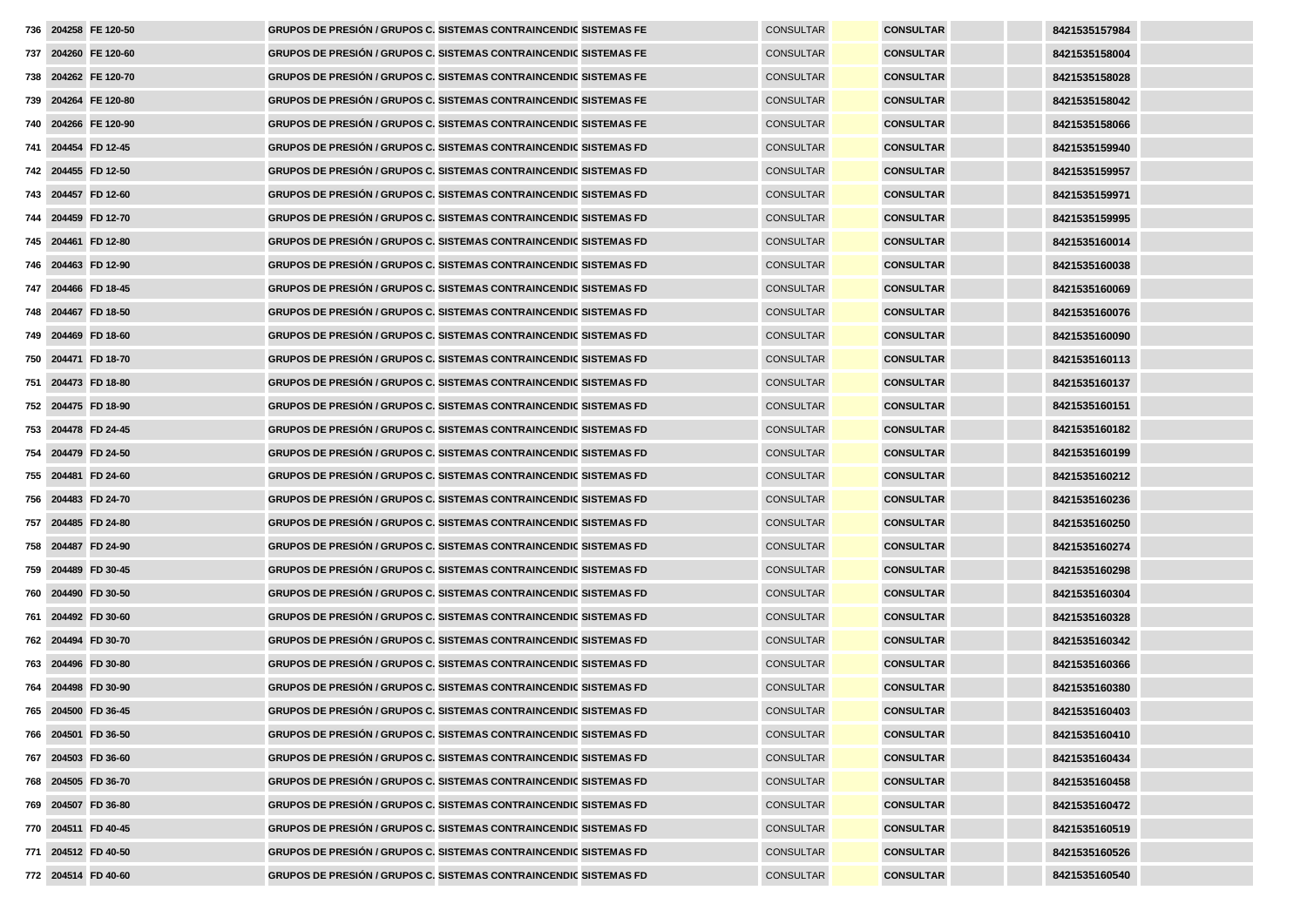| 773 204516 FD 40-70  | <b>GRUPOS DE PRESION / GRUPOS C. SISTEMAS CONTRAINCENDIC SISTEMAS FD</b>  | <b>CONSULTAR</b> | <b>CONSULTAR</b> | 8421535160564 |
|----------------------|---------------------------------------------------------------------------|------------------|------------------|---------------|
| 774 204518 FD 40-80  | <b>GRUPOS DE PRESIÓN / GRUPOS C. SISTEMAS CONTRAINCENDIC SISTEMAS FD</b>  | <b>CONSULTAR</b> | <b>CONSULTAR</b> | 8421535160588 |
| 775 204522 FD 50-45  | <b>GRUPOS DE PRESIÓN / GRUPOS C. SISTEMAS CONTRAINCENDIC SISTEMAS FD</b>  | <b>CONSULTAR</b> | <b>CONSULTAR</b> | 8421535160625 |
| 776 204523 FD 50-50  | <b>GRUPOS DE PRESIÓN / GRUPOS C. SISTEMAS CONTRAINCENDIC SISTEMAS FD</b>  | <b>CONSULTAR</b> | <b>CONSULTAR</b> | 8421535160632 |
| 777 204525 FD 50-60  | <b>GRUPOS DE PRESIÓN / GRUPOS C. SISTEMAS CONTRAINCENDIC SISTEMAS FD</b>  | <b>CONSULTAR</b> | <b>CONSULTAR</b> | 8421535160656 |
| 778 204527 FD 50-70  | <b>GRUPOS DE PRESIÓN / GRUPOS C. SISTEMAS CONTRAINCENDIC SISTEMAS FD</b>  | <b>CONSULTAR</b> | <b>CONSULTAR</b> | 8421535160670 |
| 779 204529 FD 50-80  | <b>GRUPOS DE PRESIÓN / GRUPOS C. SISTEMAS CONTRAINCENDIC SISTEMAS FD</b>  | <b>CONSULTAR</b> | <b>CONSULTAR</b> | 8421535160694 |
| 780 203486 FD 50-90  | <b>GRUPOS DE PRESIÓN / GRUPOS C. SISTEMAS CONTRAINCENDIC SISTEMAS FD</b>  | <b>CONSULTAR</b> | <b>CONSULTAR</b> | 8421535150275 |
| 781 203489 FD 60-45  | <b>GRUPOS DE PRESIÓN / GRUPOS C. SISTEMAS CONTRAINCENDIC SISTEMAS FD</b>  | <b>CONSULTAR</b> | <b>CONSULTAR</b> | 8421535150305 |
| 782 203490 FD 60-50  | <b>GRUPOS DE PRESIÓN / GRUPOS C. SISTEMAS CONTRAINCENDIC SISTEMAS FD</b>  | <b>CONSULTAR</b> | <b>CONSULTAR</b> | 8421535150312 |
| 783 203492 FD 60-60  | <b>GRUPOS DE PRESIÓN / GRUPOS C. SISTEMAS CONTRAINCENDIC SISTEMAS FD</b>  | <b>CONSULTAR</b> | <b>CONSULTAR</b> | 8421535150336 |
| 784 203494 FD 60-70  | <b>GRUPOS DE PRESIÓN / GRUPOS C. SISTEMAS CONTRAINCENDIC SISTEMAS FD</b>  | <b>CONSULTAR</b> | <b>CONSULTAR</b> | 8421535150350 |
| 785 203496 FD 60-80  | <b>GRUPOS DE PRESIÓN / GRUPOS C. SISTEMAS CONTRAINCENDIC SISTEMAS FD</b>  | <b>CONSULTAR</b> | <b>CONSULTAR</b> | 8421535150374 |
| 786 203498 FD 60-90  | <b>GRUPOS DE PRESIÓN / GRUPOS C. SISTEMAS CONTRAINCENDIC SISTEMAS FD</b>  | <b>CONSULTAR</b> | <b>CONSULTAR</b> | 8421535150398 |
| 787 203501 FD 70-45  | <b>GRUPOS DE PRESIÓN / GRUPOS C. SISTEMAS CONTRAINCENDIC SISTEMAS FD</b>  | <b>CONSULTAR</b> | <b>CONSULTAR</b> | 8421535150428 |
| 788 203502 FD 70-50  | <b>GRUPOS DE PRESIÓN / GRUPOS C. SISTEMAS CONTRAINCENDIC SISTEMAS FD</b>  | <b>CONSULTAR</b> | <b>CONSULTAR</b> | 8421535150435 |
| 789 203504 FD 70-60  | <b>GRUPOS DE PRESIÓN / GRUPOS C. SISTEMAS CONTRAINCENDIC SISTEMAS FD</b>  | <b>CONSULTAR</b> | <b>CONSULTAR</b> | 8421535150459 |
| 790 203506 FD 70-70  | <b>GRUPOS DE PRESIÓN / GRUPOS C. SISTEMAS CONTRAINCENDIC SISTEMAS FD</b>  | <b>CONSULTAR</b> | <b>CONSULTAR</b> | 8421535150473 |
| 791 203508 FD 70-80  | <b>GRUPOS DE PRESIÓN / GRUPOS C. SISTEMAS CONTRAINCENDIC SISTEMAS FD</b>  | <b>CONSULTAR</b> | <b>CONSULTAR</b> | 8421535150497 |
| 792 203513 FD 80-45  | <b>GRUPOS DE PRESION / GRUPOS C. SISTEMAS CONTRAINCENDIC SISTEMAS FD</b>  | <b>CONSULTAR</b> | <b>CONSULTAR</b> | 8421535150541 |
| 793 203514 FD 80-50  | GRUPOS DE PRESIÓN / GRUPOS C. SISTEMAS CONTRAINCENDIC SISTEMAS FD         | <b>CONSULTAR</b> | <b>CONSULTAR</b> | 8421535150558 |
| 794 203516 FD 80-60  | <b>GRUPOS DE PRESIÓN / GRUPOS C. SISTEMAS CONTRAINCENDIC SISTEMAS FD</b>  | <b>CONSULTAR</b> | <b>CONSULTAR</b> | 8421535150572 |
| 795 203518 FD 80-70  | <b>GRUPOS DE PRESIÓN / GRUPOS C. SISTEMAS CONTRAINCENDIC SISTEMAS FD</b>  | <b>CONSULTAR</b> | <b>CONSULTAR</b> | 8421535150596 |
| 796 203520 FD 80-80  | <b>GRUPOS DE PRESIÓN / GRUPOS C. SISTEMAS CONTRAINCENDIC SISTEMAS FD</b>  | <b>CONSULTAR</b> | <b>CONSULTAR</b> | 8421535150619 |
| 797 203522 FD 80-90  | <b>GRUPOS DE PRESIÓN / GRUPOS C. SISTEMAS CONTRAINCENDIC SISTEMAS FD</b>  | <b>CONSULTAR</b> | <b>CONSULTAR</b> | 8421535150633 |
| 798 203561 FD 120-45 | <b>GRUPOS DE PRESIÓN / GRUPOS C. SISTEMAS CONTRAINCENDIC SISTEMAS FD</b>  | <b>CONSULTAR</b> | <b>CONSULTAR</b> | 8421535151029 |
| 799 203562 FD 120-50 | <b>GRUPOS DE PRESIÓN / GRUPOS C. SISTEMAS CONTRAINCENDIC SISTEMAS FD</b>  | <b>CONSULTAR</b> | <b>CONSULTAR</b> | 8421535151036 |
| 800 203564 FD 120-60 | <b>GRUPOS DE PRESIÓN / GRUPOS C. SISTEMAS CONTRAINCENDIC SISTEMAS FD</b>  | <b>CONSULTAR</b> | <b>CONSULTAR</b> | 8421535151050 |
| 801 203566 FD 120-70 | <b>GRUPOS DE PRESIÓN / GRUPOS C. SISTEMAS CONTRAINCENDIC SISTEMAS FD</b>  | <b>CONSULTAR</b> | <b>CONSULTAR</b> | 8421535151074 |
| 802 203568 FD 120-80 | GRUPOS DE PRESIÓN / GRUPOS C. SISTEMAS CONTRAINCENDIC SISTEMAS FD         | <b>CONSULTAR</b> | <b>CONSULTAR</b> | 8421535151098 |
| 803 203570 FD 120-90 | <b>GRUPOS DE PRESIÓN / GRUPOS C. SISTEMAS CONTRAINCENDIC SISTEMAS FD</b>  | <b>CONSULTAR</b> | <b>CONSULTAR</b> | 8421535151111 |
| 804 203758 FED 12-45 | <b>GRUPOS DE PRESIÓN / GRUPOS C. SISTEMAS CONTRAINCENDIC SISTEMAS FD</b>  | <b>CONSULTAR</b> | <b>CONSULTAR</b> | 8421535152996 |
| 805 203759 FED 12-50 | <b>GRUPOS DE PRESIÓN / GRUPOS C. SISTEMAS CONTRAINCENDIC SISTEMAS FED</b> | <b>CONSULTAR</b> | <b>CONSULTAR</b> | 8421535153009 |
| 806 203761 FED 12-60 | <b>GRUPOS DE PRESIÓN / GRUPOS C. SISTEMAS CONTRAINCENDIC SISTEMAS FED</b> | <b>CONSULTAR</b> | <b>CONSULTAR</b> | 8421535153023 |
| 807 203763 FED 12-70 | <b>GRUPOS DE PRESIÓN / GRUPOS C. SISTEMAS CONTRAINCENDIC SISTEMAS FED</b> | <b>CONSULTAR</b> | <b>CONSULTAR</b> | 8421535153047 |
| 808 203765 FED 12-80 | <b>GRUPOS DE PRESIÓN / GRUPOS C. SISTEMAS CONTRAINCENDIC SISTEMAS FED</b> | <b>CONSULTAR</b> | <b>CONSULTAR</b> | 8421535153061 |
| 809 203767 FED 12-90 | <b>GRUPOS DE PRESIÓN / GRUPOS C. SISTEMAS CONTRAINCENDIC SISTEMAS FED</b> | <b>CONSULTAR</b> | <b>CONSULTAR</b> | 8421535153085 |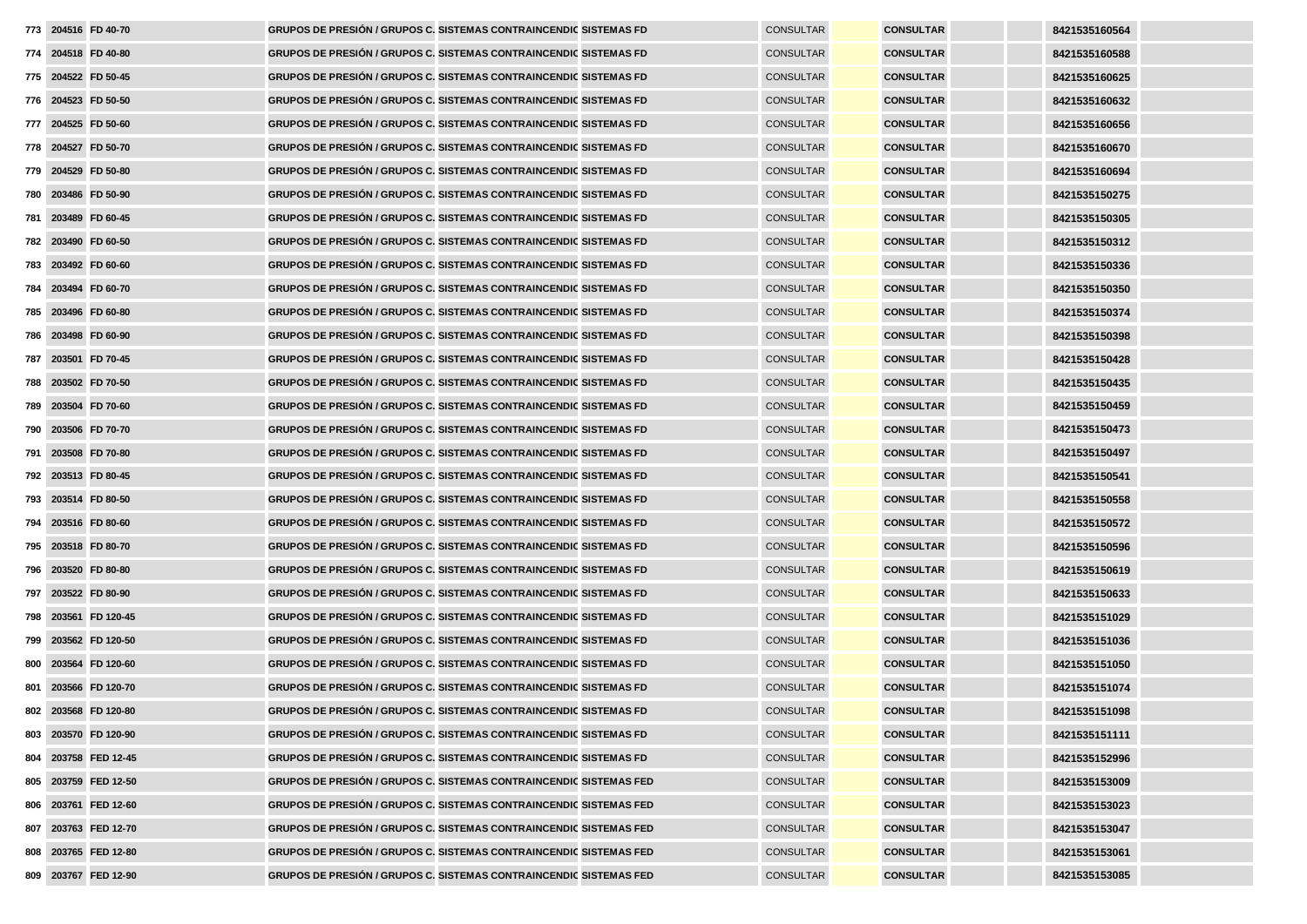| 810 203770 FED 18-45 | <b>GRUPOS DE PRESIÓN / GRUPOS C. SISTEMAS CONTRAINCENDIC SISTEMAS FED</b> |  | <b>CONSULTAR</b> | <b>CONSULTAR</b> | 8421535153115 |
|----------------------|---------------------------------------------------------------------------|--|------------------|------------------|---------------|
| 811 203771 FED 18-50 | <b>GRUPOS DE PRESIÓN / GRUPOS C. SISTEMAS CONTRAINCENDIC SISTEMAS FED</b> |  | <b>CONSULTAR</b> | <b>CONSULTAR</b> | 8421535153122 |
| 812 203773 FED 18-60 | <b>GRUPOS DE PRESIÓN / GRUPOS C. SISTEMAS CONTRAINCENDIC SISTEMAS FED</b> |  | <b>CONSULTAR</b> | <b>CONSULTAR</b> | 8421535153146 |
| 813 203775 FED 18-70 | <b>GRUPOS DE PRESIÓN / GRUPOS C. SISTEMAS CONTRAINCENDIC SISTEMAS FED</b> |  | <b>CONSULTAR</b> | <b>CONSULTAR</b> | 8421535153160 |
| 814 203777 FED 18-80 | <b>GRUPOS DE PRESIÓN / GRUPOS C. SISTEMAS CONTRAINCENDIC SISTEMAS FED</b> |  | <b>CONSULTAR</b> | <b>CONSULTAR</b> | 8421535153184 |
| 815 203779 FED 18-90 | <b>GRUPOS DE PRESIÓN / GRUPOS C. SISTEMAS CONTRAINCENDIC SISTEMAS FED</b> |  | <b>CONSULTAR</b> | <b>CONSULTAR</b> | 8421535153207 |
| 816 203782 FED 24-45 | <b>GRUPOS DE PRESIÓN / GRUPOS C. SISTEMAS CONTRAINCENDIC SISTEMAS FED</b> |  | <b>CONSULTAR</b> | <b>CONSULTAR</b> | 8421535153238 |
| 817 203783 FED 24-50 | <b>GRUPOS DE PRESIÓN / GRUPOS C. SISTEMAS CONTRAINCENDIC SISTEMAS FED</b> |  | CONSULTAR        | <b>CONSULTAR</b> | 8421535153245 |
| 818 203785 FED 24-60 | <b>GRUPOS DE PRESIÓN / GRUPOS C. SISTEMAS CONTRAINCENDIC SISTEMAS FED</b> |  | <b>CONSULTAR</b> | <b>CONSULTAR</b> | 8421535153269 |
| 819 203787 FED 24-70 | <b>GRUPOS DE PRESIÓN / GRUPOS C. SISTEMAS CONTRAINCENDIC SISTEMAS FED</b> |  | <b>CONSULTAR</b> | <b>CONSULTAR</b> | 8421535153283 |
| 820 203789 FED 24-80 | <b>GRUPOS DE PRESIÓN / GRUPOS C. SISTEMAS CONTRAINCENDIC SISTEMAS FED</b> |  | <b>CONSULTAR</b> | <b>CONSULTAR</b> | 8421535153306 |
| 821 203791 FED 24-90 | <b>GRUPOS DE PRESIÓN / GRUPOS C. SISTEMAS CONTRAINCENDIC SISTEMAS FED</b> |  | CONSULTAR        | <b>CONSULTAR</b> | 8421535153320 |
| 822 203793 FED 30-45 | <b>GRUPOS DE PRESIÓN / GRUPOS C. SISTEMAS CONTRAINCENDIC SISTEMAS FED</b> |  | <b>CONSULTAR</b> | <b>CONSULTAR</b> | 8421535153344 |
| 823 203794 FED 30-50 | <b>GRUPOS DE PRESIÓN / GRUPOS C. SISTEMAS CONTRAINCENDIC SISTEMAS FED</b> |  | <b>CONSULTAR</b> | <b>CONSULTAR</b> | 8421535153351 |
| 824 203796 FED 30-60 | <b>GRUPOS DE PRESIÓN / GRUPOS C. SISTEMAS CONTRAINCENDIC SISTEMAS FED</b> |  | <b>CONSULTAR</b> | <b>CONSULTAR</b> | 8421535153375 |
| 825 203798 FED 30-70 | <b>GRUPOS DE PRESIÓN / GRUPOS C. SISTEMAS CONTRAINCENDIC SISTEMAS FED</b> |  | <b>CONSULTAR</b> | <b>CONSULTAR</b> | 8421535153399 |
| 826 203800 FED 30-80 | <b>GRUPOS DE PRESIÓN / GRUPOS C. SISTEMAS CONTRAINCENDIC SISTEMAS FED</b> |  | <b>CONSULTAR</b> | <b>CONSULTAR</b> | 8421535153412 |
| 827 203802 FED 30-90 | <b>GRUPOS DE PRESIÓN / GRUPOS C. SISTEMAS CONTRAINCENDIC SISTEMAS FED</b> |  | <b>CONSULTAR</b> | <b>CONSULTAR</b> | 8421535153436 |
| 828 203804 FED 36-45 | <b>GRUPOS DE PRESIÓN / GRUPOS C. SISTEMAS CONTRAINCENDIC SISTEMAS FED</b> |  | <b>CONSULTAR</b> | <b>CONSULTAR</b> | 8421535153450 |
| 829 203805 FED 36-50 | <b>GRUPOS DE PRESIÓN / GRUPOS C. SISTEMAS CONTRAINCENDIC SISTEMAS FED</b> |  | <b>CONSULTAR</b> | <b>CONSULTAR</b> | 8421535153467 |
| 830 203807 FED 36-60 | <b>GRUPOS DE PRESIÓN / GRUPOS C. SISTEMAS CONTRAINCENDIC SISTEMAS FED</b> |  | <b>CONSULTAR</b> | <b>CONSULTAR</b> | 8421535153481 |
| 831 203809 FED 36-70 | <b>GRUPOS DE PRESIÓN / GRUPOS C. SISTEMAS CONTRAINCENDIC SISTEMAS FED</b> |  | <b>CONSULTAR</b> | <b>CONSULTAR</b> | 8421535153504 |
| 832 203811 FED 36-80 | <b>GRUPOS DE PRESIÓN / GRUPOS C. SISTEMAS CONTRAINCENDIC SISTEMAS FED</b> |  | <b>CONSULTAR</b> | <b>CONSULTAR</b> | 8421535153528 |
| 833 203815 FED 40-45 | <b>GRUPOS DE PRESIÓN / GRUPOS C. SISTEMAS CONTRAINCENDIC SISTEMAS FED</b> |  | <b>CONSULTAR</b> | <b>CONSULTAR</b> | 8421535153566 |
| 834 203816 FED 40-50 | <b>GRUPOS DE PRESIÓN / GRUPOS C. SISTEMAS CONTRAINCENDIC SISTEMAS FED</b> |  | <b>CONSULTAR</b> | <b>CONSULTAR</b> | 8421535153573 |
| 835 203818 FED 40-60 | <b>GRUPOS DE PRESIÓN / GRUPOS C. SISTEMAS CONTRAINCENDIC SISTEMAS FED</b> |  | <b>CONSULTAR</b> | <b>CONSULTAR</b> | 8421535153597 |
| 836 203820 FED 40-70 | <b>GRUPOS DE PRESIÓN / GRUPOS C. SISTEMAS CONTRAINCENDIC SISTEMAS FED</b> |  | <b>CONSULTAR</b> | <b>CONSULTAR</b> | 8421535153610 |
| 837 203822 FED 40-80 | <b>GRUPOS DE PRESIÓN / GRUPOS C. SISTEMAS CONTRAINCENDIC SISTEMAS FED</b> |  | <b>CONSULTAR</b> | <b>CONSULTAR</b> | 8421535153634 |
| 838 203826 FED 50-45 | <b>GRUPOS DE PRESIÓN / GRUPOS C. SISTEMAS CONTRAINCENDIC SISTEMAS FED</b> |  | <b>CONSULTAR</b> | <b>CONSULTAR</b> | 8421535153672 |
| 839 203827 FED 50-50 | <b>GRUPOS DE PRESIÓN / GRUPOS C. SISTEMAS CONTRAINCENDIC SISTEMAS FED</b> |  | <b>CONSULTAR</b> | <b>CONSULTAR</b> | 8421535153689 |
| 840 203829 FED 50-60 | <b>GRUPOS DE PRESIÓN / GRUPOS C. SISTEMAS CONTRAINCENDIC SISTEMAS FED</b> |  | <b>CONSULTAR</b> | <b>CONSULTAR</b> | 8421535153702 |
| 841 203831 FED 50-70 | <b>GRUPOS DE PRESIÓN / GRUPOS C. SISTEMAS CONTRAINCENDIC SISTEMAS FD</b>  |  | <b>CONSULTAR</b> | <b>CONSULTAR</b> | 8421535153726 |
| 842 203833 FED 50-80 | <b>GRUPOS DE PRESIÓN / GRUPOS C. SISTEMAS CONTRAINCENDIC SISTEMAS FED</b> |  | <b>CONSULTAR</b> | <b>CONSULTAR</b> | 8421535153740 |
| 843 203835 FED 50-90 | <b>GRUPOS DE PRESIÓN / GRUPOS C. SISTEMAS CONTRAINCENDIC SISTEMAS FED</b> |  | <b>CONSULTAR</b> | <b>CONSULTAR</b> | 8421535153764 |
| 844 203838 FED 60-45 | <b>GRUPOS DE PRESIÓN / GRUPOS C. SISTEMAS CONTRAINCENDIC SISTEMAS FED</b> |  | <b>CONSULTAR</b> | <b>CONSULTAR</b> | 8421535153795 |
| 845 203839 FED 60-50 | <b>GRUPOS DE PRESIÓN / GRUPOS C. SISTEMAS CONTRAINCENDIC SISTEMAS FED</b> |  | <b>CONSULTAR</b> | <b>CONSULTAR</b> | 8421535153801 |
| 846 203841 FED 60-60 | <b>GRUPOS DE PRESIÓN / GRUPOS C. SISTEMAS CONTRAINCENDIC SISTEMAS FED</b> |  | <b>CONSULTAR</b> | <b>CONSULTAR</b> | 8421535153825 |